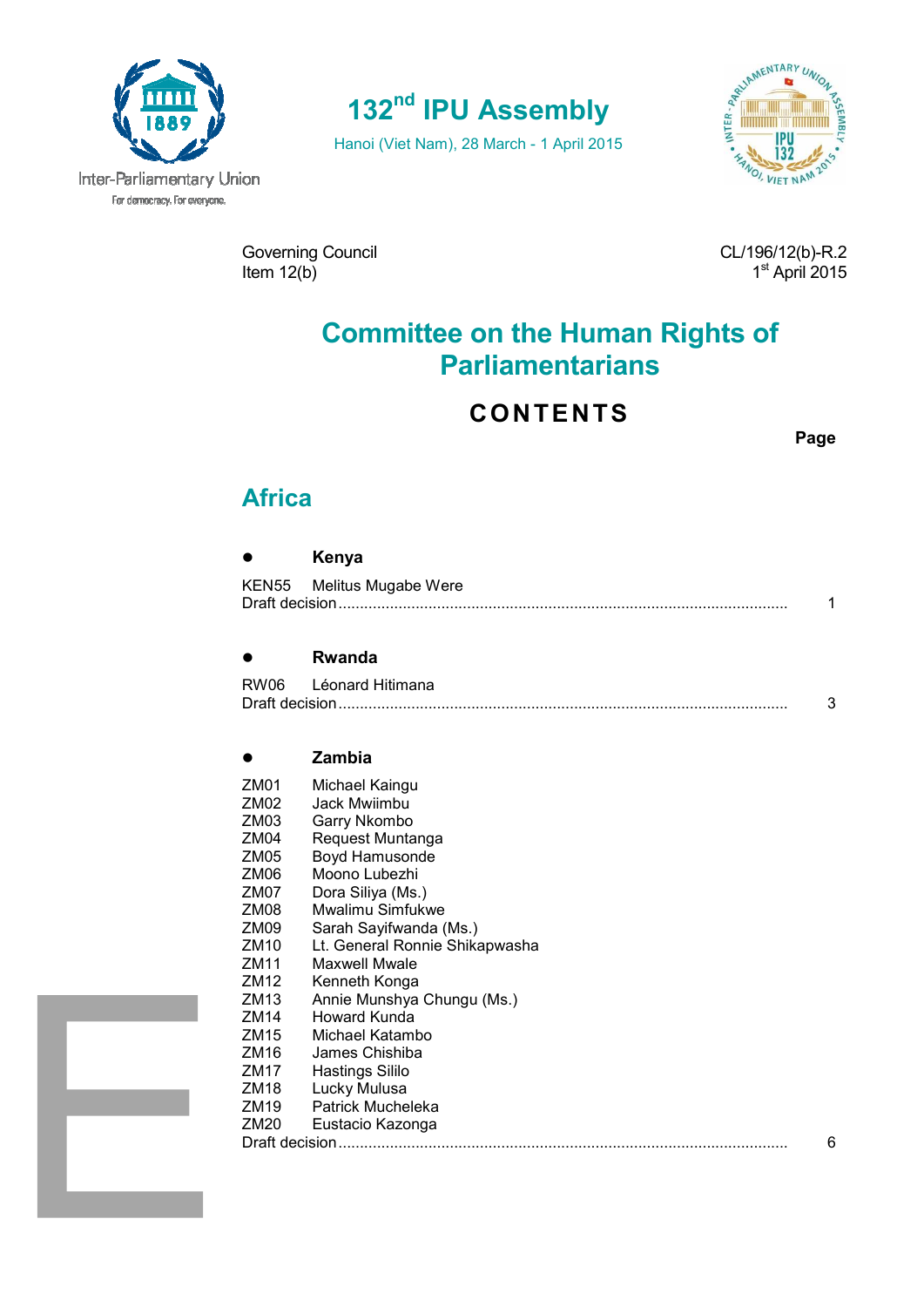# **Asia**

| $\bullet$ | <b>Malaysia</b>         |    |
|-----------|-------------------------|----|
| MAL21     | N. Surendran            |    |
| MAL22     | Teresa Kok (Ms.)        |    |
| MAL23     | Khalid Samad            |    |
| MAL24     | Rafizi Ramli            |    |
| MAL25     | Chua Tian Chang         |    |
| MAL26     | Ng Wei Aik              |    |
| MAL27     | Teo Kok Seong           |    |
|           |                         | 9  |
| MAL28     | Nurul Izzah Anwar (Ms.) |    |
|           |                         | 12 |

#### **Maldives**

| MLD <sub>16</sub> | Mariya Didi (Ms.)       |    |
|-------------------|-------------------------|----|
| MLD <sub>28</sub> | Ahmed Easa              |    |
| MLD29             | Eva Abdulla (Ms.)       |    |
| MLD30             | Moosa Manik             |    |
| MLD31             | Ibrahim Rasheed         |    |
| MLD32             | <b>Mohamed Shifaz</b>   |    |
| MLD33             | Imthiyaz Fahmy          |    |
| MLD34             | Mohamed Gasam           |    |
| MLD35             | <b>Ahmed Rasheed</b>    |    |
| MLD36             | <b>Mohamed Rasheed</b>  |    |
| MLD37             | Ali Riza                |    |
| MLD38             | Hamid Abdul Ghafoor     |    |
| MLD39             | Ilyas Labeeb            |    |
| MLD40             | Rugiyya Mohamed (Ms.)   |    |
| MLD41             | <b>Mohamed Thorig</b>   |    |
| MLD42             | Mohamed Aslam           |    |
| MLD43             | <b>Mohammed Rasheed</b> |    |
| MLD44             | Ali Waheed              |    |
| MLD45             | <b>Ahmed Sameer</b>     |    |
| MLD46             | Afrasheem Ali           |    |
| MLD47             | Abdulla Jabir           |    |
| MLD48             | Ali Azim                |    |
| MLD49             | Alhan Fahmy             |    |
| MLD50             | Abdulla Shahid          |    |
| MLD51             | Rozeyna Adam (Ms.)      |    |
| MLD52             | Ibrahim Mohamed Solih   |    |
| MLD53             | <b>Mohamed Nashiz</b>   |    |
| MLD54             | <b>Ibrahim Shareef</b>  |    |
| MLD <sub>55</sub> | <b>Ahmed Mahloof</b>    |    |
| MLD56             | Fayyaz Ismail           |    |
|                   |                         | 15 |
|                   |                         |    |

## **Mongolia**

| MON01 | Zorig Sanjaasuren |  |
|-------|-------------------|--|
|       |                   |  |

### **Pakistan**

| PAK23 Riaz Fatyana |  |
|--------------------|--|
|                    |  |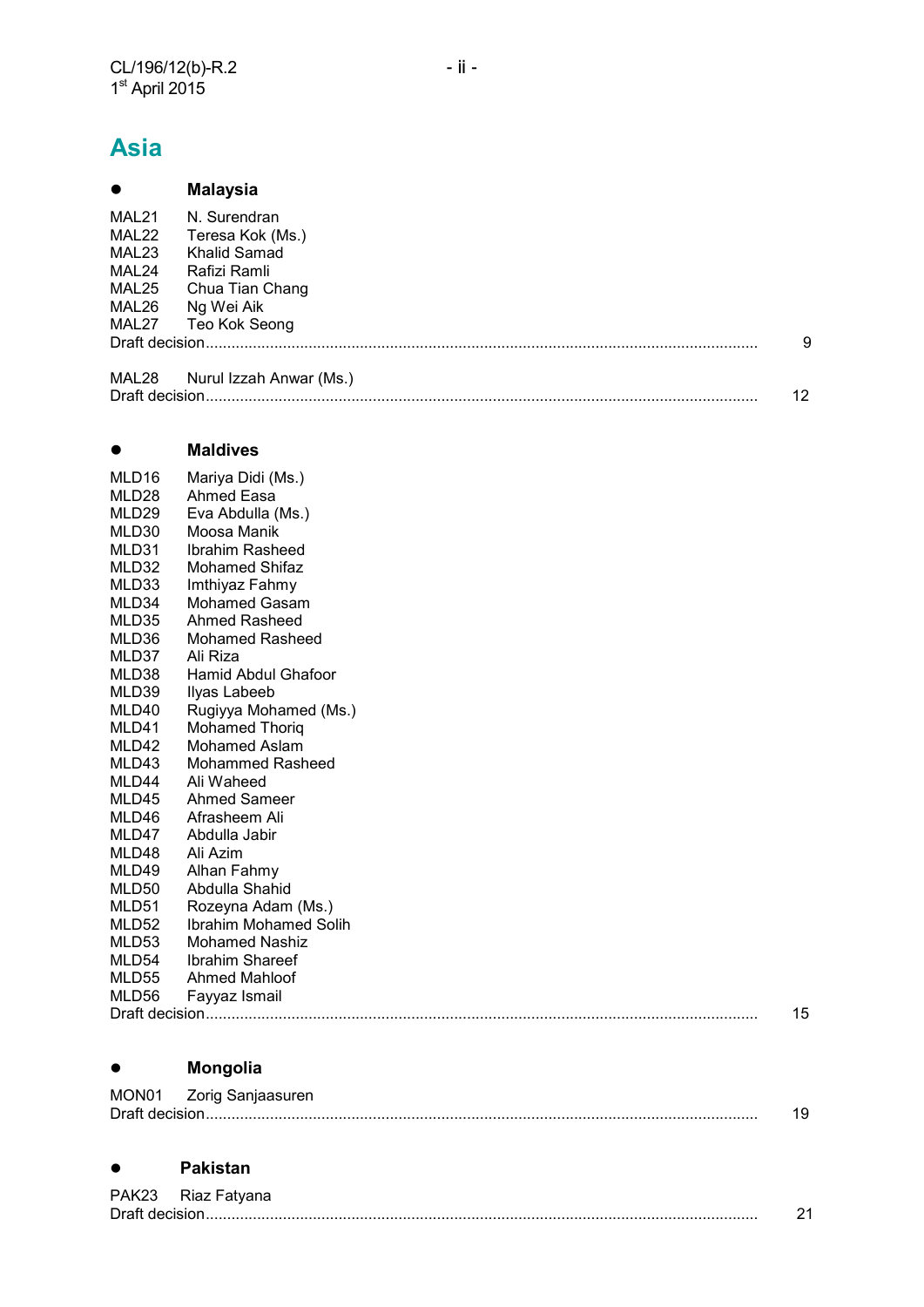## **Philippines**

| PHI02<br>PHI04<br>PHI05 | Saturnino Ocampo<br>Teodoro Casiño<br>Liza Maza (Ms.) |    |
|-------------------------|-------------------------------------------------------|----|
| PHI06                   | Rafael Mariano                                        |    |
|                         |                                                       | 23 |

# **Europe**

| $\bullet$ | <b>Belarus</b>       |    |
|-----------|----------------------|----|
|           | BSL05 Victor Gonchar |    |
|           |                      | 26 |

# **MENA**

|                   | <b>Palestine / Israel</b>   |  |  |
|-------------------|-----------------------------|--|--|
| PAL <sub>18</sub> | Yaser Mansour               |  |  |
| PAL <sub>21</sub> | Emad Nofal                  |  |  |
| PAL <sub>28</sub> | Muhammad Abu-Teir           |  |  |
| PAL <sub>29</sub> | Ahmad Attoun                |  |  |
| PAL <sub>30</sub> | Muhammad Totah              |  |  |
| PAL <sub>32</sub> | Basim Al-Zarrer             |  |  |
| PAL <sub>35</sub> | Mohamed Ismail Al-Tal       |  |  |
| PAL <sub>47</sub> | Hatem Qfeisheh              |  |  |
| PAL <sub>48</sub> | Mahmoud Al-Ramahi           |  |  |
| PAL <sub>57</sub> | Hasan Yousef                |  |  |
| PAL <sub>60</sub> | Ahmad Mubarak               |  |  |
| PAL <sub>61</sub> | Mohd. Jamal Natsheh         |  |  |
| PAL <sub>62</sub> | Abdul Jaber Fuqaha          |  |  |
| PAL63             | Nizar Ramadan               |  |  |
| PAL <sub>64</sub> | Mohd. Maher Bader           |  |  |
| PAL <sub>65</sub> | Azzam Salhab                |  |  |
| PAL66             | Ayman Daraghmeh             |  |  |
| PAL67             | Ibrahim Abu Salem           |  |  |
| PAL68             | <b>Mohammed Musleh</b>      |  |  |
| PAL69             | Omar Abd Al Razaq           |  |  |
| PAL70             | Daoud Abo Seer              |  |  |
| PAL71             | Khaled Saeed                |  |  |
| PAL72             | Ibrahim Dahbour             |  |  |
| PAL73             | Fadhel Hamdan               |  |  |
| PAL74             | Mohd. Mutalaq Abu Jihaisheh |  |  |
| PAL75             | Nayef Rjoub                 |  |  |
| PAL76             | Sameer Al Qadi              |  |  |
| PAL77             | Khalil Al Rabee             |  |  |
| PAL78             | Husni Al Borini             |  |  |
| PAL79             | Riyadgh Radad               |  |  |
| PAL <sub>80</sub> | Abdul Rahman Zaidan         |  |  |
| PAL <sub>81</sub> | Fathi Qaraa'wi              |  |  |
| PAL <sub>82</sub> | Khalida Jarrar (Ms.)        |  |  |
|                   | 29                          |  |  |
|                   |                             |  |  |

| PAL83 | <b>Aziz Dweik</b> |  |
|-------|-------------------|--|
|       |                   |  |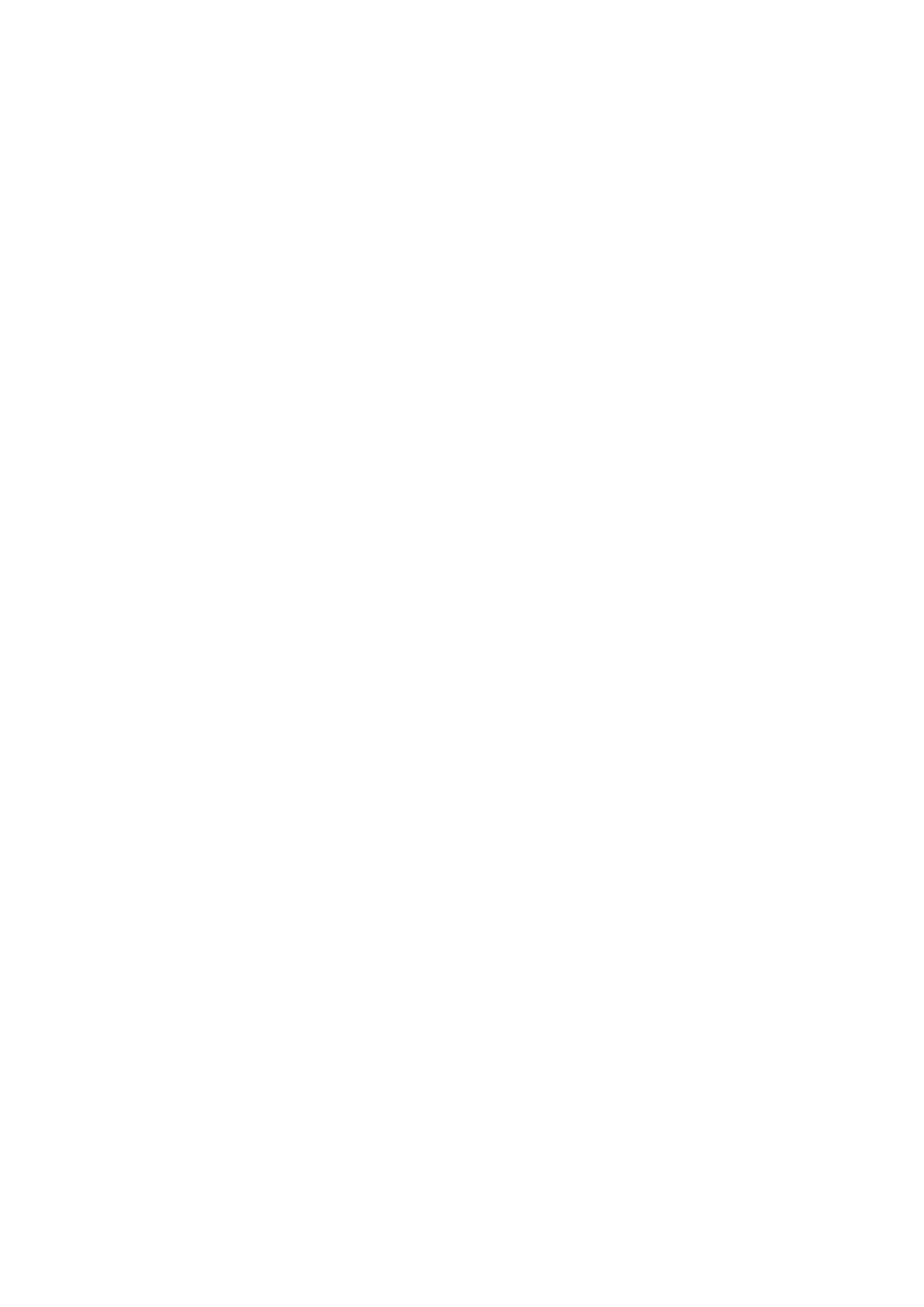## **Kenya**

### KEN/55 - Melitus Mugabe Were

The Committee,

 *Decides* to recommend to the Governing Council of the Inter-Parliamentary Union that it adopt the following decision:

The Governing Council of the Inter-Parliamentary Union,

 *Having before it* the case of Mr. Melitus Mugabe Were, a member of parliament of Kenya who was assassinated in January 2008, which has been examined by the Committee on the Human Rights of Parliamentarians pursuant to the Procedure for the examination and treatment of complaints (Annex I of the revised rules and practices of the Committee) since its  $121<sup>st</sup>$  session (April 2008),

 *Taking into account* the letter of the Clerk of the National Assembly of Kenya dated 28 March 2015 and the information provided by the Kenyan delegation to the 132 $<sup>nd</sup>$  IPU Assembly (Hanoi, March</sup> 2015) on the occasion of the hearing of the Committee on the Human Rights of Parliamentarians,

*Considering* the following information on file:

- Mr. Melitus Mugabe Were, a member of the opposition Orange Democratic Movement (ODM) of Kenya, was assassinated on 29 January 2008 amidst the violence that erupted following the contested Kenyan presidential elections of December 2007;
- The police concluded the investigation in 2008 and four persons were subsequently charged with the murder, all of whom were in custody at that time;
- Several witnesses appeared in court during trial proceedings, which encountered significant delays with repeated adjournments and changes in the presiding judges. The criminal proceedings were mishandled to the point that the judge in the case declared a mistrial in November 2011 and ordered that the case be retried;
- The retrial commenced in December 2011 and continued in 2012. Twelve witnesses had testified by July 2012 and 11 more were due to testify,

*Considering* that the Speaker of the National Assembly has regularly provided information on the trial proceedings of the four persons who were arrested after the crime up until October 2012 and that no further information had been forthcoming from the Kenyan authorities since that date,

 *Considering* that, according to the information recently submitted by the National Assembly of Kenya in a letter dated 28 March 2015 and during the hearing held with the Kenyan delegation during the  $132<sup>nd</sup>$  IPU Assembly:

- The High Court of Kenya concluded the first instance proceedings against the suspected murderers of Mr. Were on 10 February 2015, convicting three of the suspects to the death penalty and acquitting a fourth person. Mr. Were's widow has reportedly expressed her satisfaction. The persons convicted have not appealed the conviction to date, but may still do so as the time period to file a notice of appeal has not yet expired;
- It is not contested that the trial took a very long time to complete. The delays were caused by procedural requirements, as the proceedings had to be restarted afresh whenever a new judge took over the hearing of the case upon the request of the defence lawyers, in compliance with the rights of the accused pursuant to the criminal procedure and the Constitution of Kenya;
- The Court established beyond any reasonable doubt that Mr. Were had been fatally shot in the course of an attempted robbery, on the basis of witness statements and forensic evidence (including fingerprints, DNA and ballistic expert examinations) adduced by the prosecution. The Court expressed its deep appreciation for the utmost professionalism and diligence shown by the police in the investigation and the subsequent quality of the evidence produced;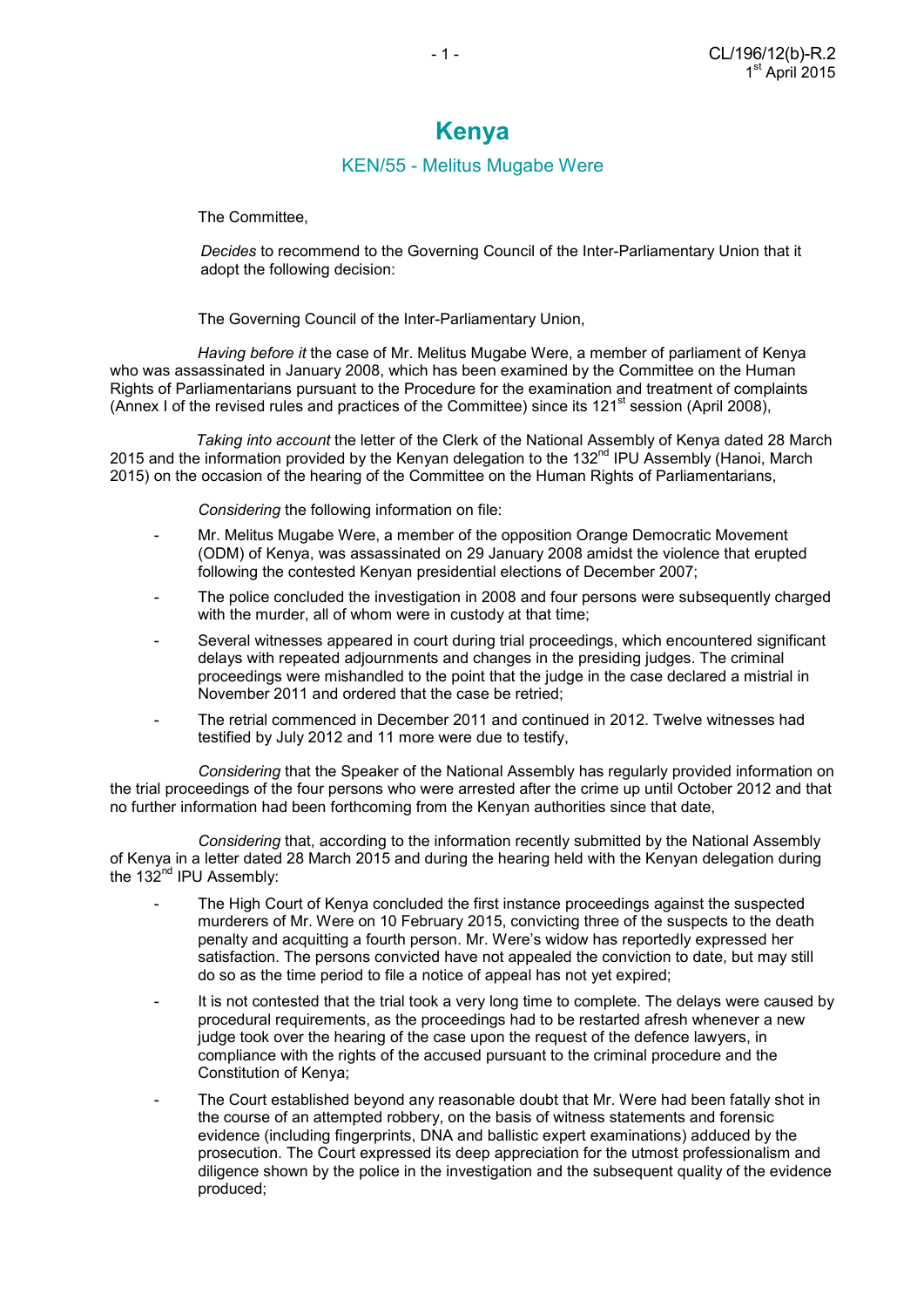- The Court has considered that it was clear that the motive for the assault on the newly elected parliamentarian was robbery, but it also noted in its ruling (without drawing further conclusions in that respect) that Mr. Were's election had been unexpected and had been challenged, as it had been assumed that the candidate from the Party of National Unity (PNU) would win the Embakasi constituency. A prosecution witness testified that Mr. Were had told some of his supporters that his life was in danger and had requested Parliament to provide him with a bodyguard. His request could not be granted, however, because he had not yet been sworn in as a member of parliament due to persisting tensions in the country,
- 1. *Thanks* the parliamentary authorities of Kenya for the information provided;
- 2. *Notes with satisfaction* that the High Court of Kenya finally completed the trial proceedings and sentenced the culprits for the murder of Mr. Were; *regrets nevertheless* the delays in the proceedings, which have taken more than seven years to reach a first-instance ruling;
- 3. *Is pleased* that the Parliament of Kenya has continued monitoring the proceedings to date in line with its overall commitment to ensuring that the crimes committed in the aftermath of the 2007 presidential elections would not go unpunished; *trusts* that it will continue doing so, should an appeal take place;
- 4. *Awaits further details* on the status of the proceedings at this stage and *wishes to be kept informed* should an appeal be filed, or should the conviction become definitive; in the event of an appeal, *would appreciate receiving information* on the process and to know whether the Court of Appeals upholds the ruling, including with regard to the motives of the crime;
- 5. *Requests* the Secretary General to convey this decision to the parliamentary authorities and any third party likely to be in a position to supply relevant information;
- 6. *Requests* the Committee to continue examining this case.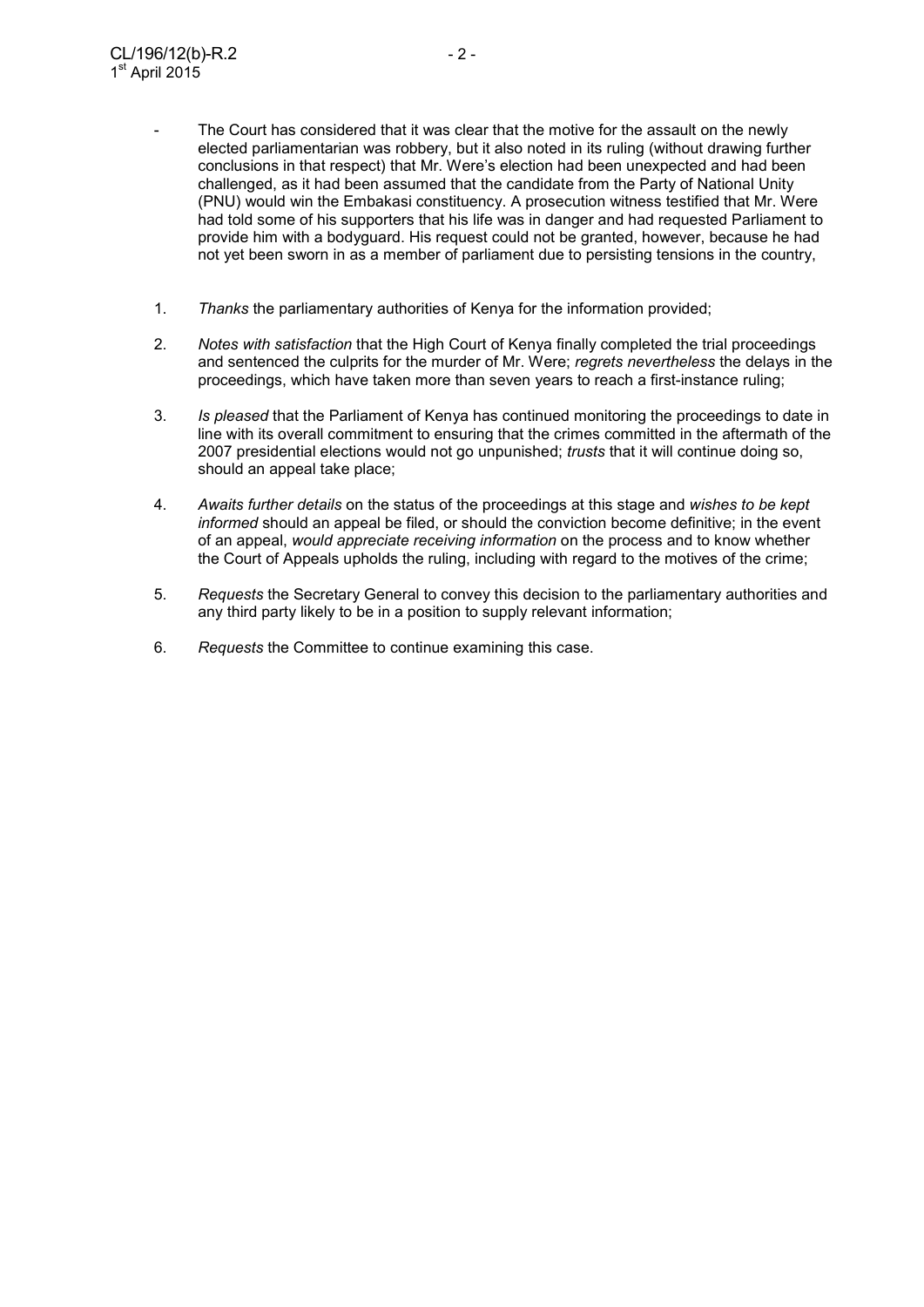## **Rwanda**

### RW/06 - Léonard Hitimana

The Committee,

 *Decides* to recommend to the Governing Council of the Inter-Parliamentary Union that it adopt the following decision:

The Governing Council of the Inter-Parliamentary Union,

*Referring* to the case of Mr. Léonard Hitimana, who disappeared 12 years ago, on 7 April 2003, while he was a member of the Transitional National Assembly of Rwanda, which was dissolved on 22 August 2003, and to the resolution it adopted at its 192nd session (March 2013); *referring also* to the report of the on-site mission carried out by the Committee on the Human Rights of Parliamentarians in June 2011 (CL/189/11(b)-R.3),

 *Recalling* the following information on file:

- Mr. Hitimana disappeared on the evening of 7 April 2003, the day before he was to have refuted accusations in Parliament that his party, the Republican Democratic Movement (MDR), was fomenting ethnic strife and division; the MDR was to be banned and dissolved on the basis of those accusations;
- The authorities have always maintained that Mr. Hitimana fled to a neighbouring country, that an Interpol yellow notice for missing persons was issued, with special emphasis on neighbouring countries where the authorities believed Mr. Hitimana might be living, and that they were optimistic that he would soon be located; Mr. Hitimana nevertheless is still missing 12 years after his disappearance; the authorities have stated on various occasions that Mr. Hitimana was not a key political figure and that it was therefore highly unlikely that he would have been the target of a forced disappearance; according to them, Mr. Hitimana's disappearance had nothing to do with his imminent statement in Parliament; in past letters, the Speakers of both Houses of Parliament stated that both the police and the National Human Rights Commission had looked into the complainants' allegations and concluded that they were unfounded, and that they were unaware of any new evidence having emerged since the IPU mission carried out in June 2011;
- The following picture has emerged from the information provided by various complainants and sources of information over the years of the alleged circumstances of Mr. Hitimana's disappearance:
	- $\circ$  According to eyewitness accounts, Mr. Hitimana's car was intercepted late in the afternoon of 7 April 2003 by Rwandan Directorate of Military Intelligence (DMI) agents; the agents are alleged to have taken Mr. Hitimana to Kami military camp, where, on the orders of superiors, he was tortured and killed in May 2003 by Mr. John Karangwa, who was Deputy Director of Counter-intelligence at the time; Mr. Hitimana's remains were then removed to an unknown destination; persons making their rounds at the Kaniga border post say that they saw Mr. Hitimana's car and that of the military; Mr. Hitimana's car was allegedly moved by police or intelligence officers to Byumba, where it was apparently kept for a month; Mr. Hitimana's representatives subsequently retrieved the car and were told by the police that it was in the condition in which they had found it close to the border with Uganda; according to the representatives, the car's electrical cables had been cut, the key was no longer in the ignition and there were bloodstains on the front seat;
	- o The suspected perpetrator, DMI officer John Karangwa, has been accused by nongovernmental sources not only of having killed Mr. Hitimana, but also of having abducted and executed, in April 2003, Mr. Augustin Cyiza, the Vice-President of Rwanda's Supreme Court, the President of Rwanda's Cassation Court and a founding member of two Rwandan human rights organizations;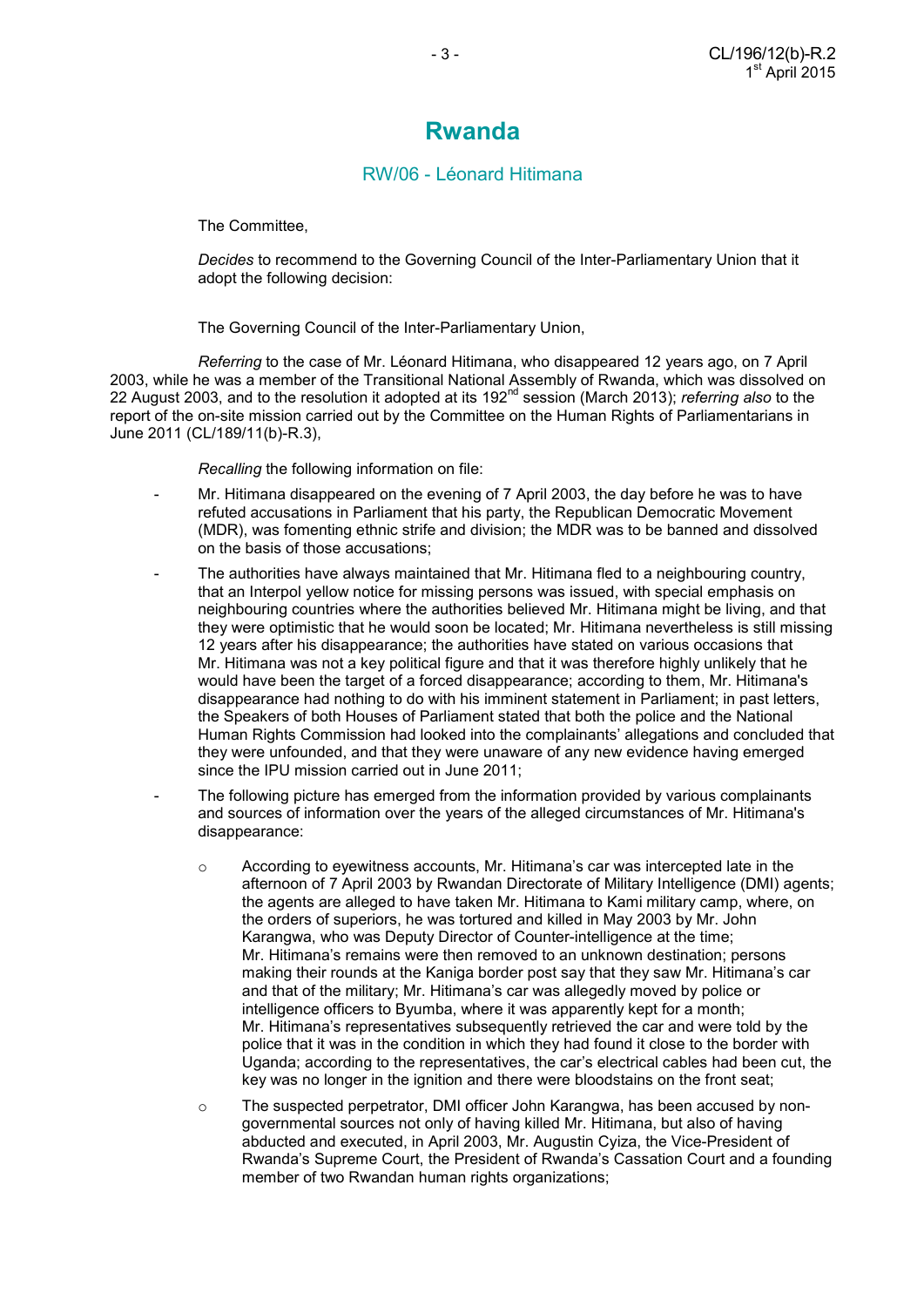- $\circ$  The sources believe that Mr. Hitimana was abducted by the DMI in order to silence any opposition to the dissolution of his party;
- o In 2003, the United Nations Special Rapporteur on torture and other cruel, inhuman or degrading treatment or punishment sent urgent appeals to the Rwandan Government regarding the arbitrary detention and alleged torture of detainees at Kami and other military camps; the United Nations Working Group on Enforced or Involuntary Disappearances has been examining the case of Mr. Hitimana's disappearance since 2 July 2003; the United Nations Human Rights Committee, in its concluding observations of 31 March 2009 (CCPR/C/RWA/CO/3), expressed "concern about reported cases of enforced disappearances and summary or arbitrary executions in Rwanda and about the impunity apparently enjoyed by the police forces responsible for such violations" and about "the lack of information from the State party regarding the disappearance of Mr. Léonard Hitimana",

*Recalling* that the Speakers of both Houses of Parliament, in their letter of 19 October 2012, stated that the investigations were ongoing, but had achieved no results to date, that the Rwandan judicial system respects the rights of witnesses and ensures their protection and that videoconferencing is used in Rwanda when required for the purposes of an investigation,

*Considering* that, according to information provided by one of the complainants in March 2015, Mr. Hitimana's disappearance had still not been seriously investigated,

*Considering* that, in 2011, the UN Human Rights Council adopted a series of recommendations for Rwanda during the first cycle of the Universal Periodic Review, that among those which the authorities considered to be in the process of being implemented, and which enjoyed their support, feature the following: (1) ratify the International Convention for the Protection of All Persons from Enforced Disappearance; (2) respond effectively to the request for information by the Human Rights Committee in 2009 regarding the follow-up given to the recommendations related to forced disappearances; and (3) respond to all the cases submitted by the Working Group on Enforced or Involuntary Disappearances; *noting* however that, as at March 2015, the aforesaid convention has not been ratified and that there is no indication that steps have been taken to implement recommendations 2 and 3,

- 1. *Is extremely concerned* about Mr. Hitimana's continued disappearance, 12 years after he was last seen;
- 2. *Deplores* the continued silence in recent years of the Rwandan Parliament in response to its calls for effective parliamentary oversight to ensure that light is finally shed on his fate;
- 3. *Considers* this state of affairs to be all the more regrettable, as the lack of a serious investigation can only support the long-standing accusation that Mr. Hitimana was the victim of an enforced disappearance; *stresses* that Mr. Hitimana was not a junior politician, but played an important role in his party, and the fact that he was slated for intending to speak in Parliament the following day against the party's dissolution, in a pre-electoral context in which the party was considered a serious contender, constitutes a serious motive for the crime;
- 4. *Recalls* that enforced disappearances are a serious human rights violation and that the enforced disappearance of a member of parliament, if the perpetrators are not brought to justice and punished, stands as a threat to Parliament as such, to all its members and, in the final analysis, to the people Parliament represents, as it can only encourage the repetition of such acts:
- 5. *Again urges* the authorities to carry out an independent, prompt and effective investigation, examining all lines of enquiry, including by questioning Mr. John Karangwa, Deputy Director of Counter-intelligence at the time of Mr. Hitimana's disappearance; *recalls* in this regard that the Minister of Justice pledged, during the Committee's 2011 mission, that he would ensure that the investigation would also examine the possibility that Mr. Hitimana had been assassinated in Rwanda; *is convinced* that, if new lines of inquiry are effectively followed, new evidence will soon emerge and *eagerly awaits* to receive information to this effect;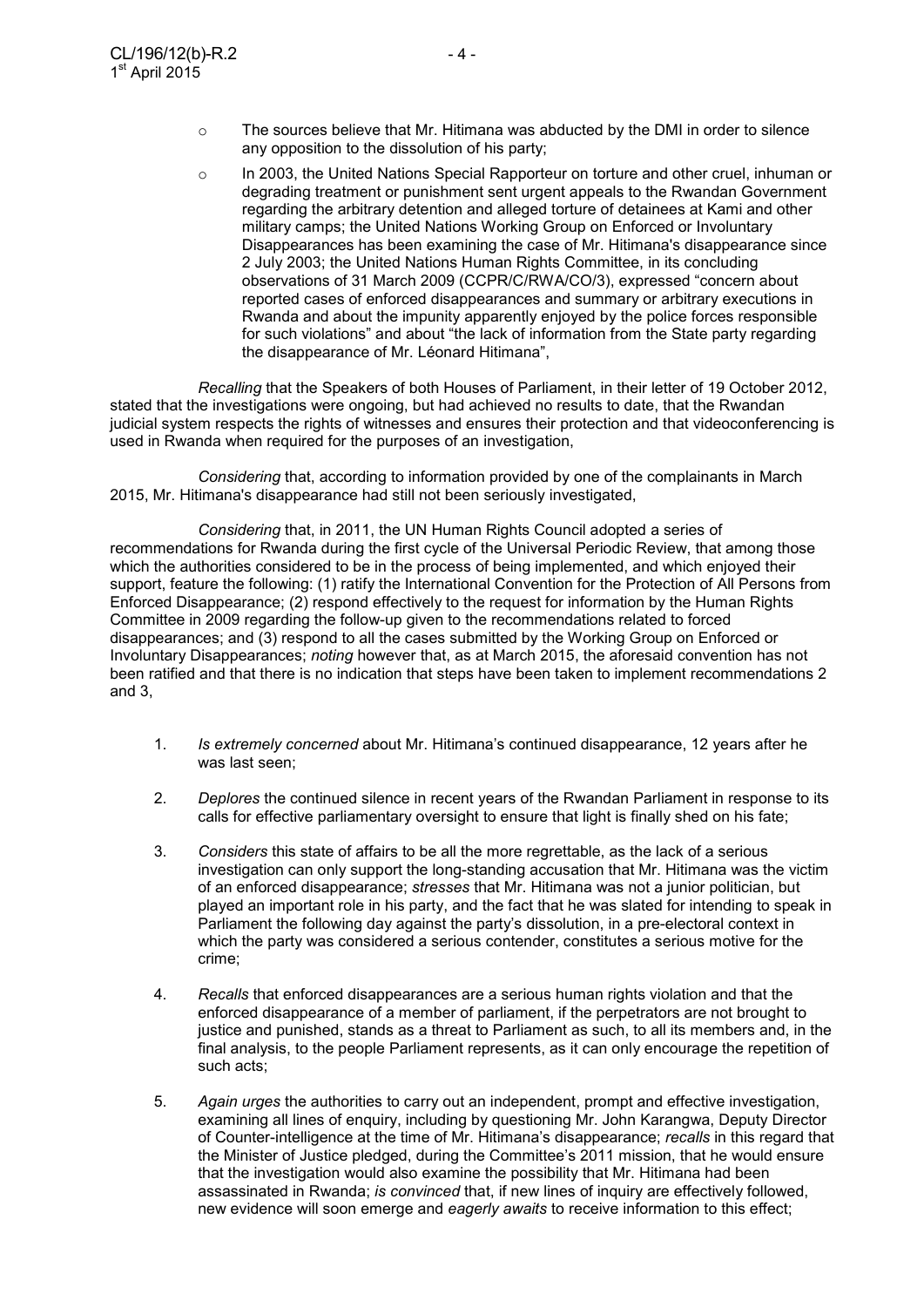- 6. *Calls on* Parliament to do everything possible to help ensure that these steps are indeed taken, and to expedite the implementation of the longstanding recommendation to ratify the International Convention for the Protection of All Persons from Enforced Disappearance to which the Rwandan authorities agreed; *wishes* to be kept informed of any action taken in this regard;
- 7. *Recalls* that witness fear of reprisals and lack of effective protection were major obstacles encountered by the mission and affect the pursuit of justice*; remains anxious*, therefore, to know whether the planned witness protection law has been adopted and what practical steps have been taken as a result, and whether other initiatives have been taken to reassure potential witnesses in Rwanda that their safety will be fully guaranteed if they come forward; *reaffirms* its belief that the investigation would benefit from hearing any witnesses living abroad in their countries of residence, in particular by means of videoconferencing; *repeats*  that it wishes to know whether the authorities have explored this possibility;
- 8. *Requests* the Secretary General to convey this decision to the relevant authorities, the complainants, and any third party likely to be in a position to supply relevant information;
- 9. *Requests* the Committee to continue examining this case and to report back to it in due course.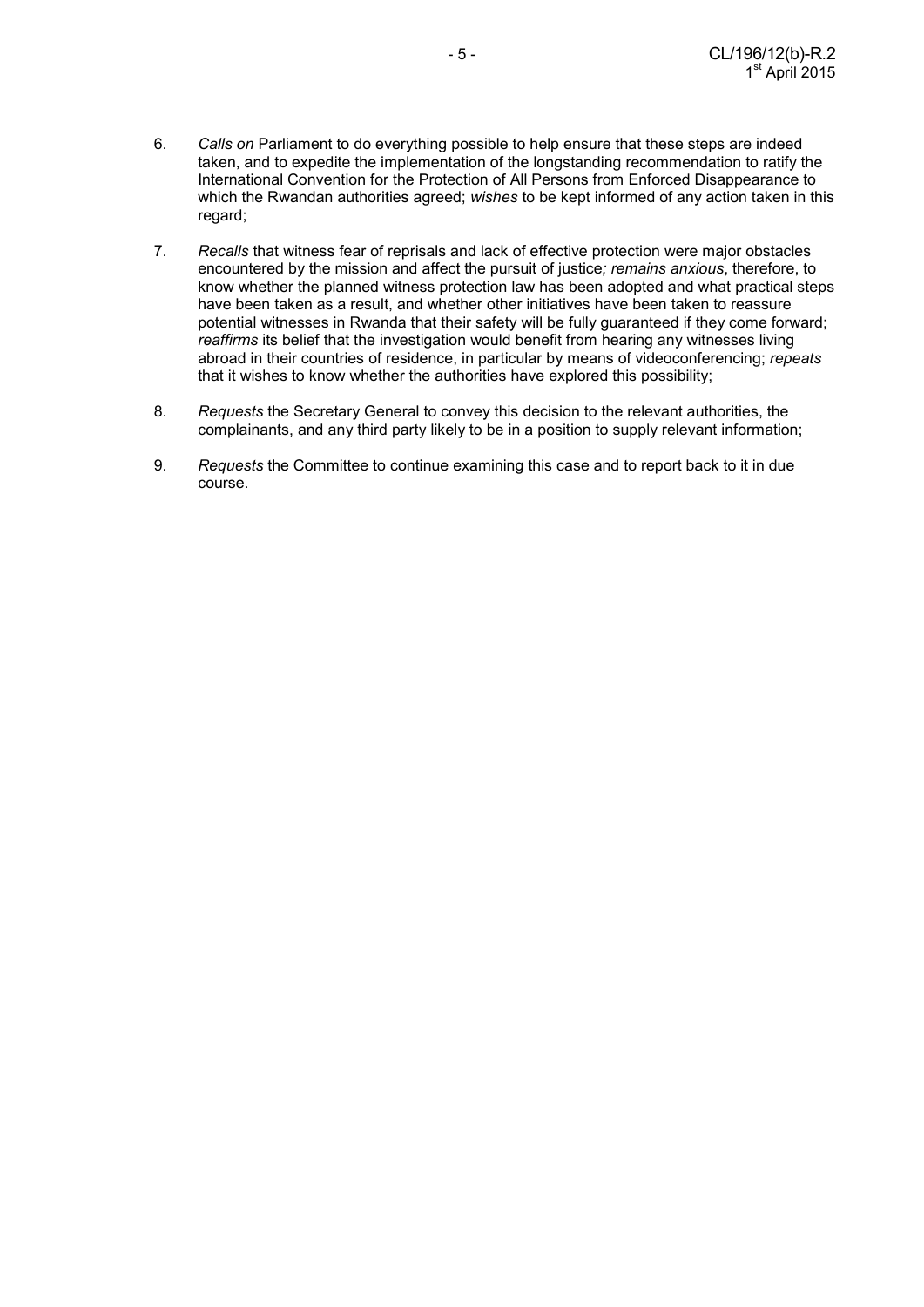## **Zambia**

| <b>ZM01 - Michael Kaingu</b>       | <b>ZM11 - Maxwell Mwale</b>      |
|------------------------------------|----------------------------------|
| <b>ZM02 - Jack Mwiimbu</b>         | ZM12 - Kenneth Konga             |
| <b>ZM03 - Garry Nkombo</b>         | ZM13 - Annie Munshya Chungu (Ms) |
| <b>ZM04 - Request Muntanga</b>     | ZM14 - Howard Kunda              |
| <b>ZM05 - Boyd Hamusonde</b>       | <b>ZM15 - Michael Katambo</b>    |
| ZM06 - Moono Lubezhi (Ms.)         | ZM16 - James Chishiba            |
| ZM07 - Dora Siliya (Ms.)           | <b>ZM17 - Hastings Sililo</b>    |
| <b>ZM08 - Mwalimu Simfukwe</b>     | ZM18 - Lucky Mulusa              |
| ZM09 - Sarah Sayifwanda (Ms.)      | <b>ZM19 - Patrick Mucheleka</b>  |
| ZM10 - Lt. Gen. Ronnie Shikapwasha | ZM20 - Eustacio Kazonga          |
|                                    |                                  |

The Committee,

*Decides* to recommend to the Governing Council of the Inter-Parliamentary Union that it adopt the following decision:

The Governing Council of the Inter-Parliamentary Union,

*Referring* to the case of the above-mentioned individuals, all elected in the September 2011 parliamentary elections as members of political parties that are now in the opposition, and the decision which it adopted at its 195th session (October 2014); *referring also* to the report of the on-site mission carried out by the Committee on the Human Rights of Parliamentarians in September 2014 (CL/196/12(b)-R.1),

*Considering* the report of the on-site mission that the then president and current member of the Committee on the Human Rights of Parliamentarians, Senator Juan Pablo Letelier, conducted to Zambia from 22 to 25 September 2014 at the invitation of the Speaker of the National Assembly, *considering also* the information provided by the Speaker of the National Assembly at the hearing with the Committee on 27 March 2015,

*Considering* that the mission report underscores that the following issues provide the essential backdrop for understanding the cases of the individual members of parliament before the Committee:

The results of the 2011 legislative elections

 The September 2011 legislative elections produced a hung parliament with sixty seats for the Patriotic Front (PF), 55 for the Movement for Multiparty Democracy (MMD) and 28 for the United Party for National Development (UPND). As a result of several successful court petitions asking for the disqualification of opposition seats, party switching and the acceptance of offers of ministerial and deputy ministerial posts by members of MMD and UPND while remaining members of their original parties, the balance of power in Parliament was altered;

• The existence and application of the Public Order Act

 The contents, use and interpretation of the Public Order Act, including with regard to the role and discretion of the police, have given rise to controversy. According to the opposition parliamentarians, the act was being used discriminately as a tool to intimidate and harass them. The authorities acknowledged that there were challenges, but stated that everything was being done to administer the act fairly;

The fight against corruption

 Although the government and judicial officials underscored the need to show zero tolerance for corruption, the opposition stressed that most, if not all, of the corruption-related cases brought against political opponents were not based on any evidence, but were politically motivated. In this respect, it should be noted that it was often mentioned during the mission that clear and comprehensive rules governing the financing of political parties and political campaigns were absent;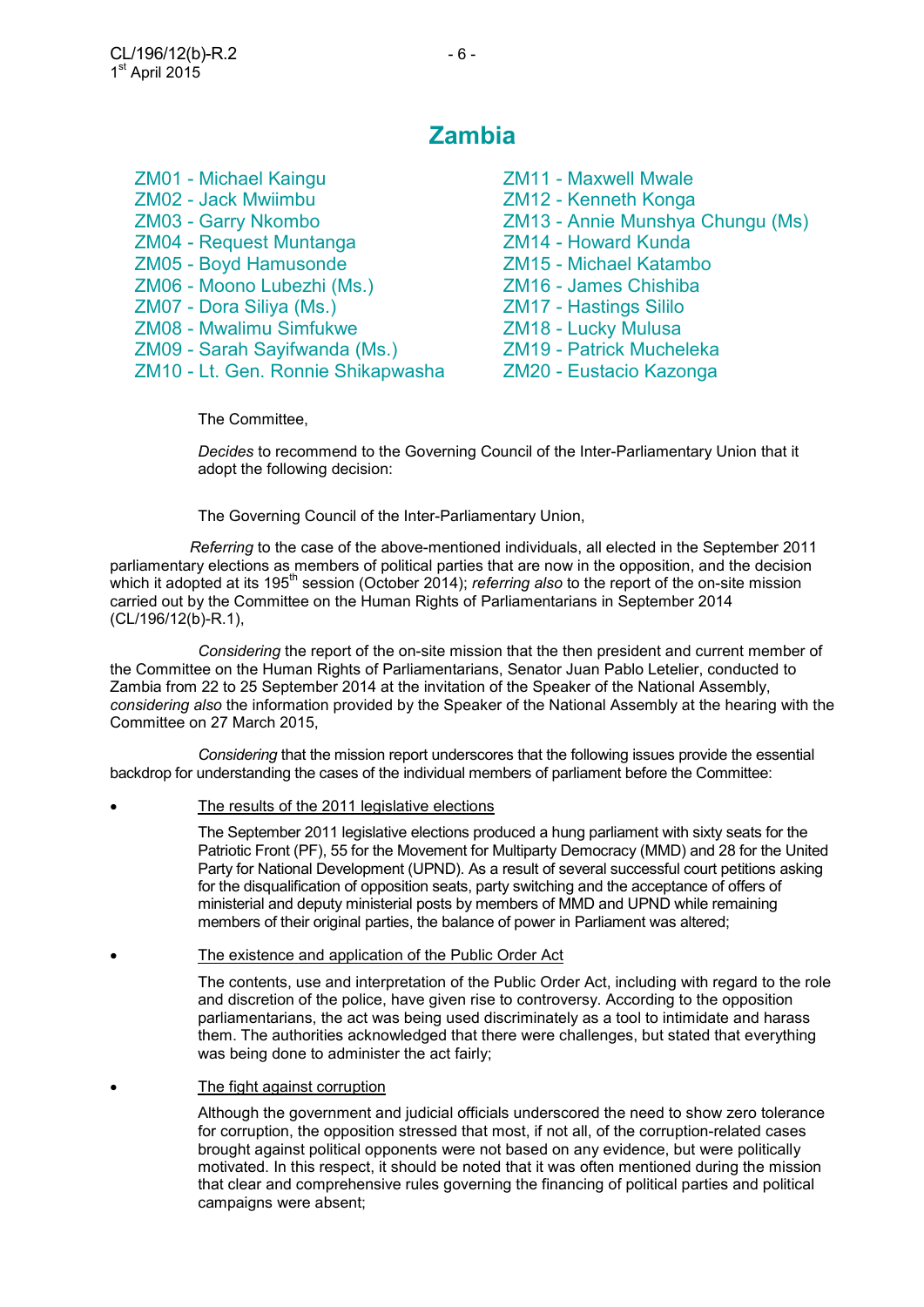#### Constitutional reform

 Discussions have been ongoing about the need for a new Constitution that would provide *inter alia* a different blueprint for Zambia's state structures, including with regard to the powers of the President, which the opposition held were too excessive,

 *Considering* that the original complaint made reference to allegedly politically motivated legal proceedings against several opposition parliamentarians and that, taking into account as well the information provided by the Speaker of the National Assembly at the hearing with the Committee, the current situation for those listed below appears to be as follows:

- Mr. Konga is not subject to any legal proceedings and all restrictions on his property have been lifted;
- The petition challenging Ms. Sayifwanda's election was dismissed and she was declared validly elected;
- Mr. Simfukwe was acquitted on a charge of abuse of authority in February 2013;
- Mr. Hamusonde is not subject to any legal action:
- Mr. Mwale was sentenced on 25 February 2015 at first instance to a 12-month prison term on the charge of abuse of authority; he was acquitted on the charge of possession of property suspected of being the proceeds of crime; Mr. Mwale and the prosecution have appealed the verdict on the first and second charge respectively,

*Considering* that Mr. Mulusa, Ms. Siliya and Lt. Gen. Shikapwasha, the latter two being allegedly subjected to politically motivated proceedings on charges of abuse of authority, were not available at the time of the mission and that no information has been forthcoming from the complainants on their situation since the mission,

*Considering* that Mr. Kaingu and Mr. Chishiba have switched political parties and are now members of the ruling Patriotic Front, with Mr. Kaingu having been appointed Minister of Education, Science and Technology by the new President of Zambia, Mr. Edgar Lungu, who was elected in the byelection held on 20 January 2015,

*Considering* that, according to the Speaker, the appointment by the current President and subsequent ratification by the National Assembly of the Chief Justice in February 2015 should help accelerate the treatment of the petitions requesting the Supreme Court to allow Mr. Mwale, Mr. Sililo and Ms. Siliya to re-contest their seats in Parliament,

*Considering* the allegations contained in the mission report about specific incidents of violations under the Public Order Act, namely the arbitrary arrests in December 2012 of Ms. Chungu, Mr. Katambo, Mr. Kunda and Mr. Chishiba, the arbitrary arrest of Mr. Mucheleka in June 2013, and the arbitrary obstructions by police of rallies, including one organized with the participation of Mr. Mwiimbu and Mr. Nkombo and with the authorization of the High Court in Lusaka's Kanyama compound in September 2012, one in Mongu in October 2012, which involved Mr. Kaingu, and one in Namwala constituency in December 2012 involving Ms. Lubezhi; *considering* also that since the mission there have not been any new reports of alleged violations of member of parliaments' rights to freedom of assembly and to liberty under the Public Order Act,

*Considering* that the Speaker of the National Assembly stated that the current President of Zambia was taking steps to promote several legislative reforms and had proposed a two-prong approach to the adoption of a new Constitution, the draft of which had been released to the public in October 2014; with the exception of the bill of rights, which adoption would require a referendum to be simultaneously held with the general elections in 2016, the current authorities considered that all other matters covered by the draft Constitution, in which several of the issues at stake in the cases at hand had found their way, could be taken up as early as June 2015 when the National Assembly reconvened,

*Considering* also that the Speaker stated that he was committed to promoting discussion and agreement on a new version of the Public Order Act, that he had spoken to the President of Zambia for this purpose and that discussions on a modernized version of the latter act should start soon and hopefully lead to a concrete outcome by 2016,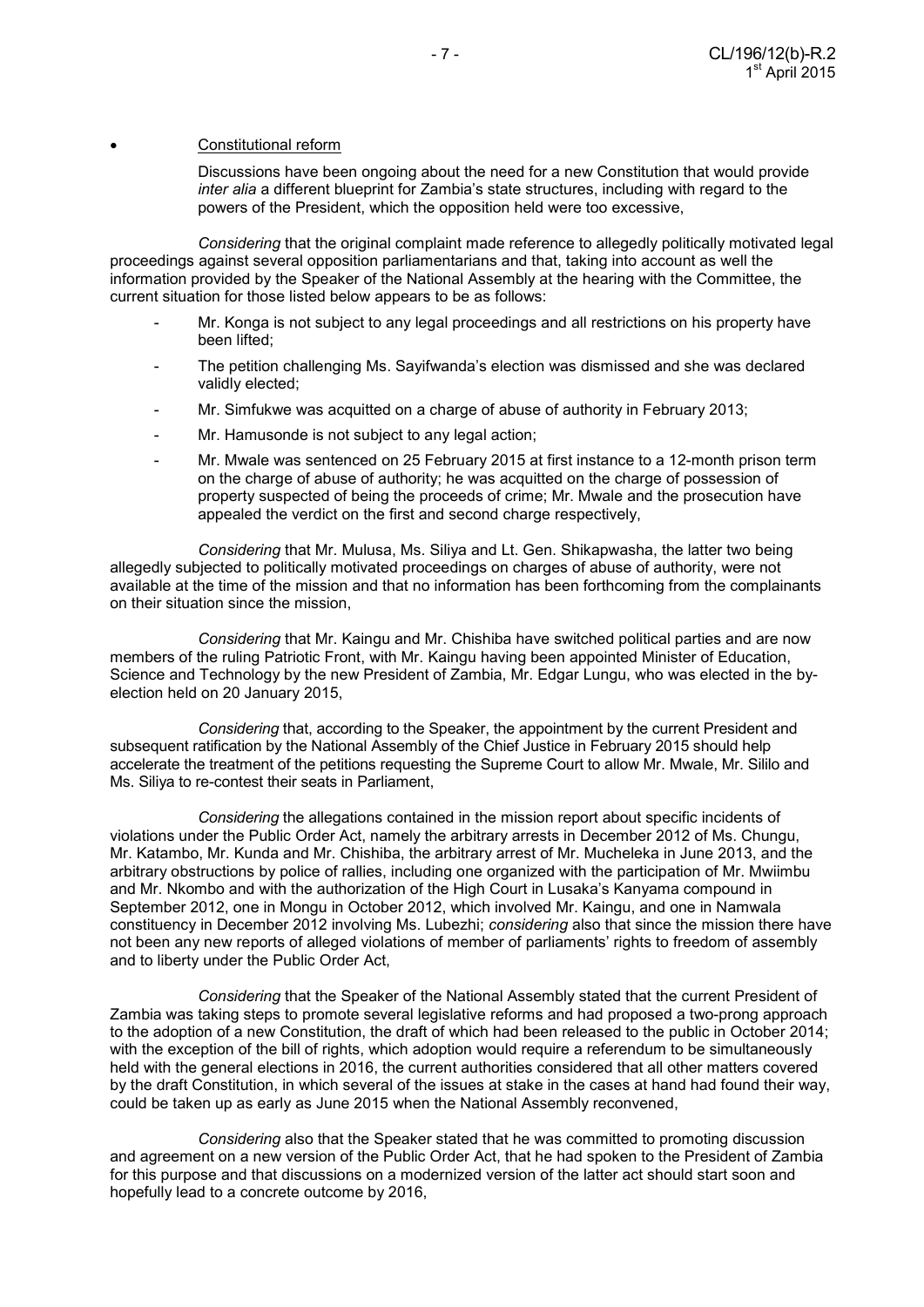- 1. *Thanks* the Speaker and the other Zambian authorities for the full cooperation which they have extended to the mission, including the extensive documentation that they have provided;
- 2. *Endorses* the conclusions and recommendations contained in the mission report;
- 3. *Notes with concern* the report's references to specific incidents in 2012 and 2013 in which reliance on the Public Order Act appears to have run counter to member of parliaments' rights to freedom of assembly and to liberty;
- 4. *Is pleased* therefore at the prospect that effective action will be taken to modernize the Public Order Act; *trusts* that the authorities will put in place for this purpose a national consultative process involving all political parties, the police, the National Human Rights Commission, as well as other interested parties, with a view to ensuring that the concerns and challenges that have arisen in the cases at hand are properly addressed, including by giving due consideration to the recommendations made to this end in the mission report; *assures* that the IPU stands ready to assist in those efforts, including by sharing relevant experiences from other countries, should that be requested;
- 5. *Trusts* that, in the light of the announced revision of the Public Order Act and the absence of allegations of any new abuses in the last two years, there will be no repeat of the aforesaid incidents under the act; *requests* therefore Ms. Chungu, Mr. Katambo, Mr. Kunda, Mr. Mucheleka, Mr. Mwiimbu, Ms. Lubezhi and Mr. Kazonga to state whether they see any further need at this stage for the Committee to continue examining their case; also *requests* Mr. Muntanga to pronounce himself on this question with regard to his own situation;
- 6. *Is pleased* that progress is being made to promote a new Constitution for Zambia; *wishes* to be kept informed of developments in this regard, in particular inasmuch as the discussions concern the regulation of issues related to public funding of political parties, fundraising, campaign spending and financial disclosure;
- 7. *Considers* in light of the need to ensure proper and timely representation of all Zambian citizens in the National Assembly that it is absolutely essential that the Supreme Court adopt without further delay a ruling on the petitions regarding the possibility for Ms. Siliya, Mr. Sililo and Mr. Mwale to re-contest their seats; *trusts* that the renewed impetus given to this matter will bring about a swift ruling; *wishes* to be kept informed in this regard;
- 8. *Is concerned* that the alleged attacker of Mr. Nkombo during the incident at a police station in February 2013 was not held to account, despite the existence of a report detailing his complaint and injury; *considers* that, even though Mr. Nkombo could have availed himself of legal avenues to pursue his claim civilly, his account of the incident and the medical report should have pushed the relevant authorities to establish full accountability for what occurred at the police station; *wishes* to know whether any further steps remain possible in this regard;
- 9. *Decides t*o close the examination of the cases where legal proceedings against parliamentarians are not or no longer pending, including with regard to Mr. Konga, Ms. Sayifwanda, Mr. Simfukwe and Mr. Hamusonde; *decides* also to close the cases of Mr. Kaingu and Mr. Chishiba in the absence of any updated information on their part;
- 10. *Appreciates* the commitment expressed by the Speaker to make available a copy of the ruling in the case against Mr. Mwale; *requests* Ms. Siliya and Lt. Gen. Shikapwasha to indicate to the Committee whether they wish it to continue the examination of their case and, if so, on what grounds; also *requests* Mr. Mulusa, who was also not available to meet the mission in September 2014, to state whether or not he would like to see further examination of his case by the Committee;
- 11. *Requests* the Secretary General to convey this decision to the relevant authorities, the complainant, the parliamentarians directly concerned, and any third party likely to be in a position to supply relevant information;
- 12. *Requests* the Committee to continue examining this case and to report back to it in due course.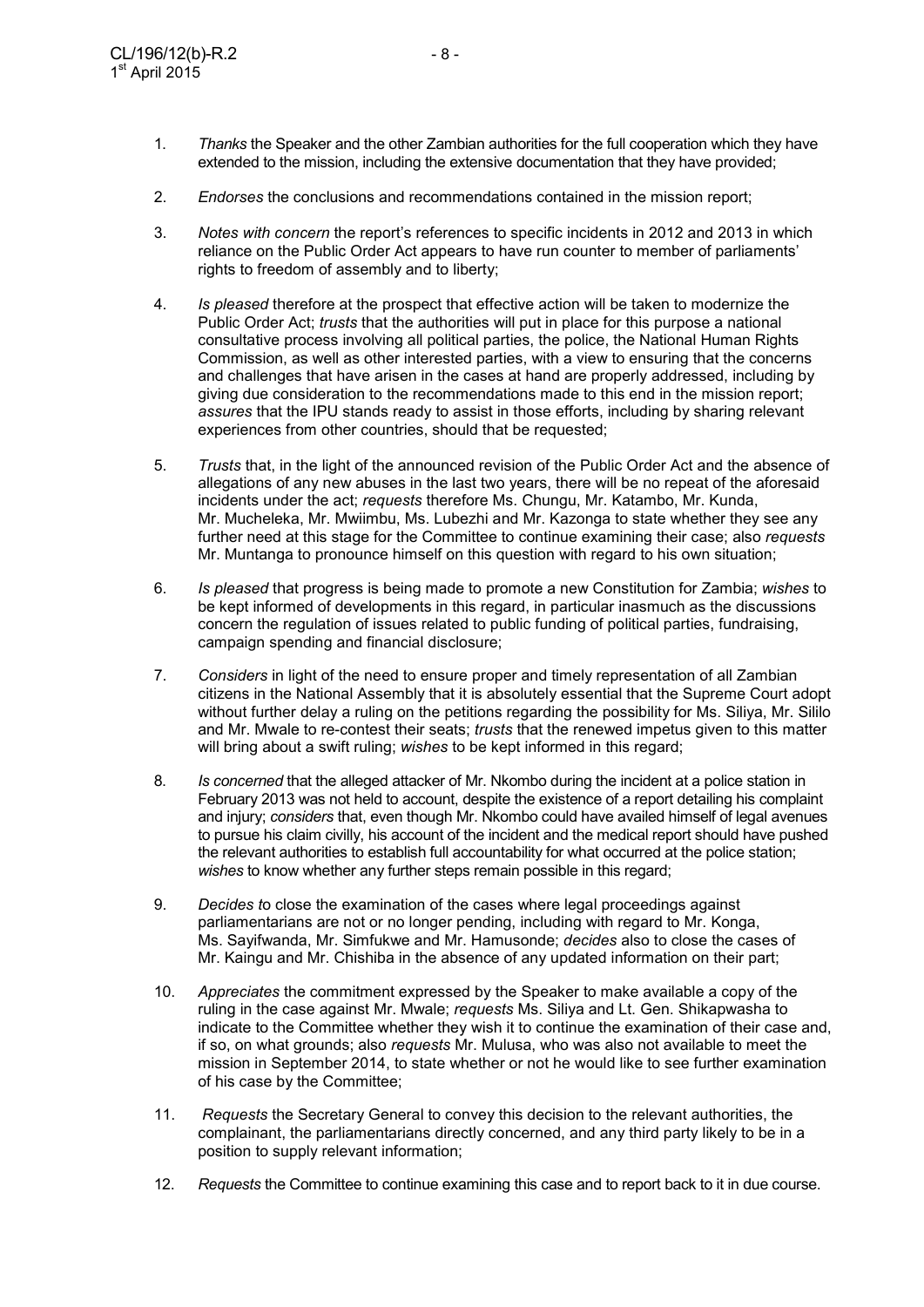## **Malaysia**

MAL21 - N. Surendran MAL22 - Teresa Kok (Ms.) MAL23 - Khalid Samad MAL24 - Rafizi Ramli MAL25 - Chua Tian Chang MAL26 - Ng Wei Aik MAL27 - Teo Kok Seong

The Committee,

 *Decides* to recommend to the Governing Council of the Inter-Parliamentary Union that it adopt the following decision:

The Governing Council of the Inter-Parliamentary Union,

 *Referring* to the cases of Mr. N. Surendran, Ms. Teresa Kok, Mr. Khalid Samad, Mr. Rafizi Ramli and Mr. Chua Tian Chang, members of the House of Representatives of Malaysia, and to the decision it adopted at its  $194<sup>th</sup>$  session (October 2014),

 *Having before it* the cases of Mr. Ng Wei Aik and Mr. Teo Kok Seong, which have been examined by the Committee on the Human Rights of Parliamentarians pursuant to the Procedure for the examination and treatment of complaints (Annex I of the revised rules and practices),

Taking into account the information provided by the Malaysian delegation to the 132<sup>nd</sup> IPU Assembly (Hanoi, March 2015) on the occasion of the hearing held with the Committee on the Human Rights of Parliamentarians; *recalling also* the information provided to the Committee by the Malaysian delegation to the 131<sup>st</sup> IPU Assembly (October 2014); *taking into account* also the information regularly provided by the complainants,

 *Recalling* that the following parliamentarians have been charged since May 2013 with sedition, or are being investigated under (a), (b) and (c) of Section 4(1) of the Sedition Act of 1948:

- Ms. Teresa Kok, an opposition member of parliament for Seputeh in the Federal Territory of Kuala Lumpur, was charged on 5 May 2014 for making a satirical video called "Onederful Malaysia" which was published on YouTube on 27 January 2014. The Malaysian delegation emphasized in October 2014 that, according to the charges, the video raised, inter alia, sensitive security issues in Sabah, contained insults and promoted disaffection against the judiciary;
- Mr. Khalid Samad, a member of parliament for Shah Alam in the State of Selangor, was charged on 26 August 2014, under Section 4(1)(b) of the Sedition Act, for suggesting during a press conference in the parliamentary lobby, held on 26 June 2014, that an enactment allowing the Selangor Islamic Religious Council (MAIS) to control the State's religious authorities should be reviewed. The Malaysian delegation emphasized in October 2014 that, according to the charges, his remarks included, inter alia, calls for the return to a constitutional monarchy and questioned the powers of the rulers;
- Mr. N. Surendran, an opposition member of parliament for Padang Serai in the State of Kedah and lawyer for opposition leader Mr. Anwar Ibrahim, was charged twice within two weeks. His first charge, under Section 4(1)(c) of the Sedition Act, was for a press statement he released on 18 April 2014 entitled "Court of Appeal's Fitnah 2 written judgement is flawed, defensive and insupportable", in which he criticized the decision of the appellate court against the appeal of his client, Mr. Anwar Ibrahim, for a second sodomy conviction. The second charge, under Section 4(1)(b) of the Sedition Act, on 28 August 2014, was for a video on YouTube dated 8 August 2014 in which he stated that Mr. Anwar Ibrahim's second sodomy trial and conviction was part of a political conspiracy;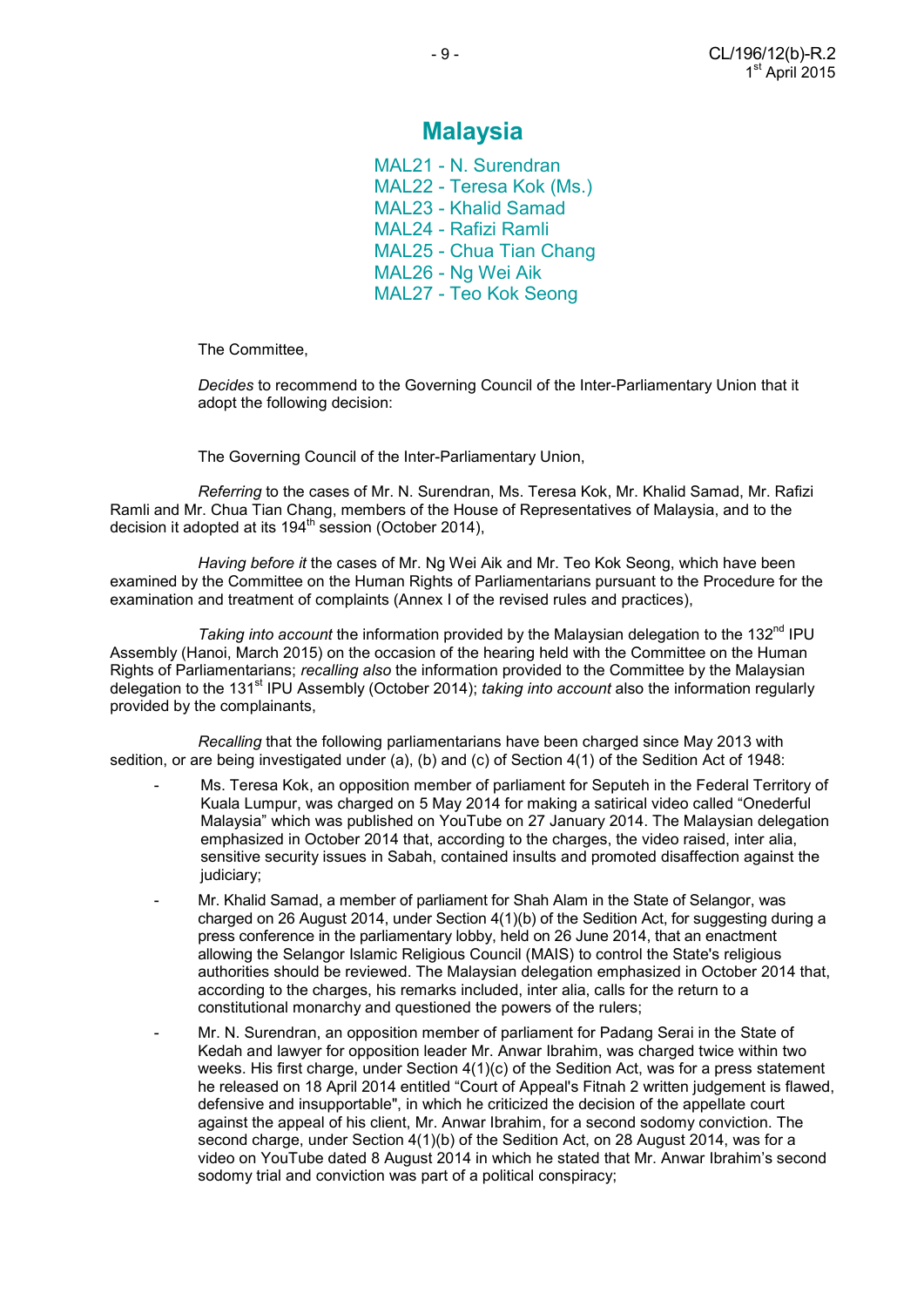- Mr. Rafizi Ramli, an opposition member of parliament for Pandan in the Federal Territory of Kuala Lumpur, is currently under three separate sedition investigations. One is for providing the media with a letter allegedly written to Bank Rakyat from the Domestic Trade, Cooperatives and Consumerism Minister, Datuk Seri Hasan Malek. Another is for remarks he made against right-wing groups in the country in which he criticized their call to protest outside churches. The third is for writing a book called "Reformasi 2.0: Fakta Kes Anwar Ibrahim" (translated as "Reforms 2.0: The Facts of Anwar Ibrahim's Case");
- Mr. Chua Tian Chang, an opposition member of parliament for Batu, is also being charged with sedition over speeches he made at the Kuala Lumpur and Selangor Chinese Assembly Hall in Jalan Maharajalela, allegedly claiming that the United Malays National Organization staged the Sulu invasion into Sabah,

 *Recalling* that the complainants affirm that the Sedition Act aims to stifle the opposition; they consider that the act is drafted so broadly so as to criminalize democratic speech, including criticism against the Government, its leaders, and ruling political parties,

*Considering* that, according to the complainants, the sedition charges and investigations have been put on hold pending a ruling by the Federal Court on the petition challenging the constitutionality of the Sedition Act 1948; on 24 March 2015, the Federal Court reserved judgement on the matter,

*Recalling* that the late member of parliament Mr. Karpal Singh was convicted on 21 February 2014 of sedition and sentenced to pay a fine of 4,000 ringgit; persons who are convicted of a crime for which the punishment is imprisonment of one year or more or a fine of 2,000 ringgit cannot be members of parliament; if convicted, parliamentarians charged with sedition face a maximum prison sentence of three years and a maximum fine of 5,000 ringgit,

*Recalling* that, according to the Malaysian delegation in October 2014, freedom of expression was fully respected in Malaysia, that the Sedition Act was nothing new and had been inherited from the former British rulers, that the existence of the Sedition Act had to be seen in the context of complex racial and religious relations in Malaysia and that parliamentarians charged with sedition were not targeted because of their opposition to the Government, but because they had allegedly violated the laws of Malaysia; the delegation also emphasized that the Attorney-General, in deciding whether or not to bring or pursue a case, placed great importance on whether or not it was in the public interest to do so; according to the Malaysian delegation, the Government has been actively exploring, through the establishment of a dedicated team, four different options to review the Sedition Act, namely: (i) maintaining the act with minor changes; (ii) abolishing it; (iii) replacing it with the National Harmony Act; or (iv) maintaining the Sedition Act along with the adoption of the National Harmony Act; the matter was now in the hands of the Attorney-General's Office, which was due to make a proposal on how to go forward,

*Considering* that the Malaysian delegation to the 132<sup>nd</sup> IPU Assembly (Hanoi, March 2015) stated that the intention of the Government had now become to amend the Sedition Act and that specific legislation would be proposed to Parliament in the coming weeks; the Malaysian delegation stated that the new legislation would have to strike the right balance between protecting stability and social harmony on the one hand and freedom of expression on the other; one of the proposed amendments would entail the crime of sedition now also covering topics related to the territorial integrity of Malaysia as well as religion,

 *Considering* that the complainants affirm that the amendments aim to further limit freedom of speech in Malaysia; they recall in this regard that the Prime Minister, after first announcing in 2012 that he intended to promote a comprehensive review of the Sedition Act with a view to abolishing it, made a U-turn at the end of November 2014 by publicly announcing the intention not to repeal but to bolster the act instead,

 *Considering* that Mr. Chua Tian Chang was arrested on 20 March 2015 and held overnight in connection with his involvement in the allegedly unlawful Kita Lawan rally that took place on 7 March 2015 in protest against the conviction on 10 February 2015 of opposition leader Mr. Anwar Ibrahim on a sodomy charge and his sentence to a five-year prison term. Mr. Teo Kok Seong and Mr. Rafizi Ramli are also being investigated with regard to their involvement in the same rally. According to one of the complainants, the arrest and investigation infringe the member of parliaments' rights to freedom of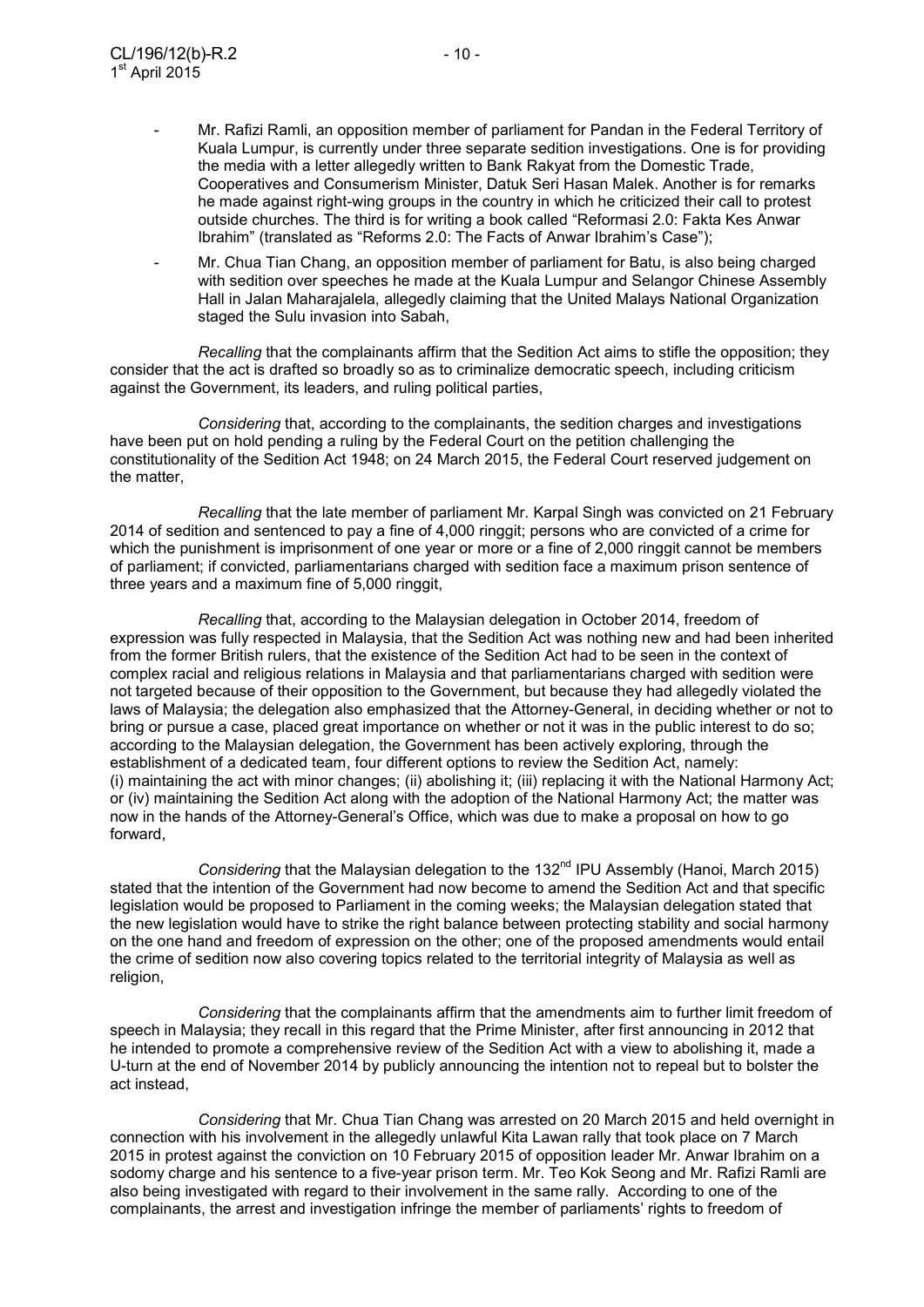expression and freedom of assembly. The complainants point out that the police have disregarded the Court of Appeal's ruling on Section 9(5) of the Peaceful Assembly Act, which held that the 10-day notice requirement is unconstitutional and that what is "fundamentally lawful cannot be criminalized". It appears that the basis for the investigation was subsequently changed to an alleged violation of Section 143 of the Criminal Code, which states that, "whoever is a member of an unlawful assembly shall be punished with imprisonment for a term that may extend to six months, or with a fine, or with both",

Considering that the Malaysian delegation to the 132<sup>nd</sup> IPU Assembly reiterated its invitation for a delegation of the Committee to come to Malaysia so as to gain a better understanding of the complex issues at hand,

- 1. *Thanks* the Malaysian delegation for their cooperation and the information provided;
- 2. *Is concerned* about what appears to be a wave of criminal proceedings limiting the rights to freedom of expression and assembly, respect for which is essential for members of parliament to effectively carry out their functions; *considers* in this regard that the conviction of the late Mr. Karpal Singh bears out that the application of the Sedition Act can have the effect of punishing remarks that seem to fall squarely within the exercise of the right to freedom of expression, easily leading to the loss of the parliamentary mandate, as would have been the case had his sentence been upheld on appeal;
- 3. *Decides* therefore to monitor closely the legal proceedings regarding the parliamentarians under the Sedition Act, the Peaceful Assembly Act and/or Criminal Code; *would appreciate receiving* further details on the precise facts that have led to charges or to investigations as well as clarification as to whether or not the legal proceedings under the Sedition Act are currently on hold pending the challenge of constitutionality of the act; *also wishes* to understand the exact legal basis for the steps taken against three parliamentarians in connection with the Kita Lawan rally;
- 4. *Is concerned* that, from the four options to review the Sedition Act, the authorities have chosen the one of keeping the act with amendments; *is particularly concerned* at reports that the amendments, rather than raising, may further limit standards for free speech; *calls on* the Malaysian Parliament to do everything possible to ensure that, at this critical juncture, the new legislation fully complies with relevant international standards and fully guarantees that citizens and parliamentarians alike can speak out freely without fear of undue legal action; *wishes* to receive a copy of the amendments as soon as they become available; *assures* that the IPU stands ready to assist Parliament in its legislative work, including by sharing relevant experiences from other countries, should that be requested;
- 5. *Welcomes* the invitation extended by the Malaysian delegation for a Committee delegation to travel to Malaysia; *considers* that such a mission would be a good opportunity to enhance the Committee's understanding of the review of the Sedition Act and of Malaysian legislation governing the right to freedom of assembly that investigators have relied on in proceedings against members of parliament, and to identify opportunities for sharing other countries' relevant legislative experiences:
- 6. *Requests* the Secretary General to make the necessary arrangements for the mission to take place in the near future;
- 7. *Requests* the Secretary General to convey this decision to the relevant authorities, the complainant and any third party likely to be in a position to supply relevant information;
- 8. *Requests* the Committee to continue examining this case and to report back to it in due course.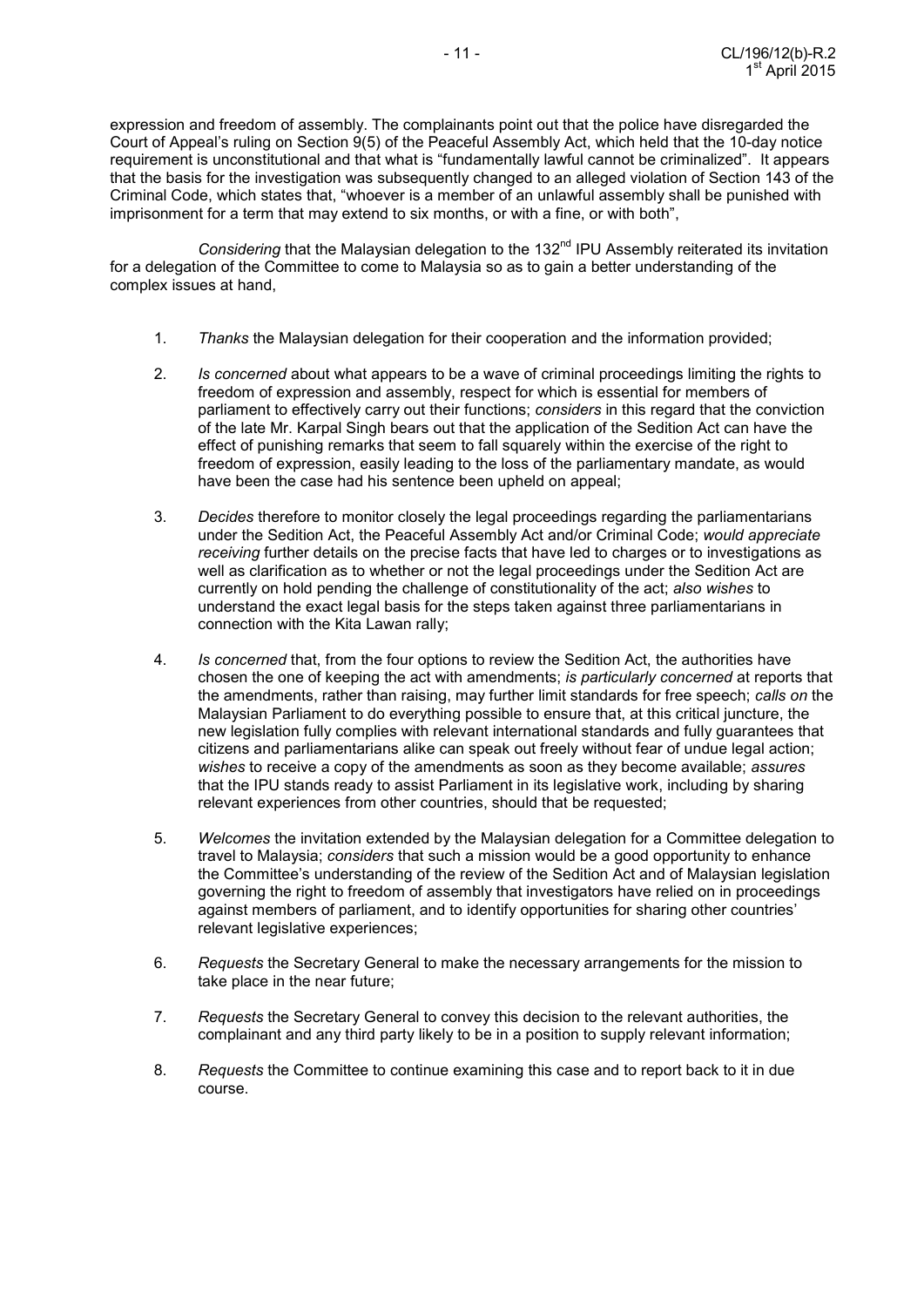## **Malaysia**

#### MAL28 - Nurul Izzah Anwar

The Committee,

 *Decides* to recommend to the Governing Council of the Inter-Parliamentary Union that it adopt the following decision:

The Governing Council of the Inter-Parliamentary Union,

 *Having before it* the case of Ms. Nurul Izzah Anwar, a member of the House of Representative of Malaysia, which has been examined by the Committee on the Human Rights of Parliamentarians pursuant to the Procedure for the examination and treatment of complaints (Annex I of the revised rules and practices),,

Taking into account the information provided by the Malaysian delegation to the 132<sup>nd</sup> IPU Assembly (Hanoi, March 2015) on the occasion of the hearing held with the Committee on the Human Rights of Parliamentarians; *taking into account* the information provided by the complainant,

 *Considering* that Ms. Nurul Izzah Anwar was arrested and detained overnight from 16 to 17 March 2015 under the Sedition Act 1948 for a speech she made in Parliament on 10 March 2015 in support of her father, Mr. Anwar Ibrahim, who had been sentenced at final instance on 10 February 2015 to a five-year prison term on a sodomy charge. In her intervention, Ms. Nurul Izzah said that, although Mr. Anwar Ibrahim would be in prison for five years, and even if other PR leaders were to be similarly punished, the people would not give up the struggle for reform. "I am certain Barisan Nasional's greed for power will not be able to extinguish the fire of the people's struggle," she said. She then read out portions of the speech that Mr. Anwar Ibrahim made at the close of his trial, including the parts in which he: (i) expressed grave disappointment over the injustice that continued to be perpetuated against him, even though he was already incarcerated; (ii) criticized those in power whom he accused of manipulating the Prisons Department and other government agencies in denying him his rights to attend Parliament as leader of the opposition; (iii) accused the judges of bowing to political masters and said that they were partners in a crime that contributed to the death of a free judiciary. Ms. Nurul Izzah stated, in her intervention, that she felt for those who were disappointed that Mr. Anwar Ibrahim was not able to personally deliver his speech and that he had accepted the sacrifice of going of prison for the country and the people. She also said that her father would never remain silent and would continue to fight for freedom and justice, adding that he would not surrender,

 *Considering* that article 10 of the Constitution of Malaysia guarantees freedom of expression (subject to restrictions necessary in the interests of security of the Federation, friendly relations with other countries, public order or morality, to protect the privileges of Parliament, to provide against contempt of court, defamation or incitement to any offence) and in article 63(2) confers immunity from any proceedings in court for anything said by a member of parliament in Parliament; article 63(4) provides an exception to immunity under article 63(2) for words uttered by members of parliament that fall under the Sedition Act 1948; this exception under article 63(4) is, however, limited and specifies that action can only be taken against members of parliament for words uttered that fall under section 3(1)(f) of the Sedition Act 1948, i.e. on citizenship, the position of rulers, national language, or the special position of Malays,

*Considering* that the complainant considers that Ms. Nurul's intervention in Parliament was protected under her right to freedom of expression, as well as to parliamentary privilege, and that the exceptions under the Sedition Act limiting such privilege are not applicable in this case,

 *Recalling* that the complainant affirms that the Sedition Act as it currently stands aims to stifle the opposition; it considers that the act is drafted so broadly so as to criminalize democratic speech, including criticism against the Government, its leaders, and ruling political parties,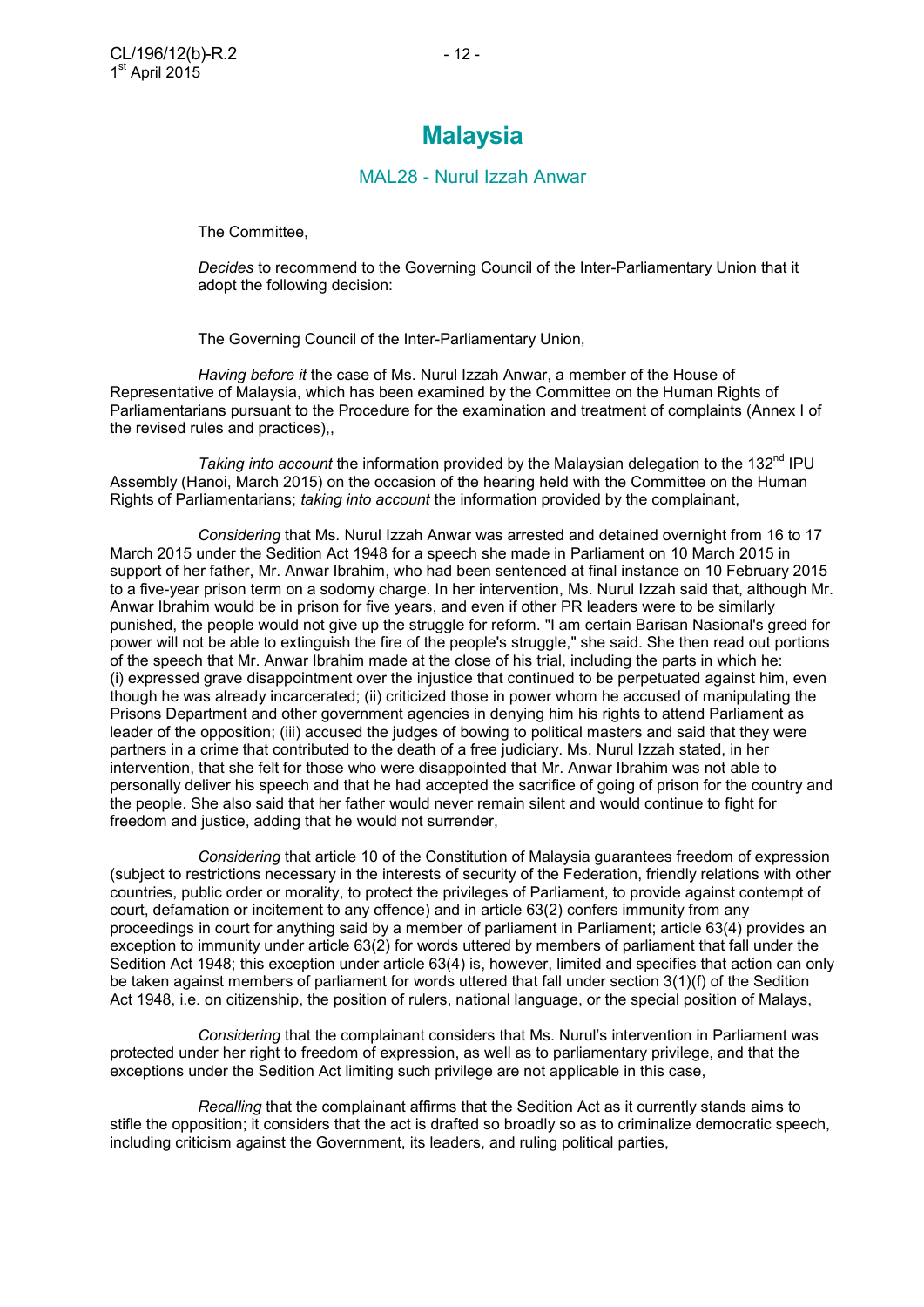*Considering* that, according to the information provided at the hearing with the Committee in October 2014 by the Malaysian delegation to the 131<sup>st</sup> IPU Assembly with respect to cases MAL21-27, the Government was actively exploring, through the establishment of a dedicated team, four different options to review the Sedition Act, namely: (i) maintaining the act with minor changes; (ii) abolishing it; (iii) replacing it with the National Harmony Act; or (iv) maintaining the Sedition Act along with the adoption of the National Harmony Act; the matter was now in the hands of the Attorney-General's Office which was due to make a proposal on how to go forward,

*Considering* that the Malaysian delegation to the 132<sup>nd</sup> IPU Assembly (Hanoi, March 2015) stated that the intention of the Government had now become to amend the Sedition Act and that specific legislation would be proposed to Parliament in the coming weeks; the Malaysian delegation stated that the new legislation would have to strike the right balance between protecting stability and social harmony on the one hand and freedom of expression on the other; one of the proposed amendments would entail the crime of sedition now also covering topics related to the territorial integrity of Malaysia as well as religion,

*Considering* that the complainant affirms that the amendments aim to further limit freedom of speech in Malaysia; it *recalls* in this regard that the Prime Minister, after first announcing in 2012 that he intended to promote a comprehensive review of the Sedition Act with a view to abolishing it, made a U-turn at the end of November 2014 by publicly announcing the intention not to repeal but to bolster the act instead,

Considering that the Malaysian delegation to the 132<sup>nd</sup> IPU Assembly reiterated its invitation for a delegation of the Committee to come to Malaysia so as to gain a better understanding of, amongst other things, the Sedition Act and its review,

- 1. *Thanks* the Malaysian delegation for its cooperation and the information provided;
- 2. *Is deeply concerned* that Ms. Nurul Izzah was arrested, briefly detained and might be the subject of an investigation on account of a statement she made in Parliament;
- 3. *Recalls* that freedom of expression is essential to the working of a democratic parliament, and that members of parliament must be entitled to raise questions of public interest, such as concerns about the functioning of the judiciary, all the more so when they refer to a case with immense national ramifications; *fails to understand* therefore how the statement which Ms. Nurul Izzah made would not be covered by parliamentary privilege and the right to freedom of expression; *considers* that Parliament, as the guardian of the rights and privileges of its members and therefore the protection of the institution as a whole, should take this incident extremely seriously; *wishes* to know what steps Parliament, through its committee of privileges, has taken to this end;
- 4. *Calls on* the authorities to discontinue any further investigation against Ms. Nural Izzah in connection with her aforesaid statement in Parliament; *wishes* to receive official information and the views of the authorities on this matter;
- 5. *Is concerned* that, from the four options to review the Sedition Act, the authorities have chosen the one of keeping the act with amendments; *is particularly concerned* at reports that the amendments, rather than raising, may further limit standards for free speech; *calls on* the Malaysian Parliament to do everything possible to ensure that, at this critical juncture, the new legislation fully complies with relevant international standards and fully guarantees that citizens and parliamentarians alike can speak out freely without fear of undue legal action; *wishes* to receive a copy of the amendments as soon as they become available; *assures* that the IPU stands ready to assist Parliament in its legislative work, including by sharing relevant experiences from other countries, should that be requested;
- 6. *Welcomes* the invitation extended by the Malaysian delegation for a Committee delegation to travel to Malaysia; *considers* that such a mission would be a good opportunity to enhance the Committee's understanding of the review of the Sedition Act and to identify opportunities for sharing other countries' relevant legislative experiences;
- 7. *Requests* the Secretary General to make the necessary arrangements for the mission to take place in the near future;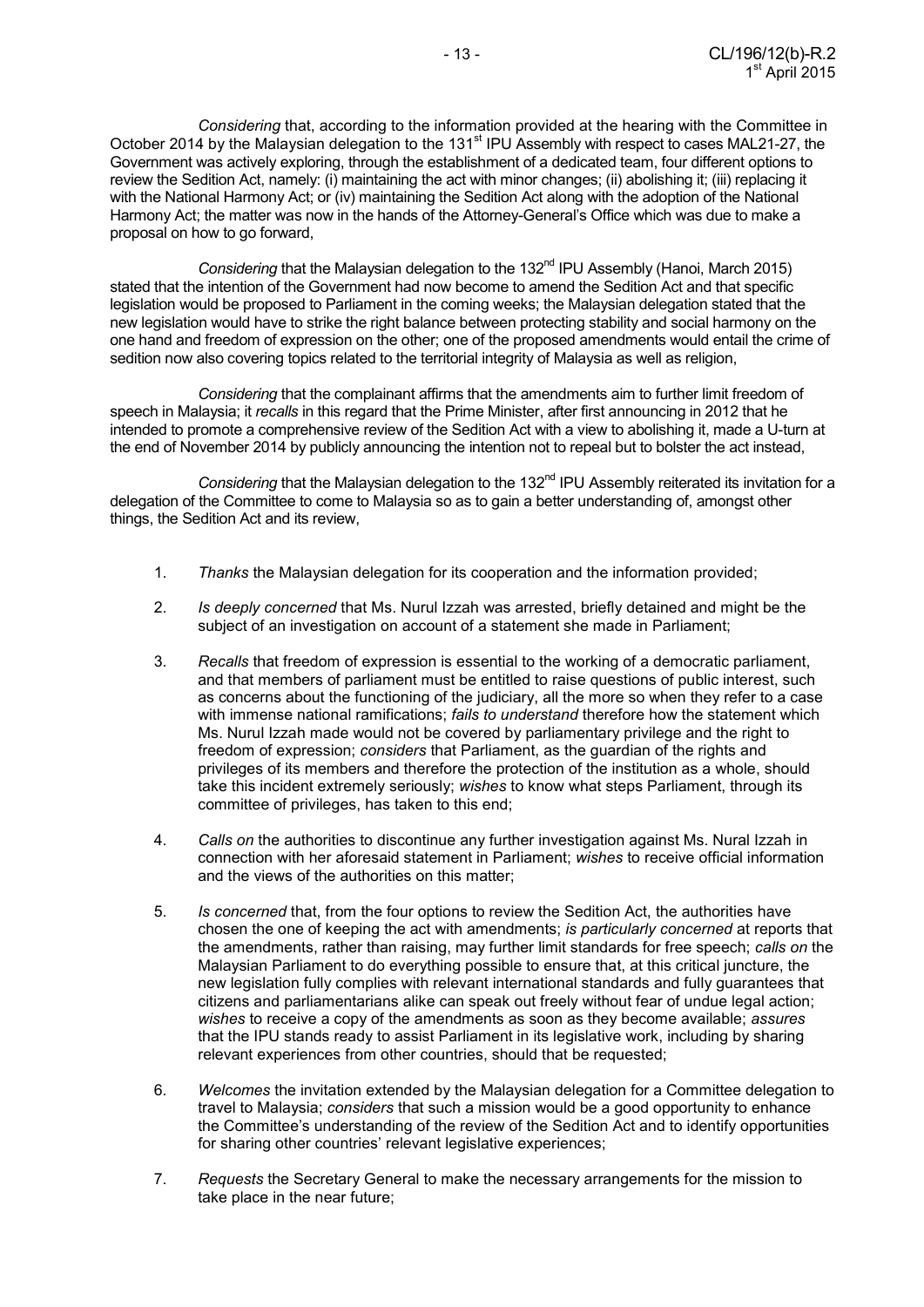- 8. *Requests* the Secretary General to convey this decision to the relevant authorities, the complainant and any third party likely to be in a position to supply relevant information;
	- 9. *Requests* the Committee to continue examining this case and to report back to it in due course.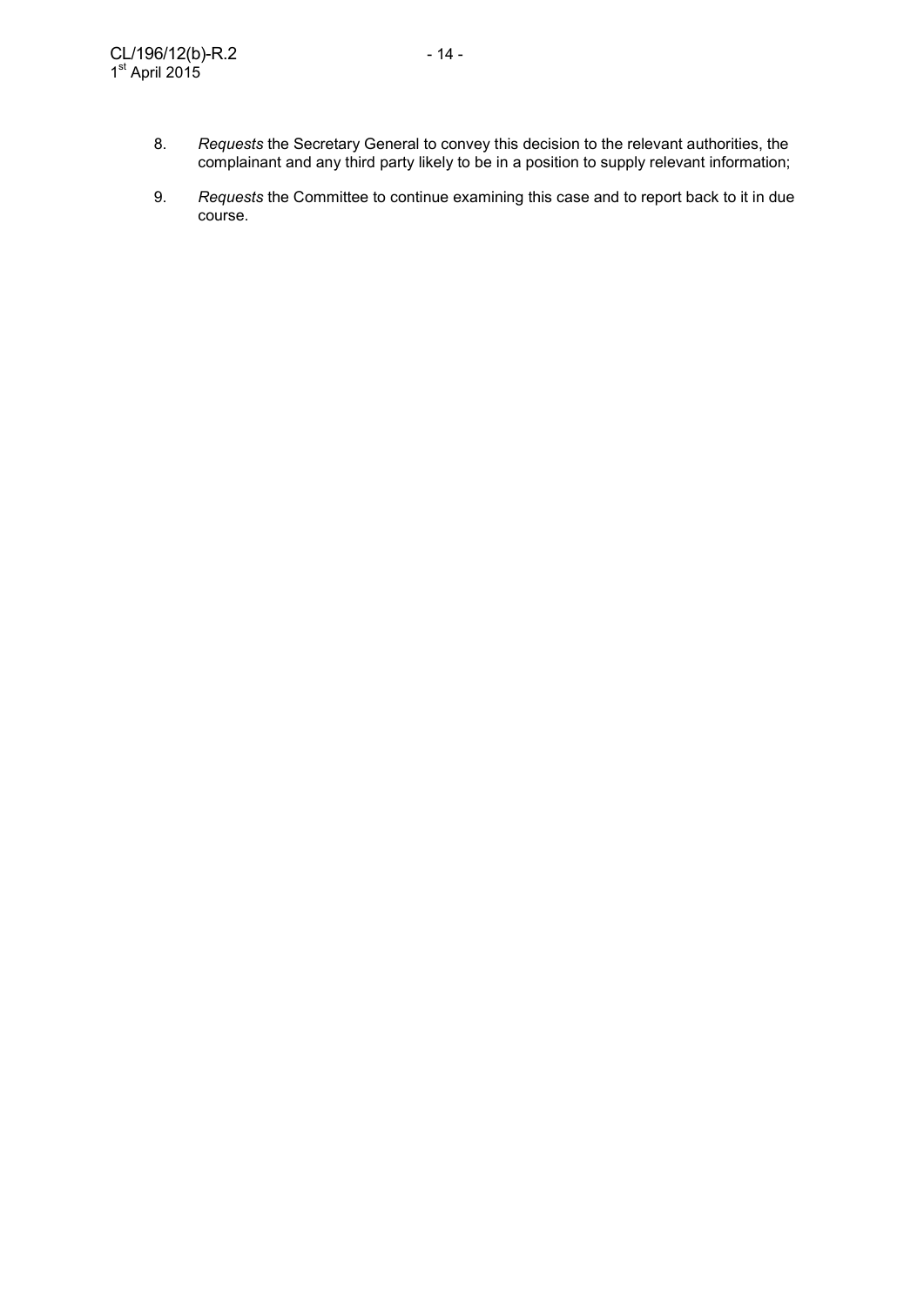## **Maldives**

- MLD16 Mariya Didi MLD42 Mohamed Aslam MLD28 - Ahmed Easa MLD43 - Mohammed Rasheed MLD29 - Eva Abdulla MLD44 - Ali Waheed MLD30 - Moosa Manik MLD45 - Ahmed Sameer MLD31 - Ibrahim Rasheed MLD46 - Afrasheem Ali MLD32 - Mohamed Shifaz MLD47 - Abdulla Jabir MLD33 - Imthiyaz Fahmy MLD48 - Ali Azim MLD34 - Mohamed Gasam MLD49 - Alhan Fahmy MLD35 - Ahmed Rasheed MLD50 - Abdulla Shahid MLD36 - Mohamed Rasheed MLD51 - Rozeyna Adam MLD38 - Hamid Abdul Ghafoor MLD53 - Mohamed Nashiz MLD39 - Ilyas Labeeb MLD54 - Ibrahim Shareef MLD40 - Rugiyya Mohamed MLD55 - Ahmed Mahloof MLD41 - Mohamed Thoriq MLD56 - Fayyaz Ismail
- MLD37 Ali Riza MLD52 Ibrahim Mohamed Solih

The Committee,

*Decides* to recommend to the Governing Council of the Inter-Parliamentary Union that it adopt the following decision:

The Governing Council of the Inter-Parliamentary Union,

*Referring* to the cases of the first group of 28 parliamentarians above, all members of the People's Majlis of the Maldives at the time of the original complaint, and all, except Mr. Abdulla Jabir and Dr. Afrasheem Ali, members of the opposition Maldivian Democracy Party (MDP), and to the resolution it adopted at its 192nd session (March 2013); *noting* that a significant number of the persons concerned where not re-elected in the parliamentary elections held in March 2014,

*Having before it* the cases of Mr. Ahmed Mahloof and Mr. Fayyaz Ismail, which has been examined by the Committee on the Human Rights of Parliamentarians pursuant to the Procedure for the examination and treatment of complaints (Annex I of the revised rules and practices),

*Taking into account* the information that the Maldivian delegation to the 132<sup>nd</sup> IPU Assembly (Hanoi, March 2015) provided and the letter from the Deputy Secretary General of the People's Majlis, dated 24 March 2015; *taking into account* as well the information regularly provided by the complainant,

*Recalling* that the original cases have to be seen in the context of the transfer of power on 7 February 2012, when Vice-President Mohammed Waheed assumed the office of president following the disputed resignation of President Mohamed Nasheed; immediately thereafter, MDP supporters took to the streets in protest and were met with excessive use of force by the police, including against members of parliament, which has been corroborated, inter alia, by the Police Integrity Commission and the Commission of Inquiry in their reports of October and August 2012 respectively; the authorities have repeatedly stated that any police officers found to have acted unlawfully would be properly sanctioned,

*Considering* the following with regard to the concerns that have emerged since March 2014:

The complainant insists that, in the aftermath of the March 2014 parliamentary elections, MDP parliamentarians have increasingly become the subject of violent death threats, causing them not only to fear for their lives, but also preventing them from carrying out their parliamentary mandate. Despite appeals from the members and the MDP party to the police, the Maldives National Defence Forces and the Government, calling for an investigation into the threats and for additional security protection, the complainant has reported that the measures that have been taken have been insufficient;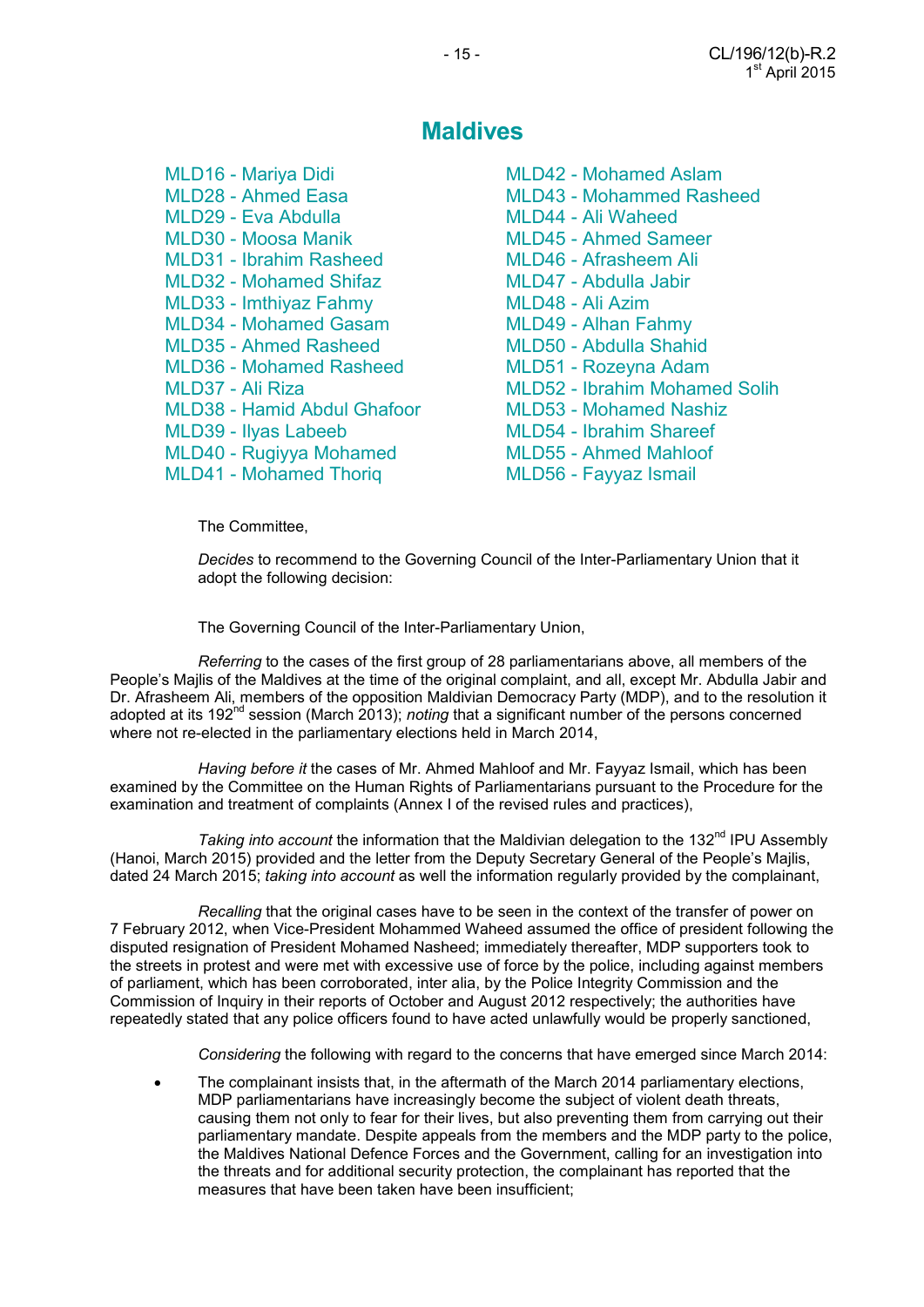- The parliamentary authorities have repeatedly expressed a commitment to investigate the instances of threat and intimidation, which they claim have been sent to members from all parties. To this end, they have reported that all cases of threats received were forwarded to the appropriate authorities. However, no suspects have as yet been named. The authorities have also claimed to have taken measures to ensure that parliamentarians are provided with sufficient security from the Maldives National Defence Forces;
- The complainant has also reported a new wave of arrests and instances of ill-treatment of MDP members following the arrest of former president and current MDP leader Mohamed Nasheed on 22 February 2015, and his subsequent conviction on 13 March 2015; the complainant affirms the following in this regard:
	- (i) Mr. Ali Azim was arrested in February 2015 for peacefully protesting against the arrest of former President Nasheed. According to the authorities, Mr. Azim was arrested for obstructing police from performing their duty. On 5 March 2015, the complainant reported that Mr. Azim had been released from detention on the condition that he did not join or be seen in a demonstration for the following 60 days. No official documentation to this effect was provided, despite a request;
	- (ii) On 6 March 2015, the complainant reported that Mr. Fayyaz Ismail had been arrested during a protest the night before and had been denied access to a lawyer. The complainant added that Ms. Eva Abdullah had been beaten with a shield, and that she and Mr. Imthiyaz Fahmy had been sprayed with pepper spray. The complainant subsequently added that Mr. Fayyaz Ismail had his detention extended by 15 days – a length of time usually reserved for more serious offences – for refusing to agree not to join any protests for a period of 60 days; the letter from the parliamentary authorities of 24 March 2015 indicated that Mr. Ismail had since been released;
	- (iii) The same letter from the parliamentary authorities indicated that the Parliamentary Committee on Privileges had reviewed both cases and had recognized that the arrests were sufficiently justified and not politically motivated. Furthermore, the Majlis endorsed the findings in a formal vote; the complainant affirms that the MDP is being prevented from taking part in parliamentary work and that members have been told that they would face sanctions if they insist on putting forward their grievances in Parliament; the parliamentary authorities affirm that the MDP is obstructing Parliament with no other purpose than to prevent it from advancing with its work,

*Considering* the following with regard to ongoing, earlier concerns:

- On 2 October 2012, Mr. Afrasheem Ali, a member of the People's Majlis representing the Progressive Party of the Maldives, was killed; one individual was convicted and sentenced. A letter from the parliamentary authorities, dated 24 March 2015, indicated that a second individual had been acquitted; in this regard, the complainant affirms that Mr. Azlif, who was a member of the Maldives National Defence Forces, was released and that it has been alleged that he went to Syria to take part in training with the Islamic State. It is unclear why Mr. Azlif was allowed to leave the country; the complainant noted in this regard that there has been an alarming growth of links between the Islamic State and gangs in the Maldives;
- On 1 February 2014, Mr. Alhan Fahmy was stabbed in a coffee shop. On 22 January 2015, the complainant stated that there had been no investigation into the stabbing; the letter from the parliamentary authorities, dated 24 March 2015, indicated that the crime had been investigated and that the suspects were being prosecuted in the Criminal Court in Male;
- Since 2012, criminal action had been taken, often in connection with ongoing protests, against several MDP members of parliament for which, according to the complainant, there was no legal ground; according to the information provided by the complainant in March 2015, the case of Mr. Mohammed Rasheed (charged with terrorism) is pending in court; according to the information contained in the communication of the People's Majlis of 24 March 2015, this is the state of proceedings in the other cases:
	- (i) The cases against Mr. Ali Waheed for obstructing police duties and incitement to violence, against Mr. Ilyas Labeeb and Mr. Imthiyaz Fahmy for obstructing police duties, and against Mr. Moosa Manik for insulting the judiciary were withdrawn by the Prosecutor General's Office due to lack of sufficient evidence;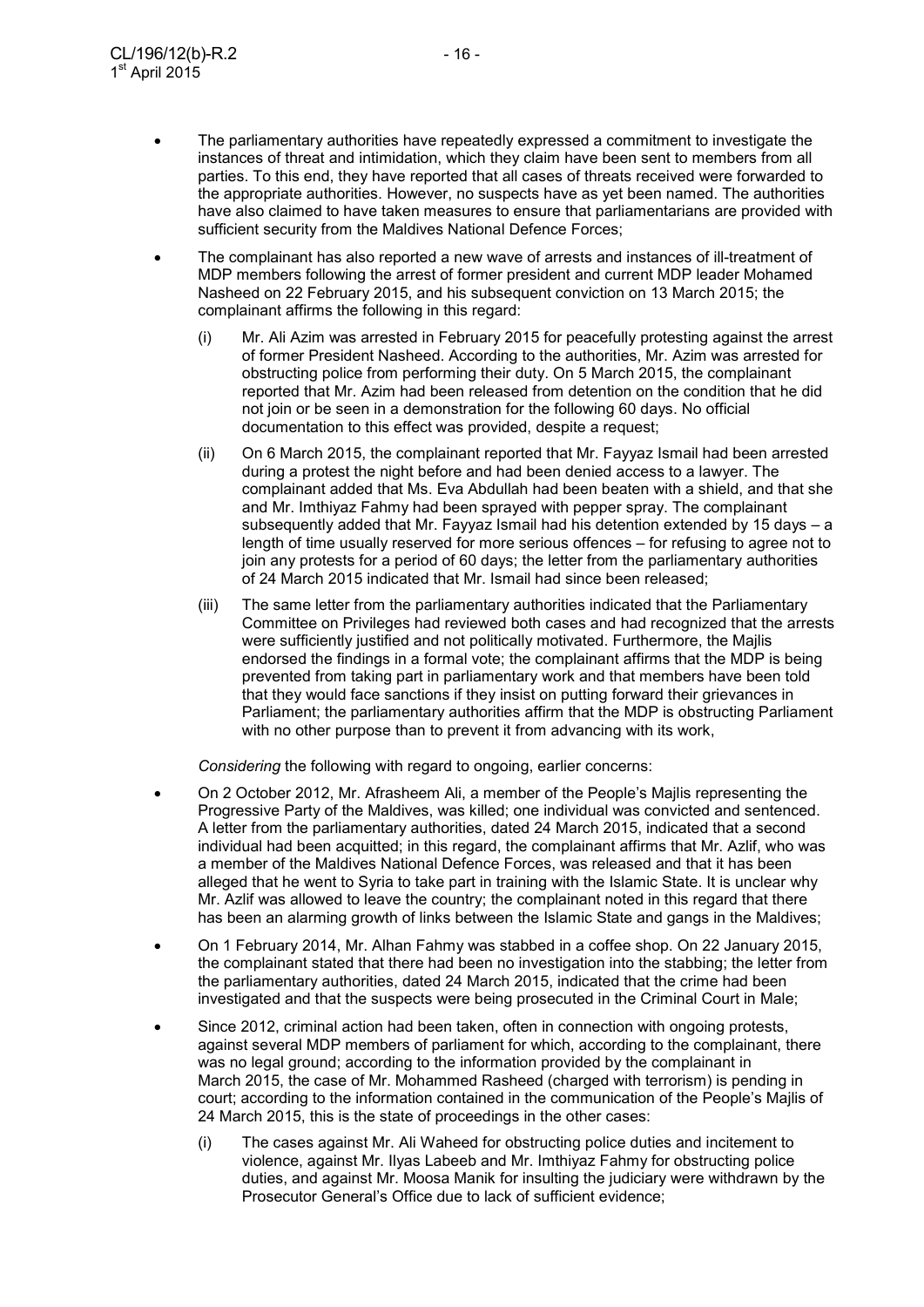- (ii) The charges of drug and alcohol-related offences against Mr. Ghafoor and Mr. Jabir were dropped, due to lack of evidence by the prosecution; Mr. Jabir has been pardoned for his conviction for refusing to take a urine test; the complainant has confirmed this information;
- (iii) The case against Mr. Ibrahim Rasheed for obstructing police duties is still pending;
- (iv) The case against Mr. Mohamed Shifaz for producing pornographic cards was still with the Prosecutor General's Office,

*Bearing in mind* that the Republic of Maldives is a party to the International Covenant on Civil and Political Rights, and is thus bound to respect freedom of expression and assembly and the right to liberty and security,

- 1. *Thanks* the Maldivian parliamentary authorities and the delegation for their cooperation and the extensive information they have provided;
- 2. *Is deeply concerned* about the serious and repeated death threats since 2014 against MDP members of parliament; *considers* that these matters have to be taken very seriously through speedy and effective investigations and by putting in place, in agreement with the parliamentarians concerned, the security measures their situations warrant; *notes* in this respect that the authorities and the complainant have opposing views as to whether such steps are being taken;
- 3. *Expresses profound concern* at the climate of heightened confrontation and polarization outside and inside the Parliament of the Maldives since the arrest, trial and conviction of former President Nasheed, which has been the subject of criticism in the Maldives and abroad; *calls on* the competent authorities, in particular the law enforcement agencies, to show restraint and abide fully by international and national human rights standards when handling public protests; also *calls on* all political parties to move beyond political expediency and partisanship and to engage constructively in dialogue inside and outside Parliament to resolve their differences;
- 4. *Takes note* that the complainant contests the outcome of the deliberations of the Parliamentary Committee on Privileges with regard to the legality of the recent arrests of Mr. Ali Azim and Mr. Fayyaz Ismail; *would appreciate* receiving a copy of the committee's decision on this matter and official information on whether legal action is still pending against both members of parliament;
- 5. *Is pleased* that progress has been made in establishing accountability for the murder of Mr. Afrasheem Ali and the stabbing of Mr. Alhan Fahmy; *would appreciate* receiving a copy of the first-instance ruling in the murder case, including with regard to the motive for the crime, along with details of the acquittal of a second suspect and the allegations made in this regard by the complainant; *also wishes to know* whether the suspects in the case of Mr. Fahmy are in custody, the facts underpinning their prosecution and whether the police authorities have been able to establish the motive for the stabbing;
- 6. *Notes* that legal proceedings against several current and former parliamentarians have been discontinued; *decides* to close the cases of Mr. Ghafoor and Mr. Jabir, since these legal proceedings were the only matter under examination by the Committee, and to close any further examination of this same point with regard to Mr. Waheed, Mr. Labeeb and Mr. Imthiyaz Fahmy, and hence to focus only on the other pending concerns in their cases; *is eager to know* the precise legal basis and facts underpinning the cases that are still ongoing against Mr. Mohamed Rasheed, Mr. Ibrahim Rasheed and Mr. Mohamed Shifaz;
- 7. *Considers* that the complexity and seriousness of the concerns in the cases at hand, and the contradictory views that exist with regard to many of the facts, warrant an urgent on-site mission by the Committee, so that it can gather first-hand information on the allegations and ascertain the prospects for their examination and clarification in the current political situation in the Maldives; *is pleased,* therefore, that the Maldivian delegation welcomes a mission for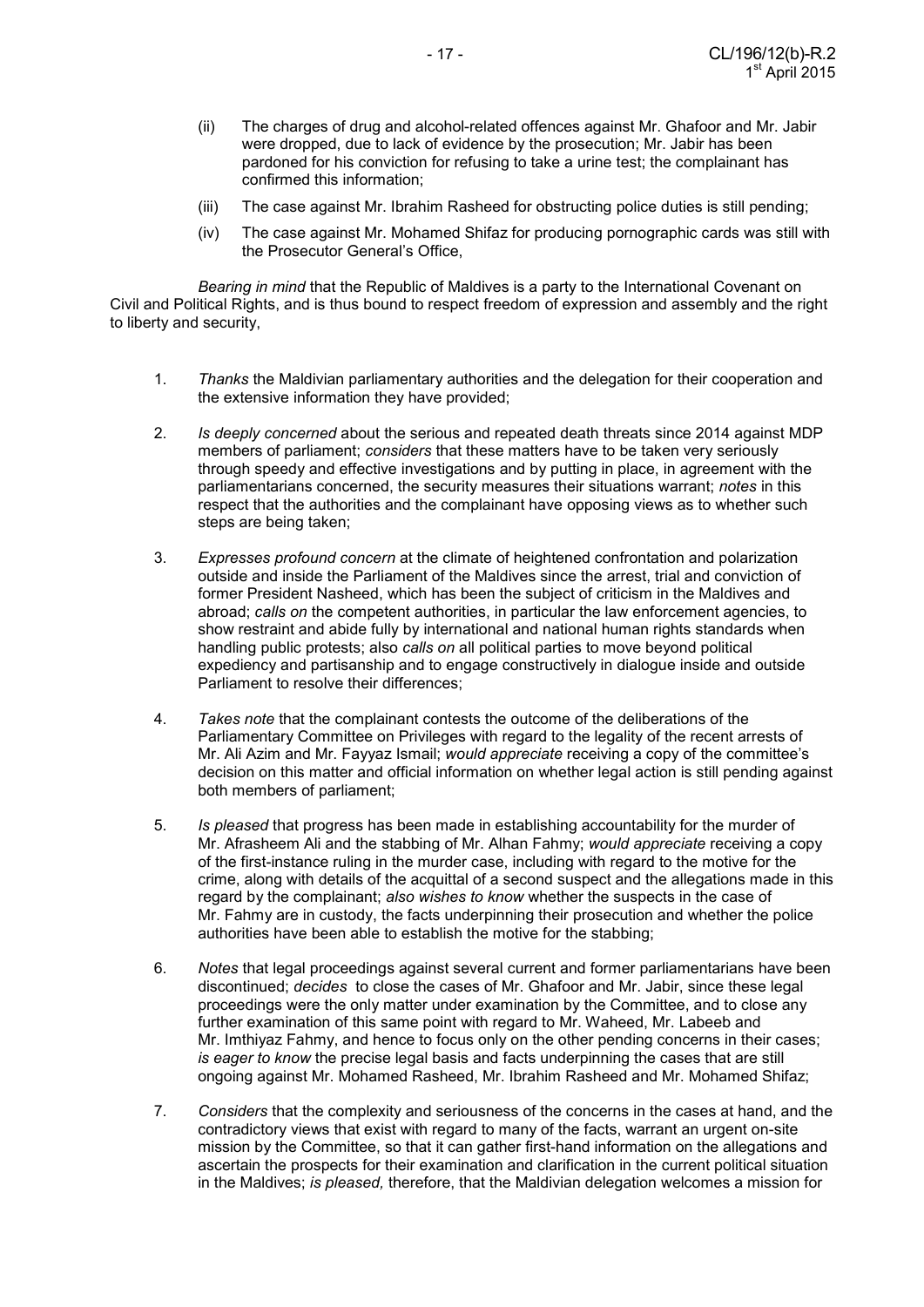this purpose, which would meet with the parliamentary, executive and judicial authorities, the parliamentarians concerned and any third party likely to be in a position to assist the mission;

- 8. *Requests* the Secretary General to arrange for the mission to take place as early as possible and to pursue his contacts with the parliamentary authorities for this purpose;
- 9. *Requests* the Secretary General to convey this decision to the relevant authorities, the complainant, and any third party likely to be in a position to supply relevant information;
- 10. *Requests* the Committee to continue examining this case and to report back to it in due course.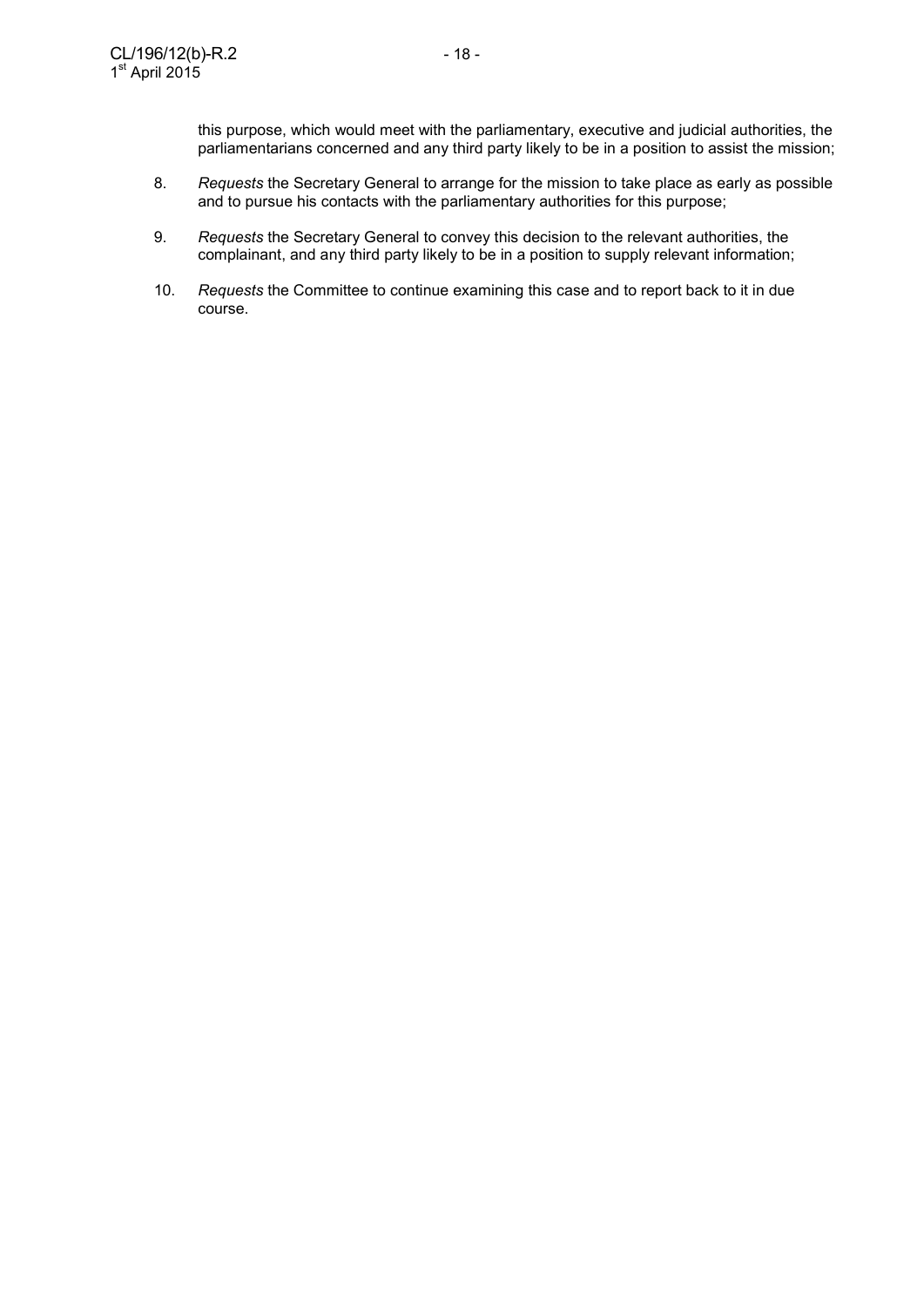# **Mongolia**

### MON/01 - Zorig Sanjasuuren

The Committee,

 *Decides* to recommend to the Governing Council of the Inter-Parliamentary Union that it adopt the following decision:

The Governing Council of the Inter-Parliamentary Union,

*Referring* to the case of Mr. Zorig Sanjasuuren, a member of the State Great Hural of Mongolia, who was murdered on 2 October 1998, and to the resolution adopted at its 193 $^{\text{rd}}$  session (October 2013),

*Considering* the information provided by a member of the delegation of Mongolia to the 132nd IPU Assembly (Hanoi, March 2015) on the occasion of the hearing held with the Committee on the Human Rights of Parliamentarians,

*Recalling* the following information on file:

- Mr. Zorig Sanjasuuren, a leader of the democracy movement in Mongolia in the 1990s, was assassinated in October 1998. The culprits have not been identified to date, despite uninterrupted investigations since his death;
- The failure of the initial investigation has been attributed largely to police inexperience in investigating contract killings, the failure to secure the crime scene and the decision to allow 40 to 50 people to contaminate it, together with a certain lack of political will on the part of the authorities in place at the time;
- The investigation team assigned to the case has repeatedly changed composition and leadership over the years. It was eventually established as a single investigative working group composed of members of the General Police Department and of the Central Intelligence Agency under the authority of the Deputy Prosecutor General;
- Foreign technical assistance in forensic matters was provided to the investigators on several instances in the past but, owing to the confidentiality of the investigation, no information has been made available to date as to whether or not the assistance provided and the results of the tests carried out shed more light on the murder and helped move the investigation forward;
- The State Great Hural has continued to monitor the investigation and to ensure that it receives the necessary assistance and support. However, no information has ever been provided on any results it may have achieved. In 2010, members of parliament put a query to the Minister of Justice regarding the case in the hope of initiating a parliamentary debate, which, however, failed to materialize, the minister invoking the confidentiality of the investigation:
- In September 2011, a meeting of the National Security Council (comprising the President, the Prime Minister and the Speaker of the State Great Hural) was convened to discuss the investigation with the Prosecutor General. The National Security Council has, however, not met again to review the investigation since that date;
- The State Great Hural indicated in 2012 that the investigation was now being monitored by its special oversight subcommittee, and that the National Security Council had renewed the mandate of the investigative working group, which continued to work on the case and expressed the need for additional foreign forensic technical assistance to help the investigative working group run unidentified fingerprints found at the crime scene through the identification systems of foreign countries;
- Unconfirmed media reports of February 2013 indicated that two suspects of Mongolian nationality may have been arrested in the United States for the murder or Mr. Zorig;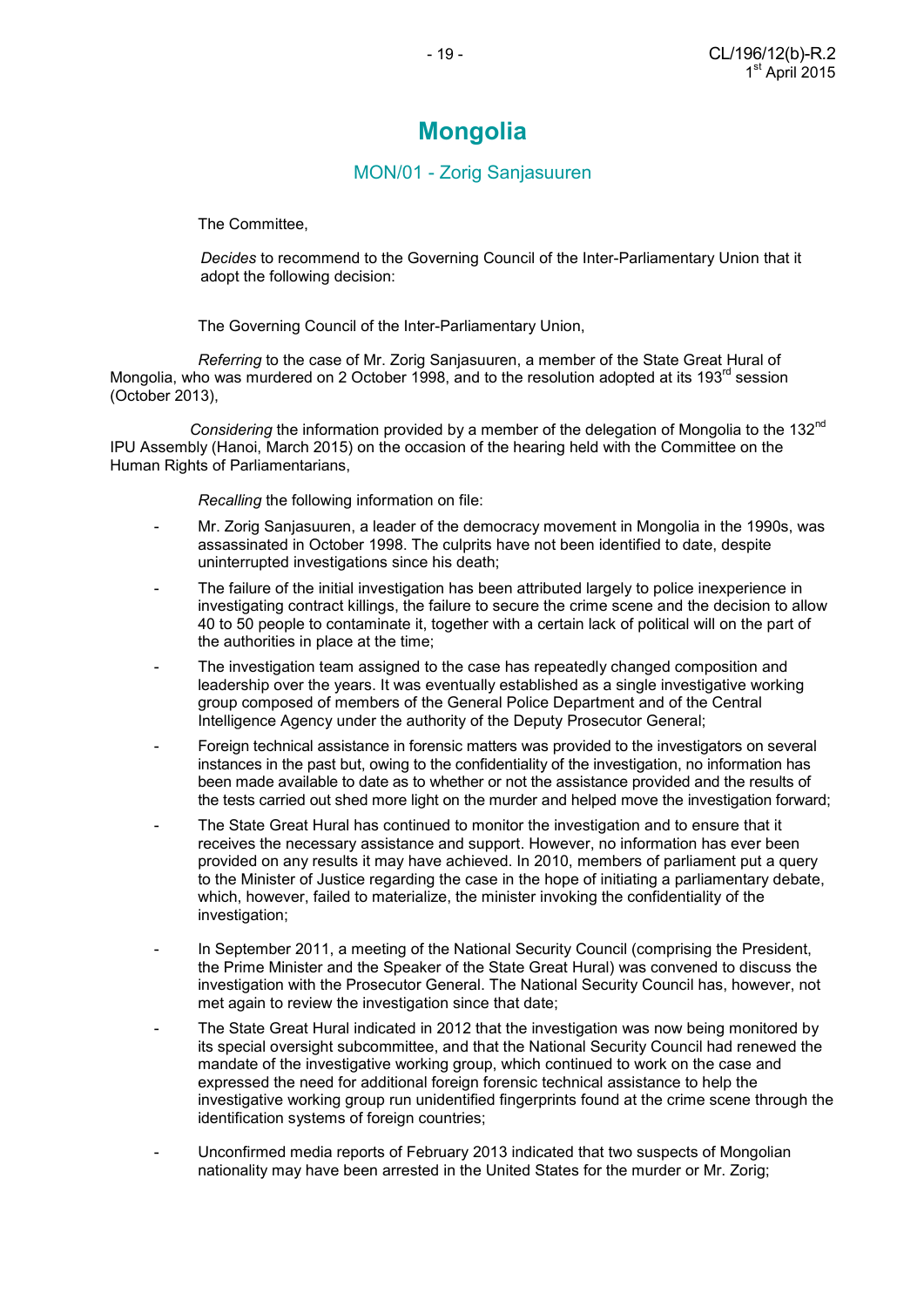Ms. Oyun Sanjasuuren, the victim's sister and who is a member of parliament, has reaffirmed on several occasions that the investigation continued, although there had been no progress in the case to her knowledge. She observed that she had been unable to obtain detailed information on the progress of the investigation from the investigative working group or from the parliamentary oversight subcommittee for confidentiality reasons. She continued to believe that there was still hope that the case would be cleared up, as some of the officers in the working group were genuinely trying to solve it,

*Considering* that, despite repeated requests, no information has been forthcoming from the authorities of Mongolia to date on the concrete steps taken by the investigative working group since 2011 to pursue the investigation and their outcome, including whether progress has been made in the identification of the perpetrators and instigators of the murder, as well as on whether the foreign forensic assistance provided in the past had helped shed light on the murder and moved the investigation forward and, if so, how,

*Considering* that the member of the Mongolian delegation to the 132<sup>nd</sup> IPU Assembly who appeared before the Committee referred to a letter of the Chairman of the State Great Hural dated January 2015 and provided the following information: the State Great Hural had addressed a request for information on the status of the investigation to the Prosecutor General and the National Intelligence Agency, and had been informed that the investigative working group had recently been renewed; it continued to work actively under the supervision of the Deputy Prosecutor General; it was difficult for the State Great Hural to obtain detailed information on the investigation; the authorities of Mongolia had now appealed to 39 countries for assistance in running fingerprints found at the crime scene through their respective identification systems; a number of States had responded positively, but no matching fingerprints had yet been found; foreign forensics assistance continued to be needed to help advance the investigation and the State Great Hural would welcome IPU assistance in that regard; both the Speaker of the State Great Hural and Ms. Oyun Sanjasuuren would welcome a delegation of the Committee on the Human Rights of Parliamentarians on a mission to Mongolia; it would allow the delegation to obtain more detailed information on the investigation through meetings with the members of the investigative working group; it would be particularly useful if the delegation could include an international forensics expert,

- 1. *Thanks* the parliamentary authorities of Mongolia for their cooperation, and *wishes to receive* a copy of the letter of the Chairman of the State Great Hural sent in early 2015, which has not been received to date;
- 2. *Notes with appreciation* that the State Great Hural welcomes a mission of the Committee, and *trusts* that the mission will help shed further light on the current status of the investigation, including on the progress made to identify the culprits and on the challenges that the investigative group continues to face, including as regards forensics evidence; *recommends* therefore that the delegation of the Committee be accompanied by an international forensics expert;
- 3. *Remains concerned* that, after all these years, the investigation remains shrouded in secrecy, and *fails to understand* why the State Great Hural, as well as Mr. Zorig Sanjasuuren's sister, are not being provided with detailed updates on the investigation; *again invites* the National Security Council to authorize the investigative working group to disclose appropriate information on a regular basis on the status of the investigation, the steps taken and their outcome, while fully acknowledging that certain details of the investigation may need to remain confidential;
- 4. *Reaffirms its view* that, without such information, the State Great Hural cannot properly exercise its oversight function and ensure that the competent authorities are indeed doing their utmost to shed light on Mr. Zorig Sanjasuuren's murder, and *once again urges* the State Great Hural, in particular the special oversight subcommittee, to conduct an open parliamentary debate on the case and its non-confidential aspects;
- 5. *Requests* the Secretary General to make the necessary arrangements for the mission to take place and to convey this decision to the President of Mongolia, the Speaker of the State Great Hural and the Prosecutor General, as well as the complainant and any other third party likely to be in a position to supply relevant information;
- 6. *Requests* the Committee to continue examining this case and to report back to it in due course.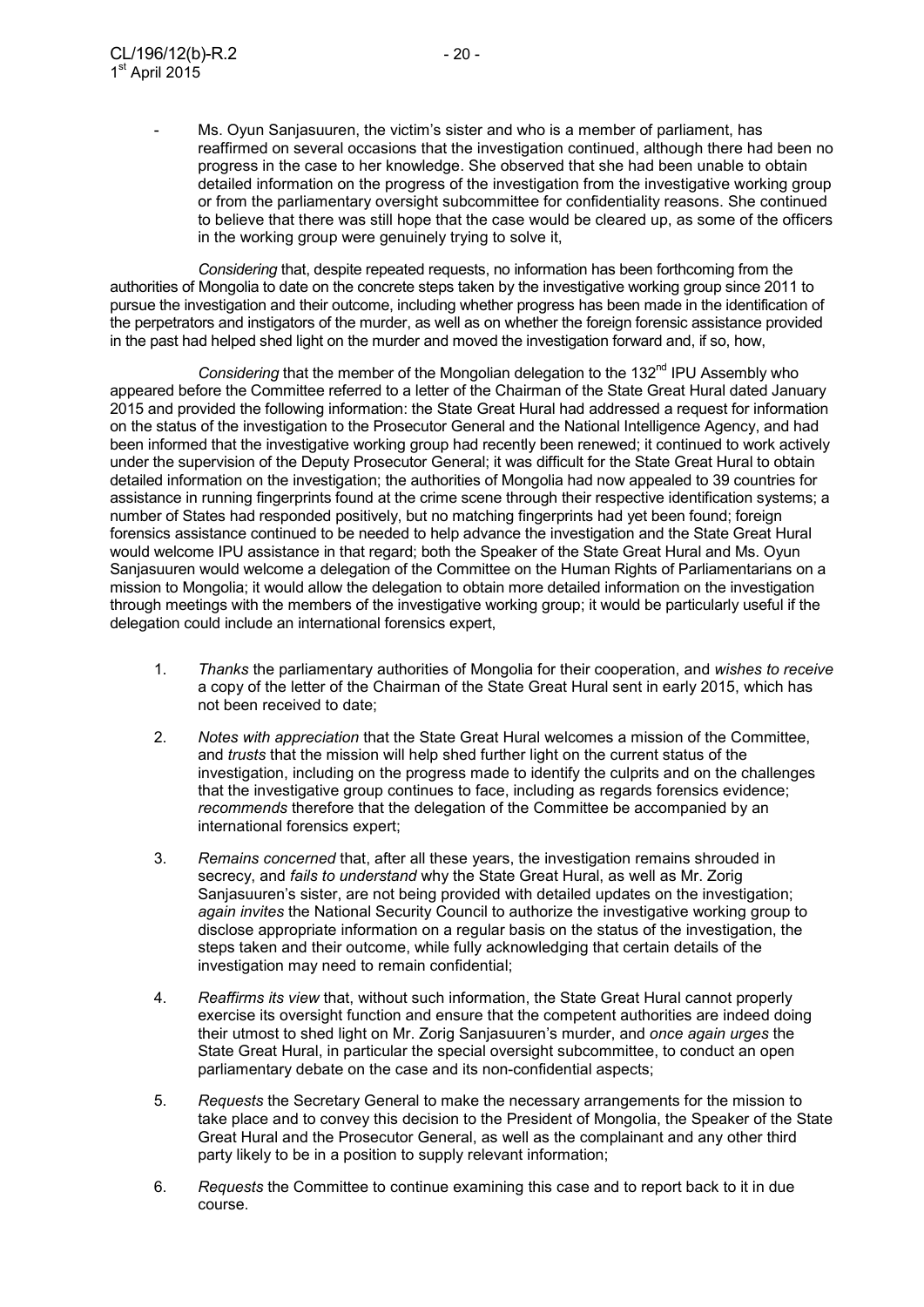## **Pakistan**

#### PAK/23 - Riaz Fatyana

The Committee,

 *Decides* to recommend to the Governing Council of the Inter-Parliamentary Union that it adopt the following decision:

The Governing Council of the Inter-Parliamentary Union,

 *Referring* to the case of Mr. Riaz Fatyana, a former member of the National Assembly of Pakistan affiliated to the Pakistan Muslim League Q and a former substitute member of the IPU Standing Committee on Democracy and Human Rights, and to the resolution it adopted at its 194<sup>th</sup> session (March 2014),

 *Taking into account* the updated information recently provided by the complainant,

 *Recalling* that Mr. Fatyana was the victim of an attack during his parliamentary term that has remained unpunished to date,

 *Recalling* the following information on file:

- On 19 June 2012, Mr. Fatyana's residence was attacked by a group of people protesting against repeated power shortages, allegedly at the instigation of the ruling political party in Punjab province, the Pakistan Muslim League-N (PML-N);
- Mr. Fatyana, who was expecting such protests would take place, had given prior notice to the police the day before to ensure that proper security measures would be put in place for his protection. The police did not, however, take any precautionary measures. Mr. Fatyana called for urgent protective measures again when the protesters started gathering in large numbers in front of his residence, but to no avail. The protests turned into violent confrontations and one person was killed as a result of the violence;
- The police, when they finally arrived, allegedly abstained from protecting the member of parliament and instead allowed the attackers free access to his house and arbitrarily arrested and detained Mr. Fatyana for three days. They also detained 13 employees present in the house at the time;
- While in detention, Mr. Fatyana and the 13 employees were charged with murder by the police. The complainant alleged that these charges were fabricated and were not supported by any evidence. After a long investigation, the charges against Mr. Fatyana were dismissed, but the proceedings continued against the 13 detained employees until the court finally acquitted and released them almost a year later in March 2013;
- Mr. Fatyana immediately lodged a criminal complaint against his attackers. The police initially refused to register it, but eventually did so on 22 June 2012, following the intervention of the Provincial Police Office. Reports of the Commissioner and the District Coordinator Officer on the incident appear to have confirmed the names of the alleged attackers and exposed a personal vendetta of the local police against Mr. Fatyana;
- According to the complainant, the police have not undertaken any effective investigation on the complaint lodged by Mr. Fatyana and none of the attackers or instigators have been arrested and held to account to date, almost three years after the incident. Furthermore, no sanction has been taken against the police officers responsible for Mr. Fatyana's arbitrary arrest and for bringing trumped-up charges against him;
- Following the attack, the complainant further alleged that the attackers had repeatedly threatened Mr. Fatyana with reprisals if he pursued the case against them. Mr. Fatyana has allegedly also been threatened on many instances by the police. While in detention, he was told by police officials that he should not run in the forthcoming National Assembly elections, otherwise he and his family would face reprisals. After these events, he was forced to flee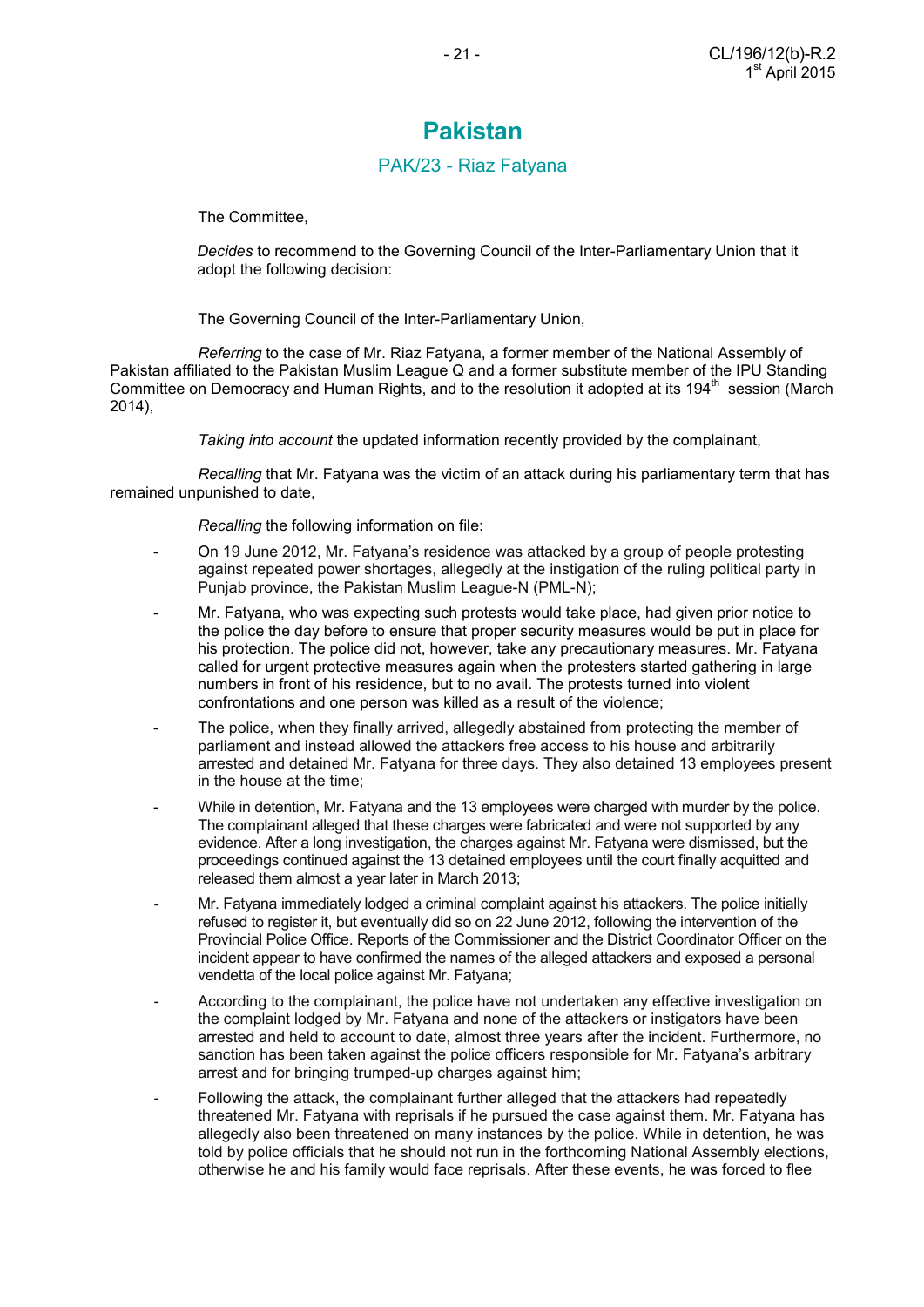his constituency, together with his entire family. The complainant alleged that Mr. Fatyana was not able to run his electoral campaign properly, as the police had not provided him with the security he required to move around and campaign freely in his constituency. The complainant claimed that, due to this situation, together with allegations that the elections in Mr. Fatyana's constituency had been rigged in favour of his political opponent, Mr. Fatyana had not been re-elected in the May 2013 general elections;

- The complainant alleges that Mr. Fatyana has been framed by the Punjab police, at the instigation of PML-N leaders in Punjab and of Mr. Chourdry Asad ur Rehman Ramdey, his long-standing main political opponent in the constituency, in order to sideline him in the runup to the general elections in May 2013. The complainant indicated that the local police, the lower ranks of the judiciary and the local administration of Punjab were completely controlled by the officials who had allegedly instigated the attack;
- The complainant further points out that Mr. Fatyana was the Chairman of the Parliamentary Standing Committee on Human Rights and has been a vocal critic of Pakistan's police system, repeatedly denouncing police heavy-handedness and brutality in parliamentary debates, and that he has been outspoken on other violations of human rights, such as missing persons, targeted and extrajudicial killings, abuse of authority and acts of torture carried out by law enforcement agencies,

*Recalling* that the members of the delegation of Pakistan to the 127<sup>th</sup> Assembly (Quebec, October 2012) and to the 129<sup>th</sup> Assembly (Geneva, October 2013) confirmed that the National Assembly was fully informed of the case and that the Speaker had strongly condemned the attack against Mr. Fatyana, but that Parliament had not been able to formally monitor Mr. Fatyana's situation and the judicial proceedings, as no formal mechanism exists within the Parliament of Pakistan enabling it to do so,

*Further recalling* that, during the hearing held at the 130<sup>th</sup> IPU Assembly (Geneva, March 2014), the member of the delegation of Pakistan confirmed that neither the alleged attackers, nor the complicit police officers had yet been held to account for arbitrarily arresting and detaining a member of parliament, but that judicial proceedings were ongoing before the High Court of Kamalia and that their outcome was awaited,

*Considering* that the complainant has repeatedly expressed the fear that justice would not be done, that, according to complainant, the judicial proceedings have remained at a standstill since 2012 and the Trial Court has recently taken the decision to put an end to the ongoing proceedings without giving prior notice to Mr. Fatyana or any explanation as to the grounds for such decision,

- 1. *Regrets* that no recent information has been forthcoming from the authorities of Pakistan;
- 2. *Remains deeply concerned* that, almost three years after the attack against Mr. Fatyana, no serious attempt appears to have been made to arrest the attackers and the complicit police officers and bring them to justice; *is particularly alarmed* that the judicial proceedings initiated against Mr. Fatyana's attackers were discontinued; *wishes* to know why and whether there are any avenues of appeal available to reopen the judicial inquiry and provide prompt and appropriate redress to Mr. Fatyana;
- 3. *Recalls* that impunity presents a serious threat both to members of parliament and to those they represent and that, accordingly, physical attacks against members of parliament, if left unpunished, not only violate the fundamental rights of individual parliamentarians, but also affect the ability of Parliament to fulfill its role as an institution; *emphasizes* that Parliament has a duty to ensure that every effort is made to hold the culprits accountable;
- 4. *Urges therefore* the Parliament of Pakistan and all relevant Pakistani authorities, particularly the Minister of Justice and the Attorney General, to take urgent action to ensure that this attack does not remain unpunished; *wishes* to be kept informed of the measures taken by the authorities to that end and of any new developments in the case;
- 5. *Requests* the Secretary General to convey this decision to the relevant authorities, to the complainant and any third party likely to be in a position to supply relevant information;
- 6. *Requests* the Committee to continue examining this case and to report back to it in due course.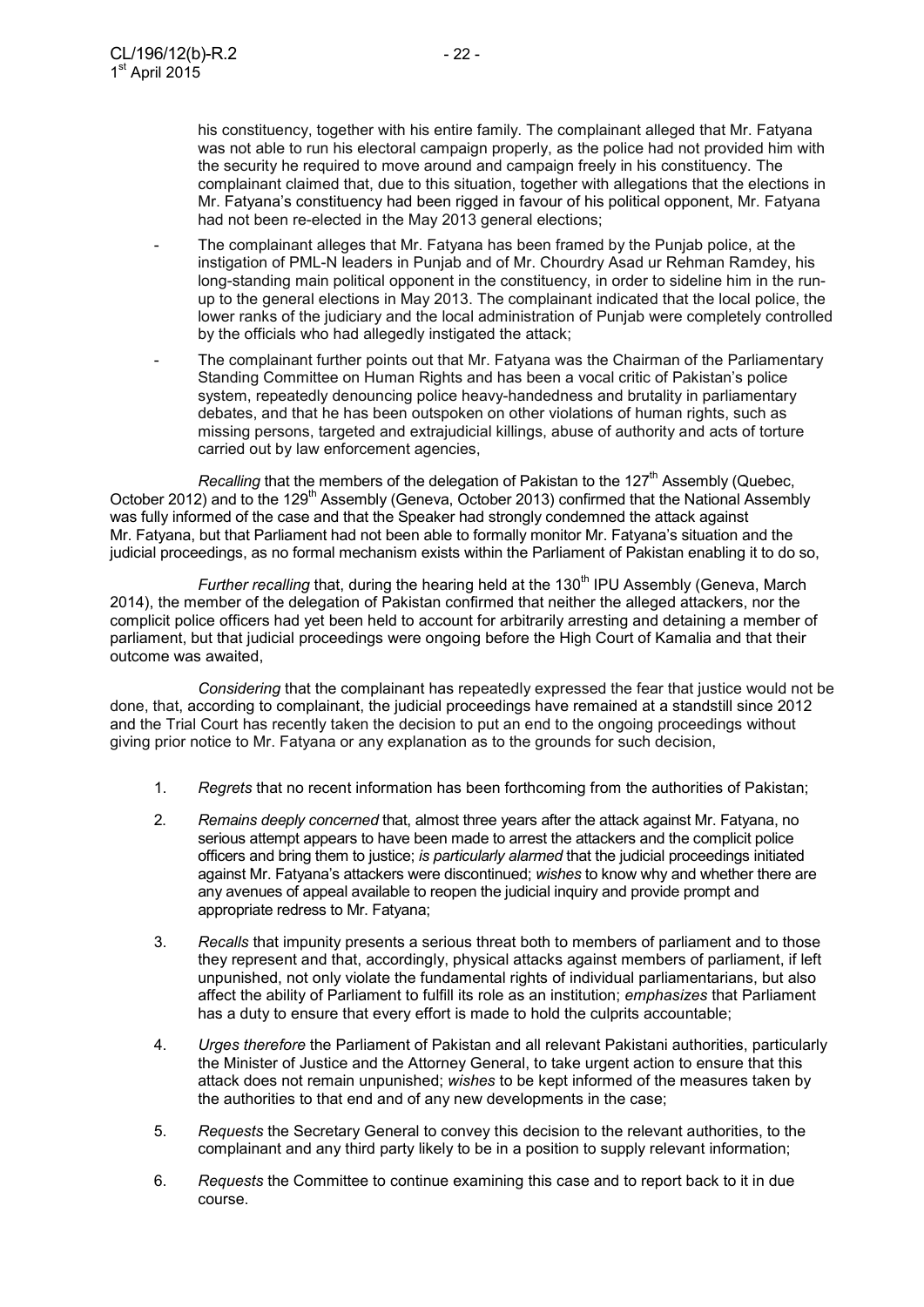## **Philippines**

PHI/02 - Saturnino Ocampo PHI/04 - Teodoro Casiño PHI/05 - Liza Maza PHI/06 - Rafael Mariano

The Committee,

 *Decides* to recommend to the Governing Council of the Inter-Parliamentary Union that it adopt the following decision:

The Governing Council of the Inter-Parliamentary Union,

 *Referring* to the cases of Mr. Saturnino Ocampo, Mr. Teodoro Casiño, Ms. Liza Maza and Mr. Rafael Mariano (the so-called Batasan Four), former members of the House of Representatives of the Philippines, and to the resolution adopted by the IPU Governing Council at its 191<sup>st</sup> session (October 2012),

 *Taking into account* the information provided by the Executive Director of the Inter-Parliamentary Relations and Special Affairs Bureau of the House of Representatives, in her letter dated 10 March 2014, the information provided by the Secretary of the Department of Justice, in her letter dated 27 February 2014, and the information provided by the complainants and other sources of information,

 *Recalling* that the persons concerned were, along with others, prosecuted on a charge of rebellion that had been dismissed in June 2007 by the Supreme Court of the Philippines and judged as unfounded and politically motivated, and that, soon after, the following new charges – allegedly also unfounded and politically motivated - had been laid against them:

#### • Multiple Murder Charges in Nueva Ecija

 Multiple murder charges were brought against the Batasan Four in 2007 in Nueva Ecija; one of these charges (of murder with kidnapping) was dismissed on account of inadmissible evidence (extrajudicially obtained confessions); the prosecutor proceeded with the other charges, although they were based on the same inadmissible evidence; and a petition brought by the Batasan Four on the grounds of grave abuse of discretion has been pending before the Supreme Court since March 2009,

*Considering* that, according to the complainants, the petition before the Supreme Court remains pending,

#### • First Multiple Murder Charge in Leyte

 A multiple murder charge was brought against Mr. Ocampo in 2007 in Leyte concerning alleged offences already dealt with in the context of the rebellion case after the discovery of a mass grave in 2006; Mr. Ocampo's petition to have the case dismissed for this reason, as well as due to a lack of evidence, was submitted in April 2007 before the Supreme Court; Mr. Ocampo has also strongly refuted the accusations, stressing that at the time in question he was in detention, that the affidavits adduced by the prosecution were false and perturbed, and that the evidence was fabricated, in particular, that five of the skeletons reportedly discovered had already been discovered in 2000 in connection with another criminal case which had been subsequently dismissed,

*Considering* the following new developments with regard to the case:

 - After almost seven years since Mr. Ocampo's petition was submitted, on 11 February 2014 the court ruled to dismiss it while permitting Mr. Ocampo to remain in provisional liberty by virtue of bail bonds; and Mr. Ocampo filed a motion seeking reconsideration of the decision;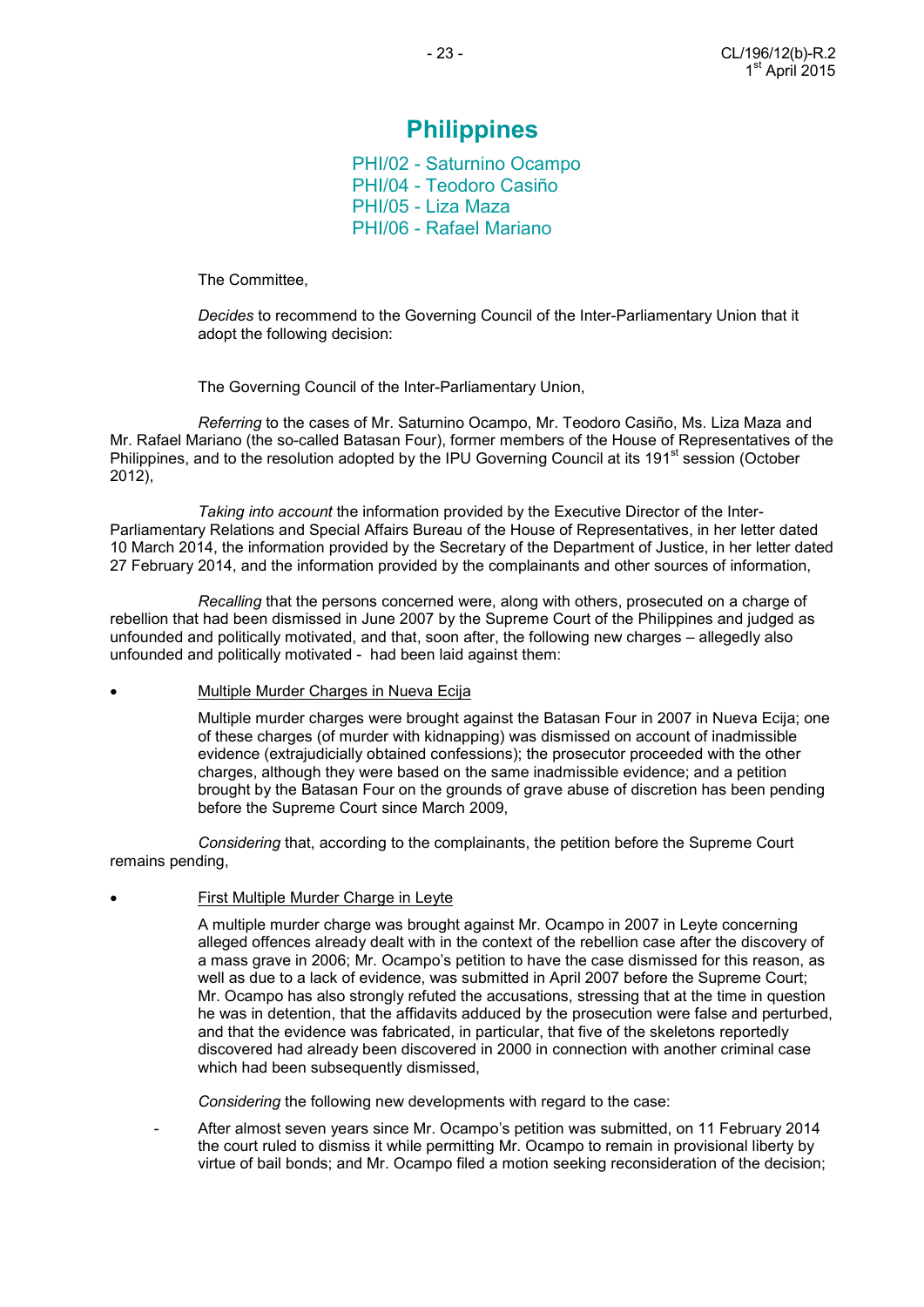- According to the complainants, despite the validity of the issues raised in his motion for reconsideration, on 1 April 2014 the Supreme Court rejected it in a short resolution. The case was then remanded to the Regional Trial Court of Manila Branch 32. Given that the original indictment was susceptible to annulment because it grouped several alleged victims into one indictment, the prosecution subsequently filed a Motion to Admit Amended Information and the 14 New Informations. In response, Mr. Ocampo filed an Omnibus Motion to Quash the Amended Information and the 14 New Informations and to Dismiss the Case, arguing that: (i) the amended information failed to specifically allege the circumstances or acts qualifying the crime as murder; (ii) the information referring to three victims must be dismissed on the grounds of *res judicata* and forum shopping, as the same victims were already included in a previously dismissed case filed in the Regional Trial Court of Baybay, Leyte; and (iii) two of the cases must be dismissed because the alleged offence with respect to two alleged victims had already been prescribed. On 30 September 2014, this motion was denied, as was Mr. Ocampo's Motion for Reconsideration. Mr. Ocampo subsequently launched a petition for *certiorari* to the Court of Appeals, which is currently pending. The Court of Appeals did not issue a restraining order or injunction, as requested by Mr. Ocampo, and his arraignment before the Regional Trial Court is set for 7 May 2015,

#### • Second Multiple Murder Charge in Leyte

 An additional multiple murder charge was brought against Mr. Ocampo in 2008 based on the same mass grave dealt with in the context of the 2007 Leyte case; the proceedings had been suspended pending the decision of the Supreme Court in the first Leyte case,

*Considering* that, according to the complainants and the parliamentary authorities, this case is related to, if not identical with, the first Leyte case; that according to the complainants, this case should be consolidated with the first case, but continues to be treated as separate and is currently pending before the Regional Trial Court of Hilongos,

Obstruction of Justice Case

 A charge of obstruction of justice was brought against Mr. Casiño in May 2007 on the grounds that he had prevented an arrest; Mr. Casiño affirms that he prevented plainclothes armed policemen from arresting someone without an arrest warrant; according to information provided by the Department of Justice, the prosecution dismissed this case on 13 March 2012; Mr. Casiño and the parliamentary authorities have yet to be notified of the dismissal,

*Considering* that, according to the complainants, it could now be assumed that the case has been dismissed, despite Mr. Casiño having not received any official notification,

#### • Writ of Amparo Abduction Case

 A charge of abduction (following a petition for a writ of amparo) was filed against Mr. Ocampo in March 2008 before the Regional Trial Court of Basey, Western Samar; the case was pending and, according to the complainants, the charge was factually and legally baseless,

*Considering* that, according to the complainants, following repeated delays and the subsequent submission of a motion to dismiss the case for lack of evidence by Mr. Ocampo, on 28 February 2014 the court dismissed the case on the grounds that there was no government involvement – a precondition for this type of petition – in the alleged abduction, that the petitioner had not filed an appeal, and the dismissal has apparently become final,

*Recalling* that the Secretary of Justice of the Philippines consistently affirmed in her letters that, under the administration of President Benigno S. Aquino, due process would be respected and all actions and decisions based on the rule of law, and that the Speaker of the House of Representatives, in his letter of 8 August 2011, likewise affirmed that the rule of law and due process would prevail in the cases of the Batasan Four,

- 1. *Thanks* the Executive Director of the Inter-Parliamentary Relations and Special Affairs Bureau, and the Department of Justice for their information and cooperation;
- 2. *Notes with satisfaction* that two of the cases can now be considered dismissed; however, *deeply regrets* that the Nueva Ecija case remains at a standstill; *recalls* that the right to be tried without undue delay is an element of the right to a fair trial enshrined in the International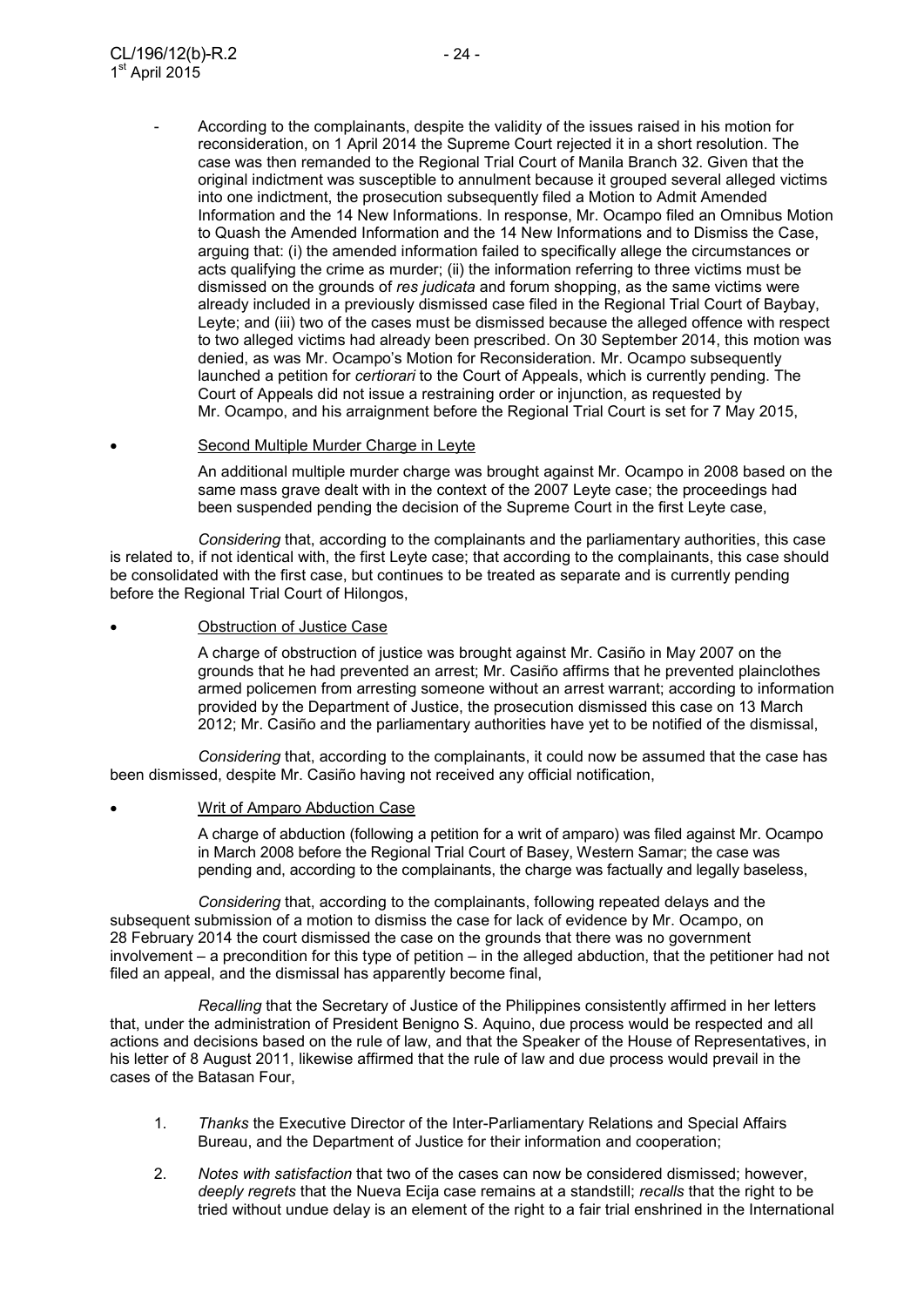Covenant on Political and Civil Rights, to which the Philippines is party, and that it is designed to ensure that people are not kept in a state of uncertainty about their fate for too long;

- 3. *Takes note* that Mr. Ocampo's petition before the Supreme Court was dismissed and that the judicial proceedings against him in connection with the multiple murder charges in Leyte are progressing; *wishes* to be kept informed of new developments in this case, as well as to receive a copy of the Supreme Court decision dismissing the petition; *trusts* that the courts will take due account of the concerns raised by the defence counsel with regard to the evidence submitted and the issues raised in Mr. Ocampo's petition for *certiorari* now before the Court of Appeals;
- 4. *Fails to understand* why the two Leyte cases have not been merged since the reactivation of the first Leyte case; *wishes* to receive clarification on this point;
- 5. *Requests* the Secretary General to convey this decision to the relevant authorities, the complainants, and any third party likely to be in a position to supply relevant information;
- 6. *Requests* the Committee to continue examining this case and to report back to it in due course.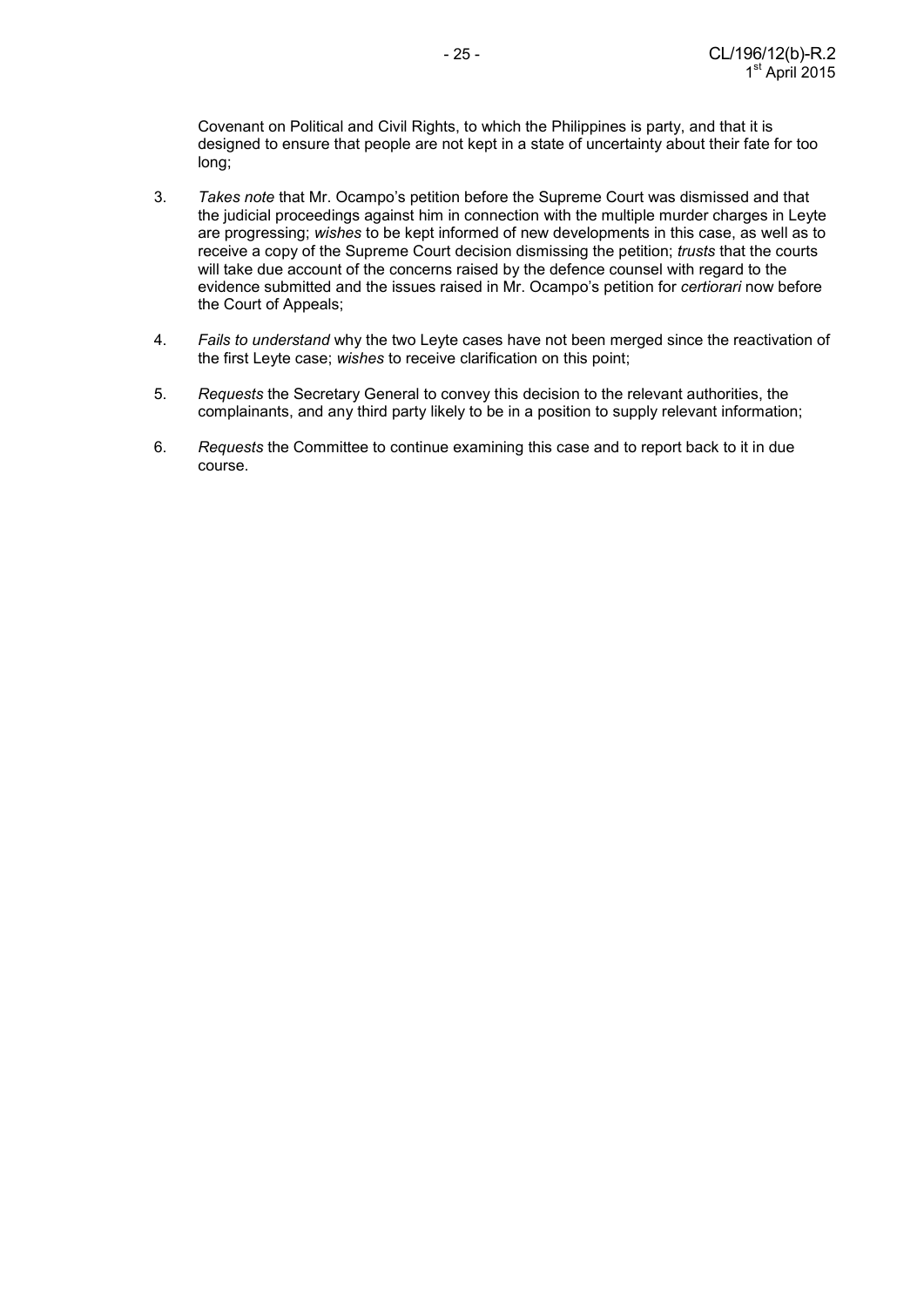$\overline{a}$ 

### **Belarus**

### BLS/05 - Victor Gonchar

The Committee,

 *Decides* to recommend to the Governing Council of the Inter-Parliamentary Union that it adopt the following resolution:

The Governing Council of the Inter-Parliamentary Union,

 *Referring* to the case of Mr. Victor Gonchar, a member of the Thirteenth Supreme Soviet of Belarus, who disappeared, together with his friend, Mr. Anatoly Krasovsky, on 16 September 1999, and to the resolution it adopted at its 193<sup>rd</sup> session (October 2013),

 *Recalling,* among the extensive information on file, the following:

- The investigation into the disappearances of Mr. Gonchar and Mr. Krasovsky after their abduction has thus far yielded no results, and the authorities have consistently refuted the conclusions of a report by the Parliamentary Assembly of the Council of Europe into disappearances for allegedly political reasons in Belarus (Pourgourides report), which linked senior officials to the disappearances. The evidence collected by Mr. Pourgourides to this effect includes a handwritten document from the then police chief, General Lapatik (the authenticity of which the Belarusian authorities have acknowledged), in which General Lapatik accuses Mr. V. Sheyman, then secretary of the Belarusian Security Council, of having ordered the killing of Mr. Zakharenko, a former Minister of the Interior, and states that the order was carried out by a special task force (SOBR unit) commanded by Colonel Pavlishenko, with the assistance of the then Minister of the Interior, Mr. Sivakov, who provided Colonel Pavlishenko with an official pistol, temporarily removed from SIZO-1 prison, for the execution. The same method was reportedly used in the executions of Mr. Gonchar and Mr. Krasovsky;
- According to the results of the initial investigation by the Belarusian authorities, Mr. Gonchar and Mr. Krasovsky were abducted by an organized armed group and driven to an undisclosed location. The traces of blood discovered at the scene proved to belong to Mr. Gonchar. Witnesses were found to the abduction. In November 2000, after the media reported the alleged implication of senior state officials, the Prosecutor General, the KGB Chairman and his deputy, and the officials involved in the investigation were removed from duty and Mr. Sheyman, the main suspect at the time in the case, was appointed Prosecutor General<sup>1</sup>. According to the complainants, it was at that time that the investigation started to drag and two volumes disappeared from the investigation file;
- In an interview President Lukashenko gave on 10 June 2009 to the Russian newspaper *Zavtra*, he stated that the cases of Mr. Gonchar and Mr. Krasovsky "were murders for business reasons; they had to buy or sell something and failed to stick to their promises, so they were killed, as is usual in 'half-bandit' circles, and traces of a murderer had been found in Germany". The German authorities, however, denied this, and Ms. Krasovsky denied that her husband had any business problems;
- In July and August 2010, a documentary entitled "The Nation's Godfather" was aired on a Russian TV channel and was also available in Belarus. The film dealt inter alia with the involvement of state authorities in the disappearance of politicians, including Mr. Gonchar. No response has been received to an application made to the Prosecutor General to investigate the evidence presented in the documentary;

<sup>1</sup> Following heavy criticism of his appointment, including in a joint statement issued by the Committee on Legal Affairs of the Parliamentary Assembly of the Council of Europe and the IPU Committee on the Human Rights of Parliamentarians, Mr. Sheyman was later removed from this post.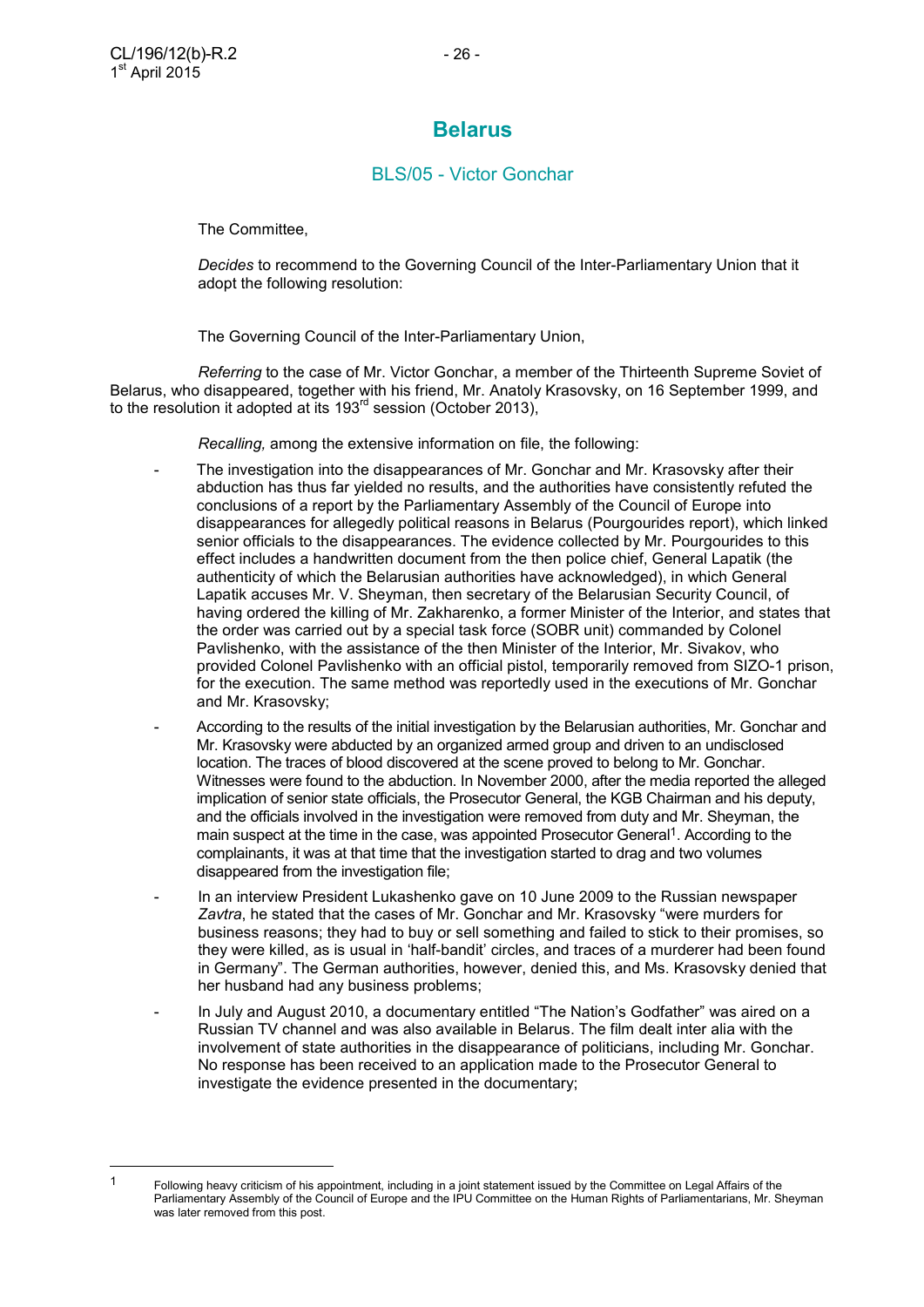- According to the letter dated 8 January 2013 from the Chairman of the House of Representatives Standing Committee on National Security, who was appointed after the September 2012 legislative elections in Belarus, the Standing Committee was informed by the General Prosecutor's Office that the case of the disappearance of Mr. Gonchar and Mr. Krasovsky had been transferred from the Minsk City Prosecutor's Office to a new Investigative Committee, which was established on 1 January 2012 in order to conduct the preliminary investigation under the oversight of the General Prosecutor's Office and pursuant to an additional investigation plan. In his letter, the Chairman further indicated that the investigation had once more been extended, this time until 24 March 2013, but, yet again, provided no new information, and in particular no response to or observations on the specific questions and considerations long raised in previous resolutions. The Chairman merely reiterated that various lines of investigation were being pursued, that no details regarding the investigation could be revealed before the investigation was closed, and that the House of Representatives lacked supervisory authority over the Prosecutor General's Office, thereby precluding any possibility of studying the case material being investigated by the Office,

*Recalling* that, in April 2012, the United Nations Human Rights Committee established under the International Covenant on Civil and Political Rights issued its decision on the merits of the application filed by Ms. Krasovsky and her daughter regarding the disappearance of Mr. Krasovsky. It concluded that Belarus had violated its obligation to investigate properly and take appropriate remedial action regarding Mr. Krasovsky's disappearance, and requested Belarus to provide the victims with an effective remedy, including a thorough and diligent investigation and prosecution and punishment of the perpetrators. The UN Human Rights Committee further required Belarus to provide adequate information concerning the results of the investigation, as well as adequate compensation to the authors of the complaint, and Belarus was given 180 days by the Human Rights Committee to submit information about the measures taken pursuant to its decision,

*Considering* that, according to the complainant, no measures have been taken to date by the Belarusian authorities to implement the decision of the UN Human Rights Committee,

*Further considering* that the Parliament of Belarus has not supplied any updated information on the case since January 2013, or provided a response to its request of March 2013 that the Committee conduct a visit to Belarus,

- 1. *Is appalled* that impunity continues to prevail in the present case, almost 16 years after Mr. Gonchar's disappearance;
- 2. *Deeply regrets* that the parliamentary authorities have remained silent on the proposed visit of the Committee to Belarus and they have not supplied any updated information; *remains convinced* that a visit to Belarus by a delegation of the Committee would offer an opportunity to obtain first-hand information on the current state of the investigation and the prospects for progress in the case; and *urges* once again the authorities to respond positively to the request;
- 3. *Recalls* that the conclusions by the United Nations Human Rights Committee in the case of Mr. Krasovsky have confirmed its own long-standing concerns about the absence of an effective investigation into both disappearances and the secrecy in which the investigation has been shrouded from the beginning; *further recalls* that impunity presents a serious threat both to members of parliament and to those they represent and that, accordingly, attacks against the life of members of parliament, if left unpunished, not only violate the fundamental rights of individual parliamentarians, but also affect the ability of Parliament to fulfil its role as an institution;
- 4. *Reaffirms its view* that the Parliament of Belarus has a direct responsibility to ensure that every effort is made by all relevant authorities to identify and punish those responsible for the enforced disappearance of one of its members, and that the grave conclusions reached by the United Nations Human Rights Committee should prompt the authorities of Belarus to investigate thoroughly and diligently the many leads and concerns that have emerged thus far, in particular in the report of the Parliamentary Assembly of the Council of Europe; *wishes* therefore to know how this has been addressed to date;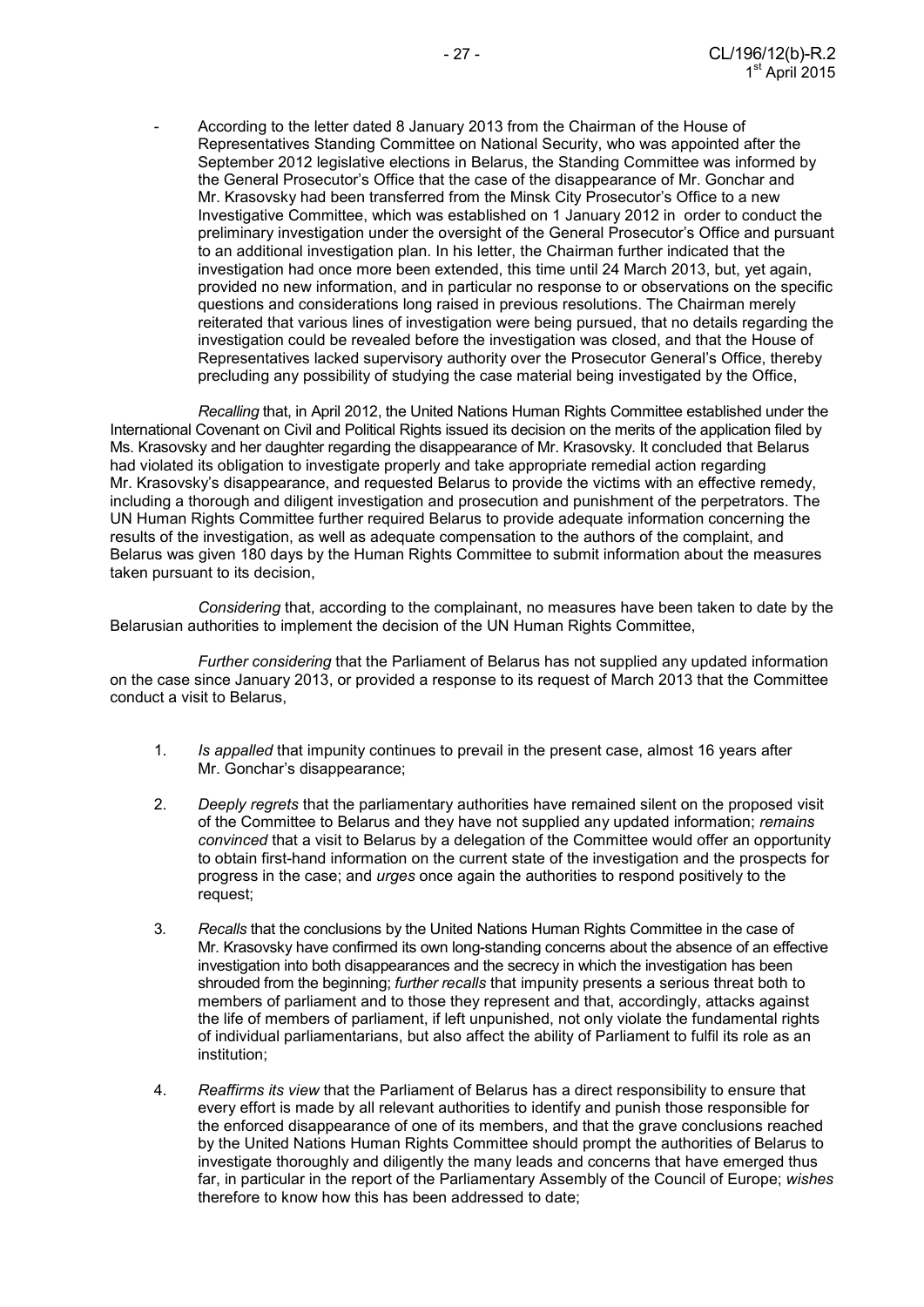- 5. *Requests* the Secretary General to convey this decision to the relevant authorities and to any third party likely to be in a position to supply relevant information, as well as to continue seeking the authorities' agreement for a visit;
	- 6. *Requests* the Committee to continue examining this case.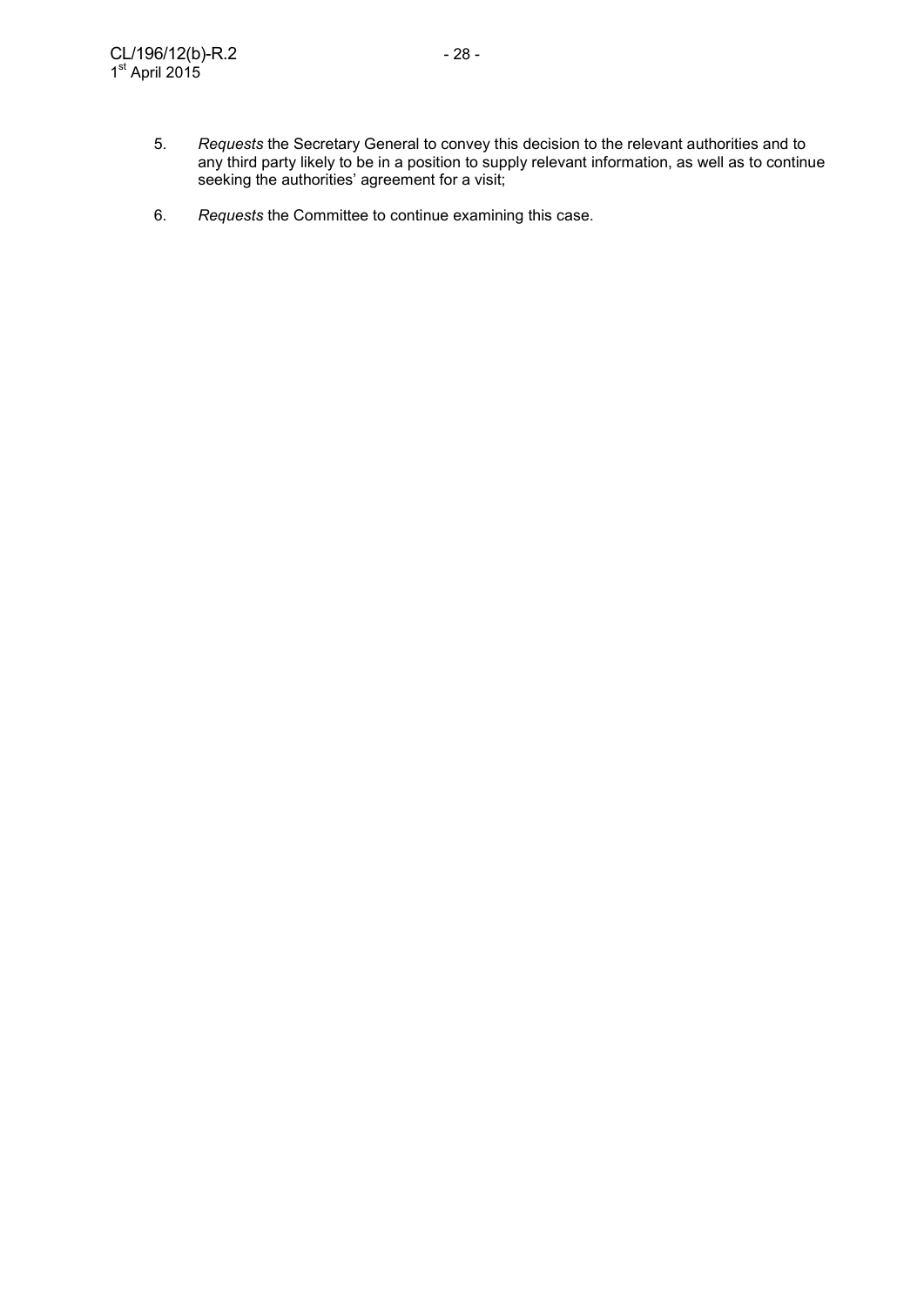## **Palestine/Israel**

| PAL18 - Yaser Mansour <sup>*</sup> | PAL67 - Ibrahim Abu Salem *           |
|------------------------------------|---------------------------------------|
| PAL21 - Emad Nofal *               | PAL68 - Mohammed Musleh *             |
| PAL28 - Muhammad Abu-Teir          | PAL69 - Omar Abd Al Razaq *           |
| PAL29 - Ahmad 'Attoun              | PAL70 - Daoud Abo Seer *              |
| PAL30 - Muhammad Totah             | <b>PAL71 - Khaled Saeed *</b>         |
| PAL32 - Basim Al-Zarrer            | PAL72 - Ibrahim Dahbour *             |
| PAL35 - Mohamed Ismail Al-Tal*     | PAL73 - Fadhel Hamdan *               |
| PAL47 - Hatem Qfeisheh             | PAL74 - Mohd. Mutalaq Abu Jihaisheh * |
| PAL48 - Mahmoud Al-Ramahi *        | <b>PAL75 - Nayef Rjoub</b>            |
| PAL57 - Hasan Yousef               | PAL76 - Sameer Al Qadi *              |
| PAL60 - Ahmad Mubarak *            | PAL77 - Khalil Al Rabee *             |
| PAL61 - Mohd. Jamal Natsheh        | PAL78 - Husni Al Borini               |
| PAL62 - Abdul Jaber Fugaha         | PAL79 - Riyadgh Radad                 |
| PAL63 - Nizar Ramadan              | PAL80 - Abdul Rahman Zaidan           |
| PAL64 - Mohd. Maher Bader          | PAL81 - Fathi Qaraa'wi *              |
| PAL65 - Azzam Salhab               | PAL82 - Khalida Jarrar (Ms.)          |
| PAL66 - Ayman Daraghmeh *          |                                       |

- PAL68 Mohammed Musleh \* PAL72 - Ibrahim Dahbour \* PAL75 - Nayef Rjoub PAL79 - Riyadgh Radad
- 

The Committee,

 *Decides* to recommend to the Governing Council of the Inter-Parliamentary Union that it adopt the following decision:

The Governing Council of the Inter-Parliamentary Union,

*Referring* to the case of the above-mentioned parliamentarians, all of whom were elected to the Palestinian Legislative Council (PLC) in January 2006, and to the decision it adopted at its 195<sup>th</sup> session (October 2014),

*Recalling* that the parliamentarians concerned were elected to the Palestinian Legislative Council on the Electoral Platform for Change and Reform and arrested following the kidnapping of an Israeli soldier on 25 June 2006, that they were prosecuted and found guilty of membership of a terrorist organization (Hamas), holding a seat in Parliament on behalf of that organization, providing services to it by sitting on parliamentary committees, and supporting an illegal organization, and that they were sentenced to prison terms of up to 40 months,

*Noting* that, while most of the parliamentarians concerned were released upon having served their sentences, many were subsequently re-arrested, sometimes several times, and placed in administrative detention,

*Considering* that, although by September 2014 the number had reached 25 to 26 PLC members in administrative detention, according to information provided in March 2015 by one of the complainants, the number now stands at 10,

*Recalling* that, in the first half of 2014, one of the complainants referred to the hunger strike which started in April 2014 of 125 Palestinians in administrative detention in Israel. According to the complainant, PLC members Mr. Mahmoud Al-Ramahi, Mr. Hatem Qfeisheh, Mr. Mohammad Jamal Natsheh, Mr. Abdul Jaber Fuqaha, Mr. Nizar Ramadan and Mr. Mohammed Maher Bader were part of this group. The hunger strike ended on 25 June 2014, reportedly after minor concessions, but no major change of policy from Israel,

 $\overline{a}$ \*

Accordiing to information provided by one of the sources of information in March 2015, these parliamentarians are no longer in detention.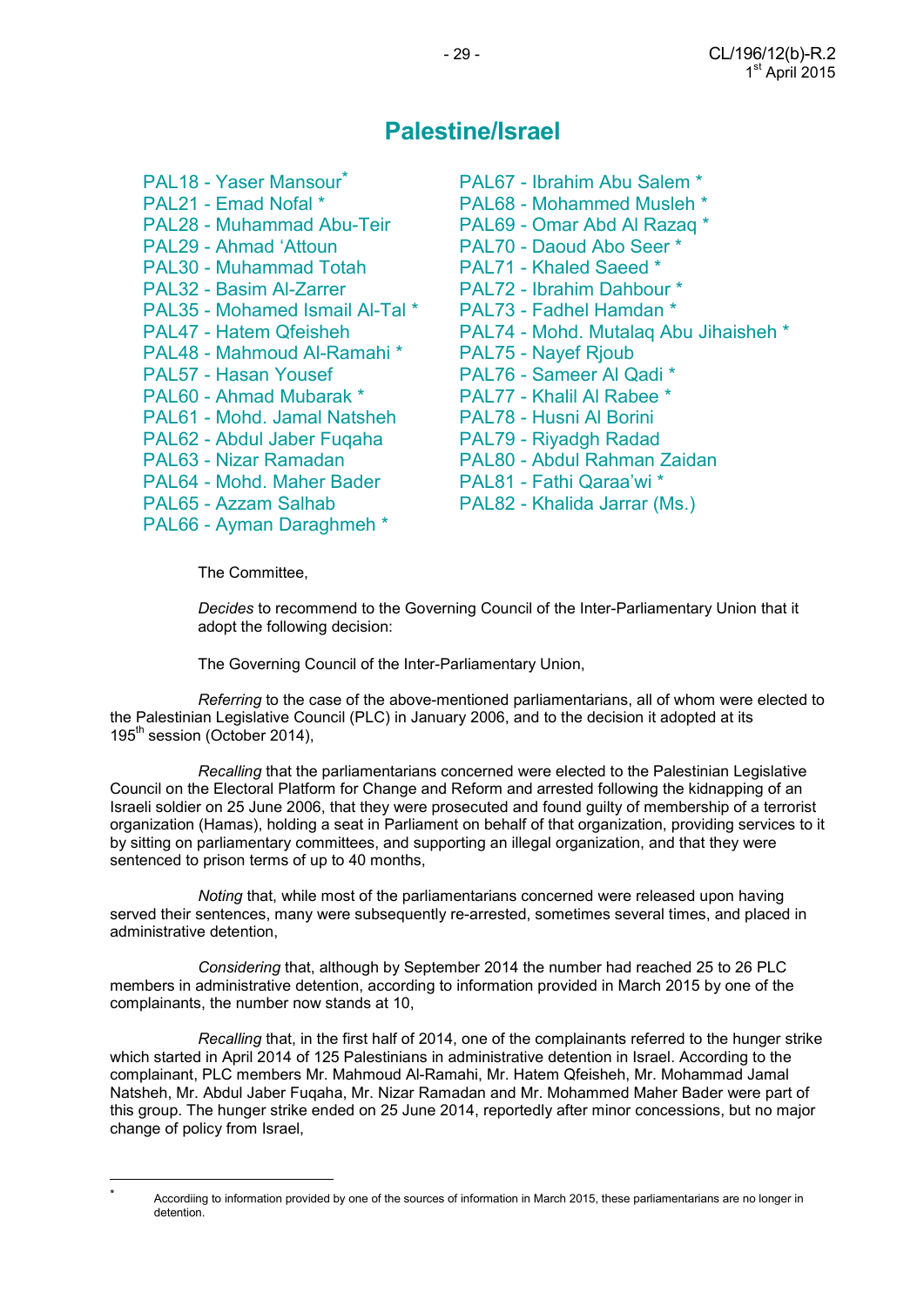*Recalling* that, with regard to the use of administrative detention:

- The Supreme Court of Israel has ruled that the exceptional measure of administrative detention, which is usually ordered for six months, but may, in fact, be prolonged indefinitely, can only be applied if there is current and reliable information to show that the person poses a specific and concrete threat, or if the confidential nature of the intelligence and security of the sources prohibit the presentation of evidence in an ordinary criminal procedure. According to the Israeli authorities, there are two avenues of judicial review, namely the independent and impartial military courts, which have the authority to assess the material relevant to the detainee in question in order to determine whether the decision to detain him/her was reasonable given his/her general rights to a fair trial and freedom of movement, and military prosecution, which implements a "cautious and level-headed" policy in the use of administrative detention. This approach is said to have reduced the number of administrative detention orders;
- Human rights organizations in and outside Israel have repeatedly stressed that administrative detention is usually justified by reference to a "security threat", without, however, specifying the scope and nature of the threat or disclosing the evidence. Accordingly, although administrative detainees are entitled to appeal, this right is ineffective, given that the detainees and their lawyers do not have access to the information on which the orders are based and are therefore unable to present a meaningful defence,

 *Recalling* that, during the mission in March 2013 by the delegation of the Committee on Middle East Questions to Israel and Palestine, an invitation was extended to the Committee on the Human Rights of Parliamentarians to observe the legal proceedings in one or more cases of administrative detention of PLC members directly,

*Considering* that, according to one of the complainants, PLC member Mr. Husni Al Borini had been sentenced to a 12-month prison term and that Mr. Riyadgh Radad and Mr. Abdul Rahman Zaidan, who had first been held in administrative detention, were now in detention subject to criminal charges,

*Recalling* that, on 20 August 2014, PLC member Ms. Khalida Jarrar was ordered, according to the complainant, based on secret information that she is a threat to the security of the area, to leave her home in Ramallah and to move to Jericho for the next six months. According to recent unofficial reports, following an appeal against the decision, the military court reduced the expulsion order from six months to one month,

*Recalling also* the following information on file with regard to the revocation of the residence permits of three PLC members: In May 2006, the Israeli Minister of the Interior revoked the East Jerusalem residence permits of Mr. Muhammad Abu-Teir, Mr. Muhammad Totah and Mr. Ahmad Attoun, arguing that they had shown disloyalty to Israel by holding seats in the PLC; the order was not implemented, owing to their arrest in June 2006; after their release in May/June 2010, the three men were immediately notified that they had to leave East Jerusalem; Mr. Abu-Teir was ordered to leave by 19 June 2010 and, refusing to do so, was arrested on 30 June 2010 and later deported to the West Bank; the other two parliamentarians were ordered to leave by 3 July 2010 and, likewise refusing to comply with the order, took refuge in the International Committee of the Red Cross (ICRC) building in Jerusalem, from which they were removed by the Israeli authorities on 26 September 2011 and 23 January 2012 respectively,

*Bearing in mind* that, in its concluding observations on the third periodic report of Israel under the International Covenant on Civil and Political Rights.<sup>2</sup> the United Nations Human Rights Committee recommended, inter alia, that all persons under Israel's jurisdiction and effective control be afforded full enjoyment of the rights enshrined in the Covenant,

*Considering* that parliamentary elections were held in Israel on 17 March 2015,

 $\overline{a}$ 

<sup>2</sup> CCPR/C/ISR/CO/3.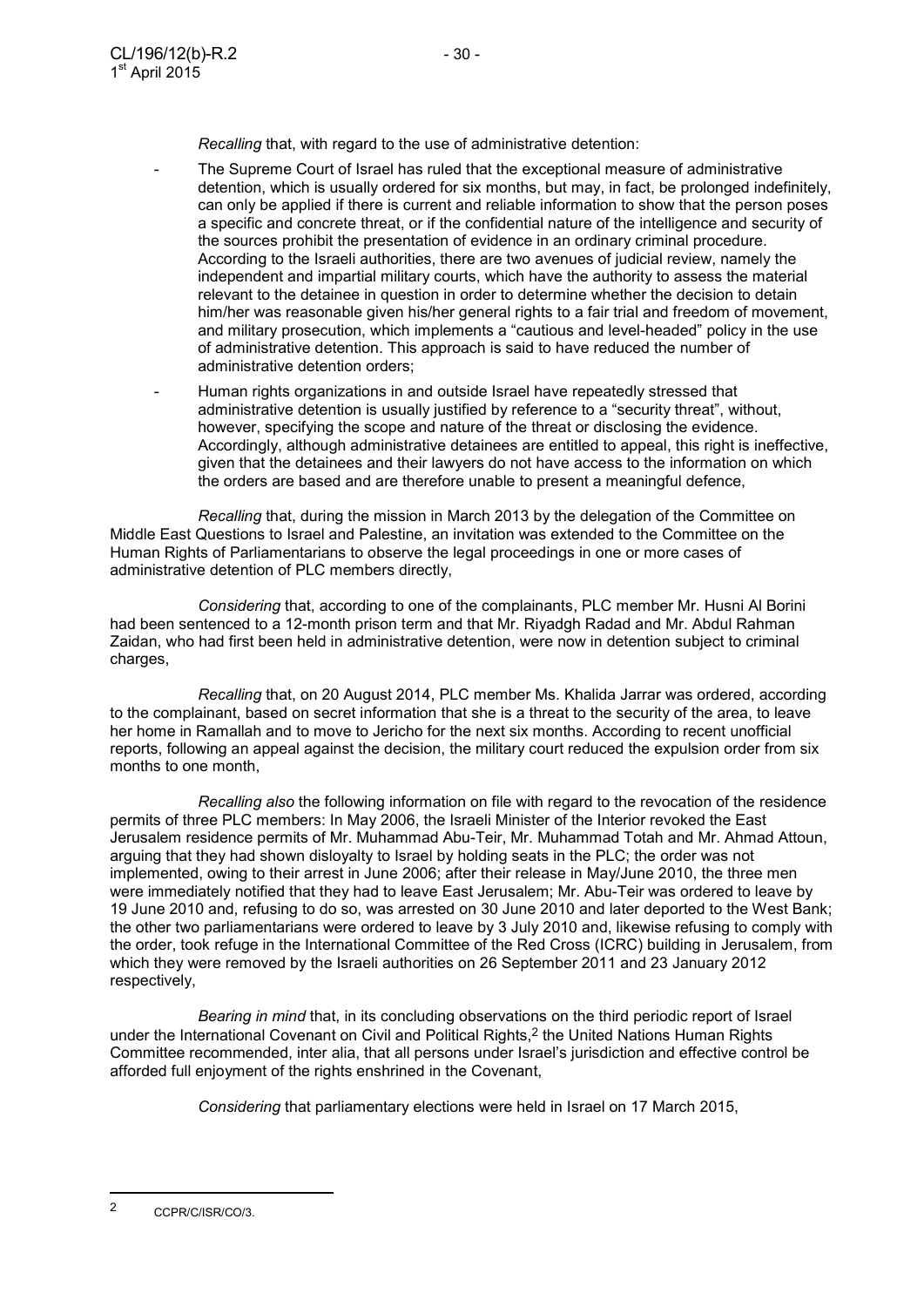- 1. *Is concerned* that 10 PLC members are still being held in administrative detention; *deplores*  this situation, which not only affects the parliamentarians directly, but also greatly impairs the right of the Palestinian people to be represented by persons of their choice;
- 2. *Regrets* the fact that, as the case history shows, even when PLC members are released, they remain subject to renewed arrest and can be placed in administrative detention again at any time, a practice which lends weight to claims that the use of such detention is arbitrary;
- 3. *Draws attention once again* to the need for further clarification as to how, given that administrative detention often relies on classified evidence, those so detained can fully benefit from due process in practice, and to what extent they can effectively challenge their deprivation of liberty, as the authorities affirm; *sincerely hopes*, therefore, that, with the assistance of the authorities of the recently elected Knesset, invitations to attend judicial reviews of PLC members in administrative detention will materialize soon; and *requests* the Secretary General to make the necessary arrangements for a Committee member to attend at least one such hearing;
- 4. *Reiterates its wish* to receive official information regarding the reported conviction of and 12 month prison term for PLC member Mr. Husni Al Borini, and should he have indeed been sentenced, a copy of the ruling, as well as the criminal charges brought against detained PLC members Mr. Riyadgh Radad and Mr. Abdul Rahman Zaidan and, should charges exist, to receive details of their nature and the facts to support them;
- 5. *Remains eager* to receive the official views on Ms. Khalida Jarrar's one-month expulsion order from Ramallah, including any information that can be provided to explain the justification and legal grounds for the order;
- 6. *Remains deeply concerned* that Mr. Totah, Mr. Abu-Teir and Mr. Attoun were effectively removed from East Jerusalem; *reiterates its long-standing concerns* about the decision to revoke their residence permits and the manner of its implementation; *considers* that the revocation is at odds with the Hague Convention (IV) of October 1907 on the rules of customary international law, article 45 of which stipulates that the inhabitants of an occupied territory, of which East Jerusalem may be considered an example, are not to be compelled to swear allegiance to the occupying power;
- 7. *Requests* the Secretary General to convey this decision to the relevant authorities, the complainant and any third party likely to be in a position to supply relevant information;
- 8. *Invites* the Israeli delegation to the 133rd IPU Assembly (October 2015) to meet with the Committee on that occasion in order to discuss progress in the cases at hand;
- 9. *Requests* the Committee to continue examining the cases at its next session and to report back to it.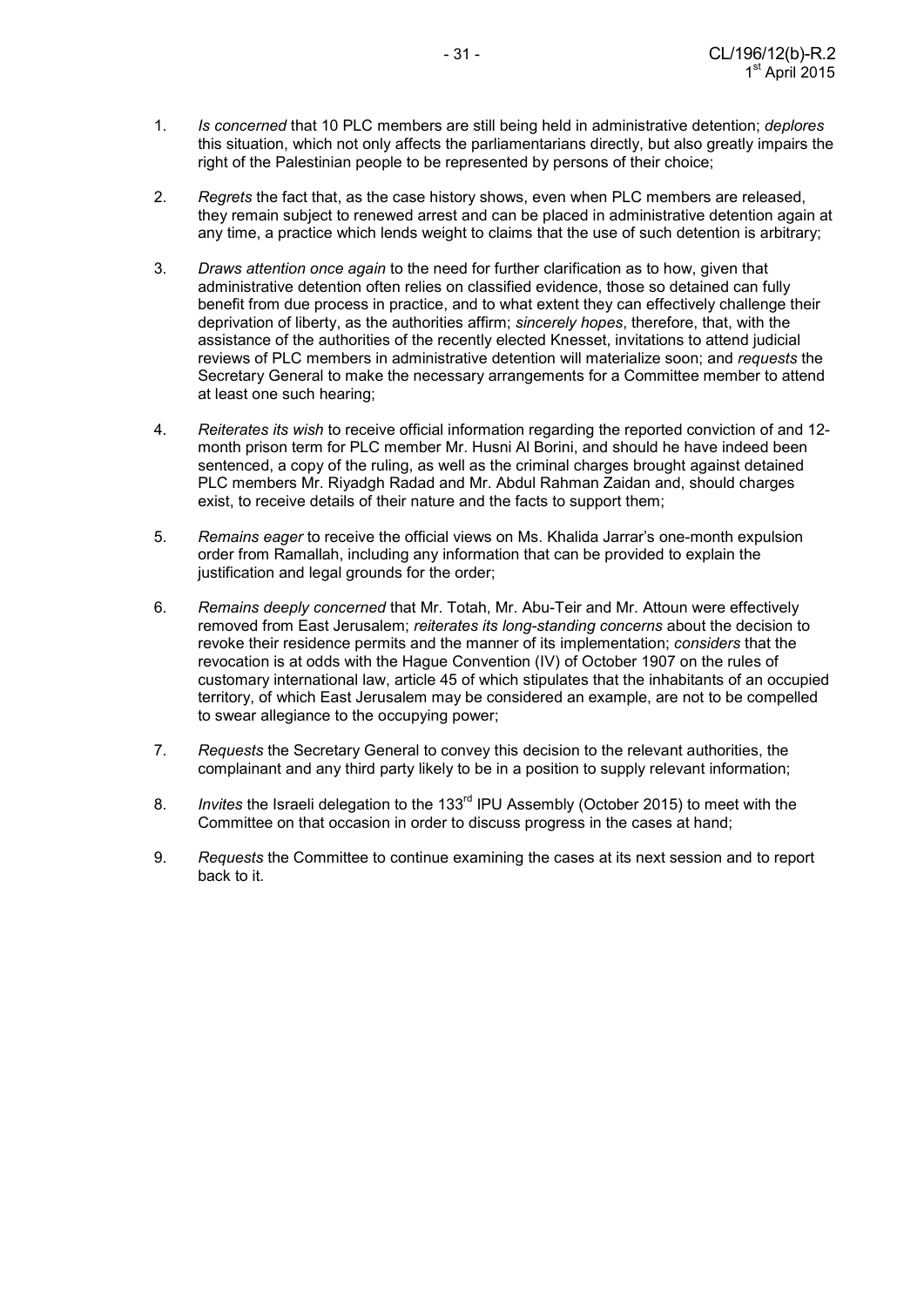PAL/83 - Aziz Dweik

The Committee,

 *Decides* to recommend to the Governing Council of the Inter-Parliamentary Union that it adopt the following decision:

The Governing Council of the Inter-Parliamentary Union,

*Referring* to the case of Mr. Aziz Dweik, Speaker of the Palestinian Legislative Council (PLC), and to the decision it adopted at its  $195<sup>th</sup>$  session (October 2014),

*Recalling* that Mr. Dweik was elected to the PLC on the Electoral Platform for Change and Reform and arrested during the night of 15 to 16 June 2014, along with and followed by scores of other Palestinian leaders, following the abduction, which Israel blamed on Hamas, of three Israeli teenagers, who were subsequently found killed. According to the complainant, after first being placed in administrative detention, Mr. Dweik is now facing criminal charges,

*Recalling* that, on 4 September 2014, an indictment was reportedly handed down against a member of Hamas' Hebron branch, Mr. Hussam Qawasmeh, charging him with helping to plan the abduction of the three Israeli teenagers. The document, as described in Israeli news reports, spells out a detailed account of the crime's planning, execution and aftermath, but does not appear to contain any evidence that the leadership of Hamas – or anyone else outside of Mr. Qawasmeh's family, which reportedly controls the Hebron branch – had any knowledge of the crime before or after its commission,

*Recalling* that Mr. Dweik was previously arrested during the night of 5 to 6 August 2006 by the Israeli Defence Forces, and later charged with membership of a terrorist organization, namely Hamas, and leadership of that organization through his membership of the PLC and assuming the role of Speaker of the PLC. On 16 December 2008, the judge handed down her verdict, finding him guilty of membership of an unauthorized organization and leadership of that organization through his membership of the PLC and, on account of his poor health, sentenced him to 36 months' imprisonment, which he served until his release on 23 June 2009,

*Recalling* that since then, Mr. Dweik was re-arrested in 2012 and spent six months in administrative detention in Israel until his release on 19 July 2012,

*Recalling* that, in the face of escalating violence in the region, the United Nations Human Rights Council convened a special session on 23 July 2014 and adopted a resolution on the question of "Ensuring respect for international law in the Occupied Palestinian Territory, including East Jerusalem", in which it expressed "deep concern at the condition of Palestinian prisoners and detainees in Israeli jails and detention centres, in particular following the arrest by Israel of more than 1,000 Palestinians since 13 June 2014, and calls upon Israel, the occupying power, to immediately release all Palestinian prisoners whose detention is not in accordance with international law, including all children and all members of the Palestinian Legislative Council",

*Considering* that parliamentary elections were held in Israel on 17 March 2015,

- 1. *Is profoundly disturbed* at Mr. Dweik's continued detention, which is an affront to the authority of the Palestinian Legislative Council; *fears* that his arrest may not be based on formal charges of any specific criminal activity, but rather on his political affiliation, and that it was therefore carried out for non-judicial purposes;
- 2. *Recalls* in this regard its long-held view that, with regard to Mr. Dweik's previous arrest, detention and prosecution, that they were unrelated to any criminal activity on his part, but were linked to his election on the Change and Reform list in a free and fair election recognized as such by the international community;